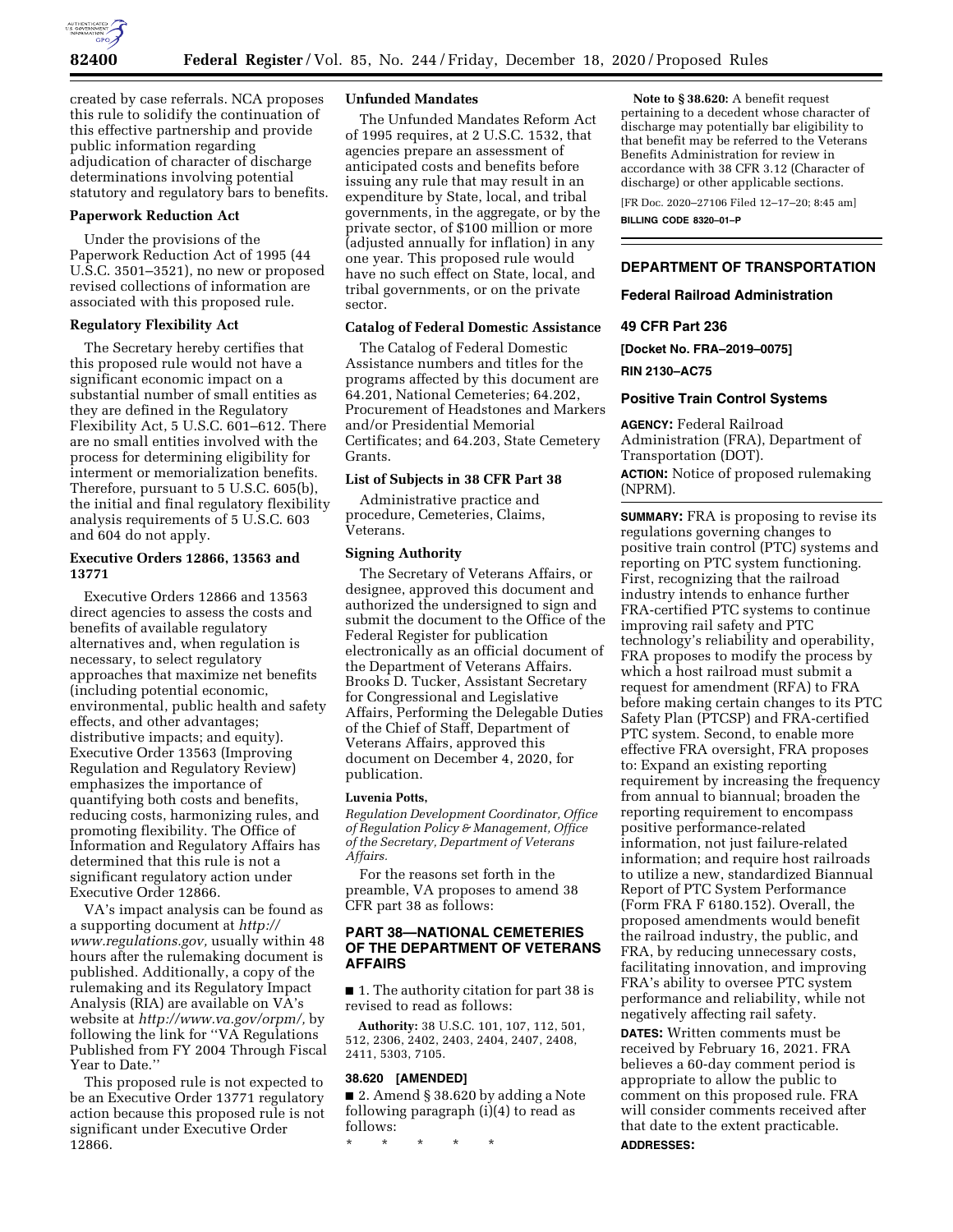*Comments:* Comments related to Docket No. FRA–2019–0075 may be submitted by going to *[http://](http://www.regulations.gov) [www.regulations.gov](http://www.regulations.gov)* and following the online instructions for submitting comments.

*Instructions:* All submissions must include the agency name, docket number (FRA–2019–0075), and Regulation Identifier Number (RIN) for this rulemaking (2130–AC75). All comments received will be posted without change to *[https://](https://www.regulations.gov) [www.regulations.gov;](https://www.regulations.gov)* this includes any personal information. Please see the Privacy Act heading in the

**SUPPLEMENTARY INFORMATION** section of this document for Privacy Act information related to any submitted comments or materials.

*Docket:* For access to the docket to read background documents or comments received, go to *[https://](https://www.regulations.gov) [www.regulations.gov](https://www.regulations.gov)* and follow the online instructions for accessing the docket.

#### **FOR FURTHER INFORMATION CONTACT:**

Gabe Neal, Acting Staff Director, Signal, Train Control, and Crossings Division, telephone: 816–516–7168, email: *[Gabe.Neal@dot.gov;](mailto:Gabe.Neal@dot.gov)* or Stephanie Anderson, Attorney Adviser, telephone: 202–493–0445, email: *[Stephanie.Anderson@dot.gov.](mailto:Stephanie.Anderson@dot.gov)* 

#### **SUPPLEMENTARY INFORMATION:**

# **Table of Contents for Supplementary Information**

#### I. Executive Summary

- II. Background and Summary of the Main Proposals in the NPRM
	- A. Legal Authority To Prescribe PTC Regulations
	- B. Public Participation Prior to the Issuance of the NPRM
	- C. Proposal To Establish a New Process for Modifying FRA-Certified PTC Systems and the Associated PTCSPs
	- D. Proposal To Expand the Performance-Related Reporting Requirements
- III. Section-by-Section Analysis
- IV. Regulatory Impact and Notices
	- A. Executive Orders 12866 and 13771 and DOT Regulatory Policies and Procedures
	- B. Regulatory Flexibility Act and Executive Order 13272
	- C. Paperwork Reduction Act
	- D. Federalism Implications
	- E. International Trade Impact Assessment
	- F. Environmental Impact
	- G. Executive Order 12898 (Environmental Justice)
	- H. Unfunded Mandates Reform Act of 1995 I. Energy Impact
	- J. Privacy Act Statement

## **I. Executive Summary**

Section 20157 of title 49 of the United States Code (U.S.C.) mandates each Class I railroad, and each entity providing regularly scheduled intercity

or commuter rail passenger transportation, to implement an FRAcertified PTC system fully on: (1) Its main lines over which poison- or toxicby-inhalation hazardous materials are transported, if the line carries five million or more gross tons of any annual traffic; (2) its main lines over which intercity or commuter rail passenger transportation is regularly provided; and (3) any other tracks the Secretary of Transportation (Secretary) prescribes by regulation or order.1 By law, PTC systems must be designed to prevent certain accidents or incidents, including train-to-train collisions, over-speed derailments, incursions into established work zones, and movements of trains through switches left in the wrong position.2

In general, the statutory mandate requires that by December 31, 2020, FRA-certified and interoperable PTC systems must govern operations on all PTC-mandated main lines, currently encompassing nearly 58,000 route miles nationwide.3 *See* 49 U.S.C. 20157(a); 49 CFR 236.1005(b)(6)–(7). Currently, 35 host railroads 4—including 7 Class I railroads, 23 intercity passenger railroads or commuter railroads, and 5 Class II or III, short line, or terminal railroads—are directly subject to the statutory mandate to implement an FRA-certified and interoperable PTC system on their PTC-mandated main lines by December 31, 2020. For purposes of FRA's PTC regulations, a host railroad is ''a railroad that has effective operating control over a segment of track,'' and a tenant railroad is ''a railroad, other than a host railroad, operating on track upon which a PTC

2*See, e.g.,* 49 U.S.C. 20157(g)(1), (i)(5); 49 CFR 236.1005 (setting forth the technical specifications).

3Except a railroad's controlling locomotives or cab cars that are subject to either a temporary or permanent exception under 49 U.S.C. 20157(j)–(k) or 49 CFR 236.1006(b), *Equipping locomotives operating in PTC territory.* 

4The infographics on FRA's PTC website (*[https://](https://railroads.dot.gov/train-control/ptc/positive-train-control-ptc)  [railroads.dot.gov/train-control/ptc/positive-train](https://railroads.dot.gov/train-control/ptc/positive-train-control-ptc)[control-ptc](https://railroads.dot.gov/train-control/ptc/positive-train-control-ptc)*) identify 41 railroads currently subject to the statutory mandate, but six of those 41 railroads are tenant-only commuter railroads, not host railroads. As this proposed rule primarily focuses on requirements specific to host railroads, FRA will reference the current number of PTCmandated *host* railroads (35) and any host railroads that may become subject to the statutory mandate in the future.

system is required.'' *See* 49 CFR 236.1003(b).

For context, under the statutory mandate, ''interoperability'' is the general requirement that the controlling locomotives and cab cars of any host railroad and tenant railroad operating on the same main line must communicate with and respond to the PTC system, including uninterrupted movements over property boundaries, except as otherwise permitted by law.5 As of September 2020, according to host railroads' PTC Implementation Plans (PTCIP), approximately 93 distinct PTCrequired tenant railroads operate on main lines subject to the statutory mandate. Because many railroads operate on multiple host railroads' PTCmandated main lines, there are approximately 219 host-tenant railroad relationships in which PTC system interoperability must be achieved by December 31, 2020.

From 2018 through 2020, FRA held three PTC Symposia and Collaboration Sessions per year to underscore the importance of the mandate, ensure the industry understands the statutory and regulatory requirements, and facilitate timely compliance. In addition, the six Collaboration Sessions during 2019 and 2020 provided the opportunity for FRA to convene the industry's technical experts to share best practices and jointly resolve common technical problems.

Through these meetings and regular coordination with all railroads implementing PTC systems, PTC system vendors and suppliers, and other stakeholders, FRA began proactively identifying aspects of FRA's existing PTC regulations that could impede either PTC-related innovation or FRA's oversight, following the December 31, 2020, statutory deadline for full PTC system implementation. Specifically, FRA identified two existing regulatory provisions, 49 CFR 236.1021 and 236.1029(h), which, if not revised, could impede the industry's ability to advance PTC technology efficiently and FRA's ability to oversee the performance and reliability of PTC systems effectively.

First, understanding that the railroad industry intends to update FRAcertified PTC systems continually to ensure safe operations (*e.g.,* through ongoing, necessary maintenance) and to enhance further the technology (*e.g.,* by adding new functionality or improving a PTC system's reliability and operability), FRA is proposing to modify the process under 49 CFR 236.1021 for

<sup>1</sup>*See* Rail Safety Improvement Act of 2008, Public Law 110–432, 104(a), 122 Stat. 4848 (Oct. 16, 2008), as amended by the Positive Train Control Enforcement and Implementation Act of 2015, Public Law 114–73, 129 Stat. 568, 576–82 (Oct. 29, 2015), and the Fixing America's Surface Transportation Act, Public Law 114–94, section 11315(d), 129 Stat. 1312, 1675 (Dec. 4, 2015), codified as amended at 49 U.S.C. 20157. *See also*  Title 49 Code of Federal Regulations (CFR) part 236, subpart I.

<sup>5</sup>*See* 49 U.S.C. 20157(a)(2)(A)(i)(I), (a)(2)(D), (i)(3), (j)–(k); 49 CFR 236.1003, 236.1006, 236.1011(a)(3).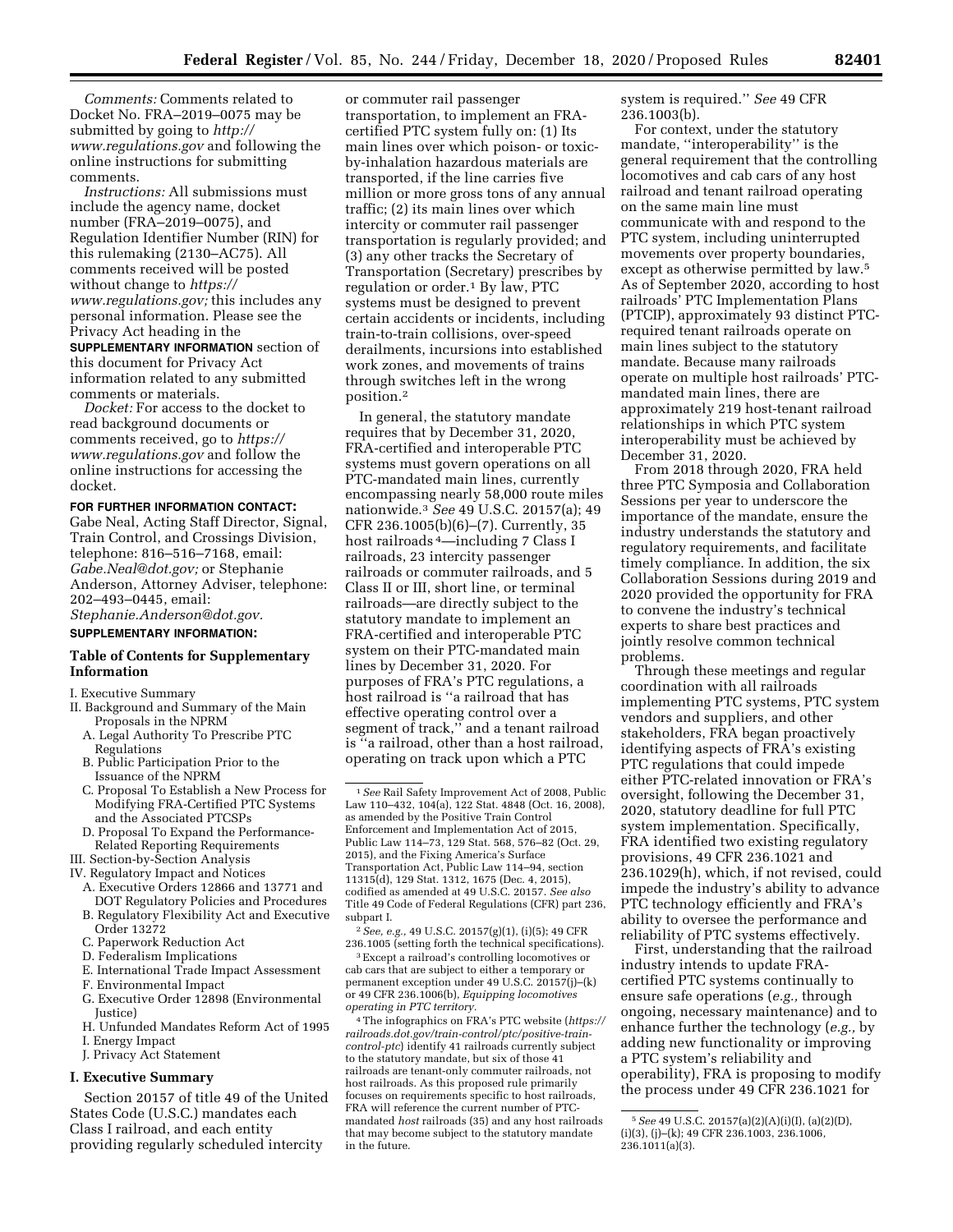RFAs to PTCSPs for FRA-certified systems. The improved process will enable the industry to deploy upgrades and technological enhancements more efficiently, and ensure FRA's review of changes or modifications to FRAcertified systems is more predictable and consistent going forward. The proposed process will apply only to PTC systems FRA has already certified under 49 U.S.C. 20157(h). The statutory mandate generally requires FRA to certify that a host railroad's PTC system complies with 49 CFR part 236, subpart I, before it operates in revenue service, and this proposed rule will not amend the existing certification process FRA developed to comply with this mandate (*i.e.,* this proposed rule would not amend 49 CFR 236.1009 or 236.1015 regarding PTCSPs and the PTC System Certification process). To be clear, FRA's proposal to modify the process that currently requires a host railroad to submit, and obtain FRA's approval of, an RFA to a PTCSP under 49 CFR 236.1021 will not apply to any existing or new PTC system, unless and until FRA has certified that PTC system under 49 U.S.C. 20157(h).

Instead of the existing RFA approval process with an indefinite decision timeline, FRA proposes to require railroads to comply with a streamlined RFA process, which includes providing certain documentation, analysis, and safety assurances. This proposed rule would establish a 45-day deadline for FRA to review and approve or deny railroads' RFAs to their FRA-approved PTCSPs or FRA-certified PTC systems. In addition, FRA proposes to permit host railroads utilizing the same type of PTC system to submit joint RFAs to their PTCSPs and PTC Development Plans (PTCDP)—an option which, if exercised, would efficiently leverage industry's resources, help ensure coordination among railroads operating the same types of PTC systems, and reduce the number of similar or identical RFA filings host railroads submit to FRA for review and approval.

Second, FRA proposes to expand an existing reporting requirement—49 CFR 236.1029(h), *Annual report of system failures*—by increasing the frequency of the reporting requirement from annual to biannual; broadening the reporting requirement to encompass positive performance-related information, not

## NET COST SAVINGS IN MILLIONS [2019 Dollars]

just failure-related information; and requiring host railroads to utilize a new, standardized Biannual Report of PTC System Performance (Form FRA F 6180.152) 6 to enable more effective FRA oversight. In addition, FRA proposes to amend § 236.1029(h) by updating the provision to use certain statutory terminology for consistency; clarifying the ambiguous filing obligation by specifying that only host railroads directly submit these reports to FRA; and explicitly requiring tenant railroads to provide the necessary data to their applicable host railroads by a specific date before the biannual filing deadlines.

FRA analyzed the economic impact of this proposed rule over a ten-year period and estimated its costs and cost savings, which are shown in the table below. The cost savings associated with FRA's proposal to amend § 236.1021 *i.e.,* to simplify the process for all RFAs to PTCSPs and authorize host railroads to file joint RFAs to PTCSPs and PTCDPs—would outweigh the costs associated with FRA's proposal to expand the reporting requirement under paragraph (h) of § 236.1029.

|                                             | Present value            | Present value            | Annualized             | Annualized             |
|---------------------------------------------|--------------------------|--------------------------|------------------------|------------------------|
|                                             | 7%                       | 3%                       | 7%                     | 3%                     |
|                                             | \$324.158                | \$379.231                | \$46.153               | \$44,457               |
|                                             | 6.116.671                | 7.202.273                | 870.876                | 844.326                |
| Government Cost Savings<br>Net Cost Savings | 17.978.594<br>23,771,107 | 21,188,896<br>28,011,938 | 2.559.747<br>3.384.471 | 2,483,985<br>3.283.854 |

# **II. Background and Summary of the Main Proposals in the NPRM**

*A. Legal Authority To Prescribe PTC Regulations* 

Section 104(a) of the Rail Safety Improvement Act of 2008 required the Secretary to prescribe PTC regulations necessary to implement the statutory mandate, including regulations specifying the essential technical functionalities of PTC systems and the means by which FRA will certify PTC systems.7 The Secretary delegated to the Federal Railroad Administrator the authority to carry out the functions and exercise the authority vested in the Secretary by the Rail Safety

Improvement Act of 2008. 49 CFR 1.89(b).

In accordance with its authority under 49 U.S.C. 20157(g) and 49 CFR 1.89(b), FRA issued its first final PTC rule on January 15, 2010, which is set forth, as amended, under 49 CFR part 236, subpart I, *Positive Train Control Systems.*8 FRA's PTC regulations under 49 CFR part 236, subpart I, prescribe ''minimum, performance-based safety standards for PTC systems . . . including requirements to ensure that the development, functionality, architecture, installation, implementation, inspection, testing, operation, maintenance, repair, and modification of those PTC systems will

achieve and maintain an acceptable level of safety.'' 49 CFR 236.1001(a). FRA subsequently amended its PTC regulations via final rules issued in 2010, 2012, 2014, and 2016.9

Most recently, on February 29, 2016, as required, FRA amended its PTC regulations to revise the regulations' date-specific deadlines for conformity with the Positive Train Control Enforcement and Implementation Act of 2015 (PTCEI Act).10 Specifically, the PTCEI Act extended the original statutory deadline for full implementation of PTC systems from December 31, 2015, to at least December 31, 2018.11 In addition, the PTCEI Act permits railroads to utilize an

<sup>6</sup>The proposed Biannual Report of PTC System Performance (Form FRA F 6180.152) will be placed in the docket (Docket No. FRA–2019–0075) for review when this NPRM is published.

<sup>7</sup>Public Law 110–432, 122 Stat. 4848 (Oct. 16, 2008), codified as amended at 49 U.S.C. 20157(g). 8 75 FR 2598 (Jan. 15, 2010).

<sup>9</sup>*See* 75 FR 59108 (Sept. 27, 2010); 77 FR 28285 (May 14, 2012); 79 FR 49693 (Aug. 22, 2014); 81 FR 10126 (Feb. 29, 2016).

<sup>10</sup>Public Law 114–73, 129 Stat. 568, 576–82 (Oct. 29, 2015), as amended by the Fixing America's Surface Transportation Act, Public Law 114–94, section 11315(d), 129 Stat. 1312, 1675 (Dec. 4,

<sup>2015).</sup> *See also* 81 FR 10126 (Feb. 29, 2016), amending 49 CFR part 236, subpart I.

<sup>11</sup> 49 U.S.C. 20157(a). Please note that the PTCEI Act also required FRA to extend each deadline under 49 CFR 236.1006(b)(4)(iii)(B) by three years, related to certain Class II and Class III railroads that operate in PTC territory. *See* 49 U.S.C. 20157(k); 81 FR 10126 (Feb. 29, 2016).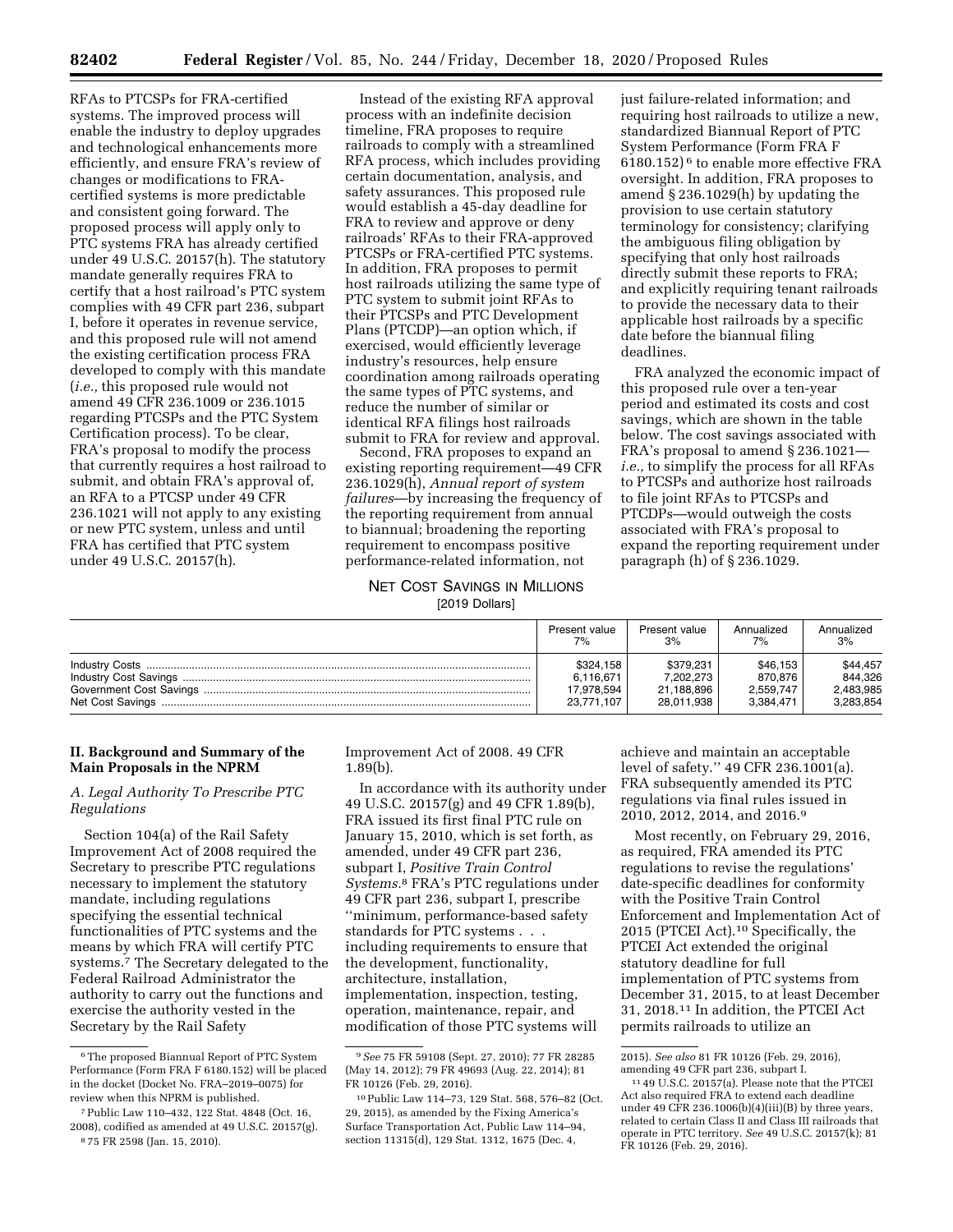''alternative schedule and sequence'' with a full implementation deadline beyond December 31, 2018, but not later than December 31, 2020. Further, the legislation required FRA to approve a railroad's alternative schedule and sequence if the railroad demonstrated it met the six statutory criteria necessary to qualify for an alternative schedule and sequence.12

In this proposed rule, FRA proposes to revise three sections, 49 CFR 236.1003, 236.1021, and 236.1029, of FRA's existing PTC regulations pursuant to its specific authority under 49 CFR 1.89 and 49 U.S.C. 20157(g), and its general authority under 49 U.S.C. 20103 to prescribe regulations and issue orders for every area of railroad safety.

# *B. Public Participation Prior to the Issuance of the NPRM*

As referenced above, FRA regularly engages with host railroads, tenant railroads, and PTC system vendors and suppliers, as part of FRA's oversight of railroads' implementation of PTC systems on the mandated main lines under 49 U.S.C. 20157 and the other lines where railroads are voluntarily implementing PTC technology. The purpose of this section is to summarize FRA's pertinent meetings prior to the issuance of this NPRM, pursuant to 49 CFR 5.19.

During two of FRA's PTC Collaboration Sessions in 2019 and 2020, FRA generally discussed its intention to propose to modify the RFA process under § 236.1021, specifically as it relates to FRA-approved PTCSPs and FRA-certified PTC systems. One of these two Collaboration Sessions was held on February 6, 2019 at DOT's Headquarters in Washington, DC, and the other was hosted via teleconference on June 10, 2020.

Specifically, during the Collaboration Session on February 6, 2019, FRA noted it was considering simplifying the formal process for railroads to modify their PTCSPs and PTC systems under § 236.1021, after FRA certifies a railroad's PTC system as required under the statutory mandate. FRA raised questions for the industry to consider,

including how host railroads plan to maintain their PTCSPs, as required, acknowledging that PTC technology will continue evolving given, for example, ongoing software modifications necessary for safe operations and voluntary enhancements to improve further the reliability or operability of PTC systems.<sup>13</sup> FRA understands that, over time, new software releases may become necessary to: Fix certain bugs or defects; eliminate newly discovered hazards; or add new functionality to continue to improve rail safety, or the reliability and operability of the technology. In addition, FRA acknowledged that certain changes to PTC systems will likely impact multiple PTCSPs, as the industry is currently implementing five main types of PTC systems.14 During the Collaboration Session on June 10, 2020, FRA discussed its intention to issue this NPRM and described the high-level objectives of this proposed rule.

In addition, on October 2, 2019, during FRA's PTC Collaboration Session hosted at the National Housing Center in Washington, DC, one Class I railroad suggested that FRA should consider amending the permanent reporting requirement under 49 CFR 236.1029(h) to make it consistent with the temporary statutory reporting requirement under 49 U.S.C. 20157(j)(4), because existing paragraph (h) of § 236.1029 uses different terminology to describe PTCrelated failures. In addition, during this meeting, one commuter railroad requested that FRA create a standardized form for railroads to utilize under § 236.1029(h). FRA made no commitments at any of its PTC Collaboration Sessions, but FRA internally considered this industry input as it developed this proposed rule. Please note that all presentations from FRA's PTC Symposia and Collaboration Sessions are available in FRA's eLibrary, including direct links on FRA's PTC website at *[https://railroads.dot.gov/](https://railroads.dot.gov/train-control/ptc/positive-train-control-ptc)* 

*[train-control/ptc/positive-train-control](https://railroads.dot.gov/train-control/ptc/positive-train-control-ptc)[ptc.](https://railroads.dot.gov/train-control/ptc/positive-train-control-ptc)* 

As information, representatives from all 35 host railroads currently subject to the statutory mandate attended at least two of the three above PTC Collaboration Sessions, and 89 percent of the PTC-mandated host railroads attended *all* three of the PTC Collaboration Sessions where FRA discussed either 49 CFR 236.1021 or 236.1029(h).15 Specifically, 97 percent of the 35 applicable host railroads attended the PTC Collaboration Sessions on February 6, 2019 and October 2, 2019, and 94 percent attended the session on June 10, 2020. Furthermore, representatives from the American Public Transportation Association (APTA), the American Short Line and Regional Railroad Association (ASLRRA), and the Association of American Railroads (AAR) participated in all three of these pertinent PTC Collaboration Sessions. In addition, a representative from the Commuter Rail Coalition attended the PTC Collaboration Sessions on October 2, 2019 and June 10, 2020.

Furthermore, on the following dates, FRA met with AAR and several of its member railroads to discuss various PTC-related issues and topics, including FRA's previously stated intention to propose modifications to the RFA process under § 236.1021, specifically as it applies to FRA-certified PTC systems: September 6, 2019; March 3, 2020; April 2, 2020; June 11, 2020; June 25, 2020; July 9, 2020; and August 27, 2020. During the meetings on September 6, 2019 and July 9, 2020, representatives from AAR and its member railroads indicated that FRA should consider amending other provisions under FRA's PTC regulations, in addition to § 236.1021, but those provisions are not the focus of this proposed rule. As noted above, at this time, FRA considers it necessary to amend §§ 236.1021 and 236.1029(h) because those provisions, if not revised, could impede the industry's ability to enhance PTC technology and FRA's ability to oversee the performance and reliability of PTC systems effectively. If FRA finds that any other amendments to 49 CFR part 236, subpart I, are necessary or justified in the future, FRA will address them in a separate NPRM.

Representatives from the following Class I railroads and passenger railroads, listed alphabetically, attended

 $^{\rm 12}$  49 U.S.C. 20157(a)(3)(C) (using the term ''shall''). As background, four PTC-mandated host railroads reported that they fully implemented an FRA-certified and interoperable PTC system on all their required main lines by December 31, 2018. Every other host railroad subject to the statutory mandate in 2018 formally requested an alternative schedule and sequence under 49 U.S.C. 20157(a)(3). By March 5, 2019, FRA approved all applicable requests for an alternative schedule and sequence, as each railroad sufficiently demonstrated it, at a minimum, met the six statutory criteria necessary to qualify for an alternative schedule and sequence, under the statutory mandate.

<sup>13</sup>*See, e.g.,* 49 CFR 236.1009(d) (requiring a PTC system to be implemented in accordance with the

host railroad's PTCSP).<br><sup>14</sup> Currently, railroads are primarily<br>implementing the following PTC systems in the United States: (1) The Interoperable Electronic Train Management System (I–ETMS), which Class I railroads and many commuter railroads are implementing; (2) the Advanced Civil Speed Enforcement System II (ACSES II) or the Advanced Speed Enforcement System II (ASES II), which most railroads operating on the Northeast Corridor (NEC) are implementing; (3) Enhanced Automatic Train Control (E–ATC), which five host railroads are implementing; (4) the Incremental Train Control System, which the National Railroad Passenger Corporation (Amtrak) is implementing in parts of Michigan; and (5) the Communication Based Train Control (CBTC) system, which one commuter railroad has fully implemented on its PTCmandated main lines.

<sup>15</sup> In addition to the 35 host railroads subject to the statutory mandate, representatives from multiple other railroads attended these PTC Collaboration Sessions, including eight tenant-only passenger railroads that operate on PTC-mandated main lines.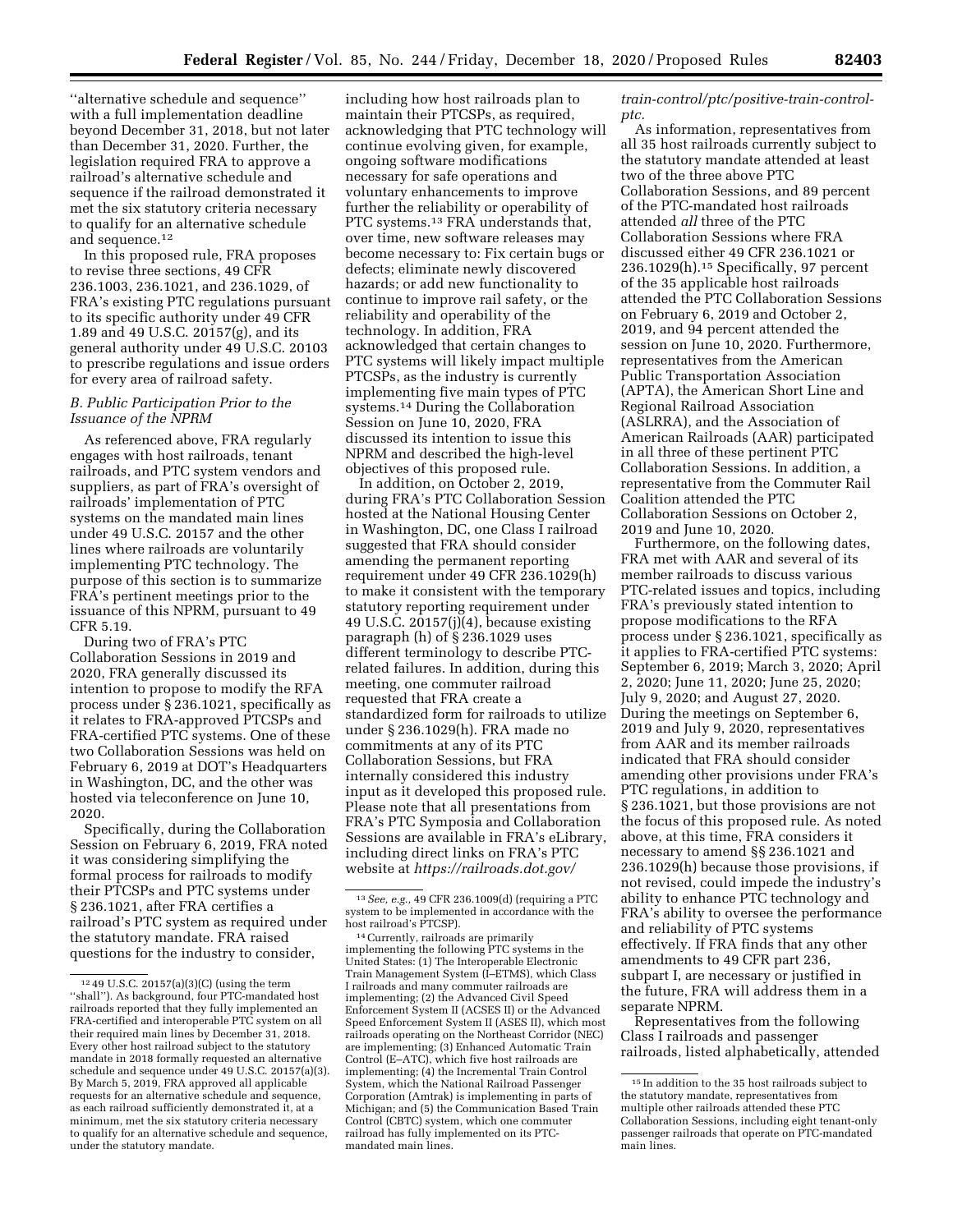the AAR meetings referenced immediately above: Amtrak, BNSF Railway, Canadian National Railway, Canadian Pacific Railway, CSX Transportation, Inc., Kansas City Southern Railway, Norfolk Southern Railway, the Northeast Illinois Regional Commuter Railroad Corporation (Metra), the Southern California Regional Rail Authority (Metrolink), and Union Pacific Railroad. The railroads' main comments during these meetings involved their concerns that the existing process under § 236.1021 would stifle innovation and create significant delays in deploying improvements to PTC technology. In general, they supported revising the existing RFA process under § 236.1021 to help enable technological advancements and ensure FRA is not an impediment to the industry's ability to enhance PTC technology. FRA's statements during these meetings were consistent with FRA's statements to all PTC-mandated host railroads at multiple PTC Collaboration Sessions. The proposals in this NPRM are based on FRA's own review and analysis and, in part, on industry's feedback during the meetings in 2019 and 2020, specified above. FRA seeks comments on all proposals made in this NPRM.

# *C. Proposal To Establish a New Process for Modifying FRA-Certified PTC Systems and the Associated PTCSPs*

FRA's PTC regulations have always acknowledged that after ''implementation of a train control system, the subject railroad may have legitimate reasons for making changes in the system design,'' among other changes, including to a PTC system's functionality.16 Accordingly, under 49 CFR 236.1015(d)(7), FRA requires host railroads' PTCSPs to include, among other relevant information, a ''complete description of the specific procedures and test equipment necessary to ensure the safe and proper . . . operation, maintenance, repair, inspection, testing, and modification of the PTC system on the railroad.''

Recognizing that PTC technology must be actively maintained throughout its lifecycle and beyond, FRA's regulations also require each railroad to ''catalog and maintain all documents as specified in the PTCDP and PTCSP for . . . maintenance, repair, modification, inspection, and testing of the PTC system.'' 17 Specifically, 49 CFR 236.1039(a) requires railroads to retain these documents in a PTC Operations and Maintenance Manual, which must be ''readily available to persons required

to perform such tasks and for inspection by FRA and FRA-certified state inspectors.'' For example, a railroad's Operations and Maintenance Manual must document all ''[h]ardware, software, and firmware revisions . . . according to the railroad's configuration management control plan and any additional configuration/revision control measures specified in the [host railroad's] PTCSP.'' 18

FRA is aware that host railroads will need to deploy new PTC software releases, among other changes, to ensure their PTC systems are performing properly—for example, to fix certain bugs or defects or eliminate newly discovered hazards. In addition to incremental changes to PTC systems that are necessary for the continued safe and proper functioning of the technology, FRA understands that several railroads and PTC system vendors and suppliers have chosen to design and develop their PTC systems to perform safety-related functions in addition to the minimum, performancebased functions specified under the statutory mandate and FRA's regulations.

Currently, FRA's PTC regulations, in relevant part, prohibit a railroad from making certain changes to its FRAapproved PTCSP or FRA-certified PTC system unless the railroad files an RFA to its PTCSP and obtains approval from FRA's Associate Administrator for Railroad Safety. 49 CFR 236.1021. This proposed rule does not envision revising the types of changes that currently require a host railroad to file an RFA under § 236.1021(h)(1)–(4) (often referred to as ''material modifications'') or the exceptions currently set forth under § 236.1021(i)– (k).

For example, FRA's regulations require a railroad to submit, for FRA review and approval, an RFA to the railroad's PTCSP for any proposed modification of a safety-critical element of a PTC system or any proposed modification of a PTC system that affects the safety-critical functionality of any other PTC system with which it interoperates. *See* 49 CFR 236.1021(h)(3)–(4). Though FRA's existing regulations specify that FRA will, to the extent practicable, review and issue a decision regarding a host railroad's initially filed PTCSP within 180 days of the date it was filed, FRA's

regulations do not currently specify an estimated timeline for reviewing and approving or denying railroads' subsequent RFAs to their PTCSPs.19 In practice, as of September 2020, it has taken FRA 127 days, on average, to review and approve recent RFAs to PTCSPs for FRA-certified PTC systems, which is, in part, due to the complex content requirements currently under paragraphs (d)(1) to (7) of § 236.1021.

Instead of the existing RFA approval process with an indefinite decision timeline, FRA proposes to: (1) Require railroads to comply with a streamlined RFA process, including providing certain documentation, analysis, and safety assurances; and (2) establish a 45 day deadline for FRA's review and issuance of a decision. In new proposed paragraph (m) of § 236.1021, FRA outlines the proposed content requirements for RFAs to PTCSPs for FRA-certified PTC systems—focusing on the core information and analysis FRA would need to review to ensure the PTC system, including any proposed changes, will provide an equivalent or greater level of safety than the existing PTC system. The improved process would enable the industry to implement technological enhancements more efficiently, and the clear timeline would help ensure a more predictable and transparent FRA review process going forward.

In addition, this proposed rule envisions permitting host railroads utilizing the same type of PTC system to submit joint RFAs to their PTCSPs and PTCDPs—an option which, if exercised, will efficiently leverage industry's resources, help ensure coordination among railroads operating the same types of PTC systems, and reduce the number of similar or identical RFA filings host railroads submit to FRA for review. As noted above, currently, the 35 PTC-mandated host railroads are implementing five types of PTC systems, though FRA acknowledges that, in several cases, railroads are implementing PTC systems of the same type in different manners (*e.g.,*  variances in design, functionality, and operation), requiring railroads to conduct additional testing and gap analyses to achieve and sustain interoperability, including configuration management.

Appreciating that changes to safetycritical elements, including software or system architecture, of a certain PTC system will likely impact multiple, if not most, railroads implementing that same type of PTC system, FRA's proposed rule outlines a path for such

<sup>16</sup>*See* 75 FR 2598, 2660 (Jan. 15, 2010). 17 49 CFR 236.1039(a).

<sup>18</sup> 49 CFR 236.1039(c). *See also Federal Railroad Administration,* Revised PTC Guidance Regarding Interoperability Testing, Operations and Maintenance Manuals, and Certification Responsibilities (July 24, 2018), *available at [https://](https://www.fra.dot.gov/eLib/details/L19583#p1_z5_gD_lPO)  [www.fra.dot.gov/eLib/details/L19583#p1](https://www.fra.dot.gov/eLib/details/L19583#p1_z5_gD_lPO)*\_*z5*\_*gD*\_

*[lPO.](https://www.fra.dot.gov/eLib/details/L19583#p1_z5_gD_lPO)* 19*See* 49 CFR 236.1009(j)(2).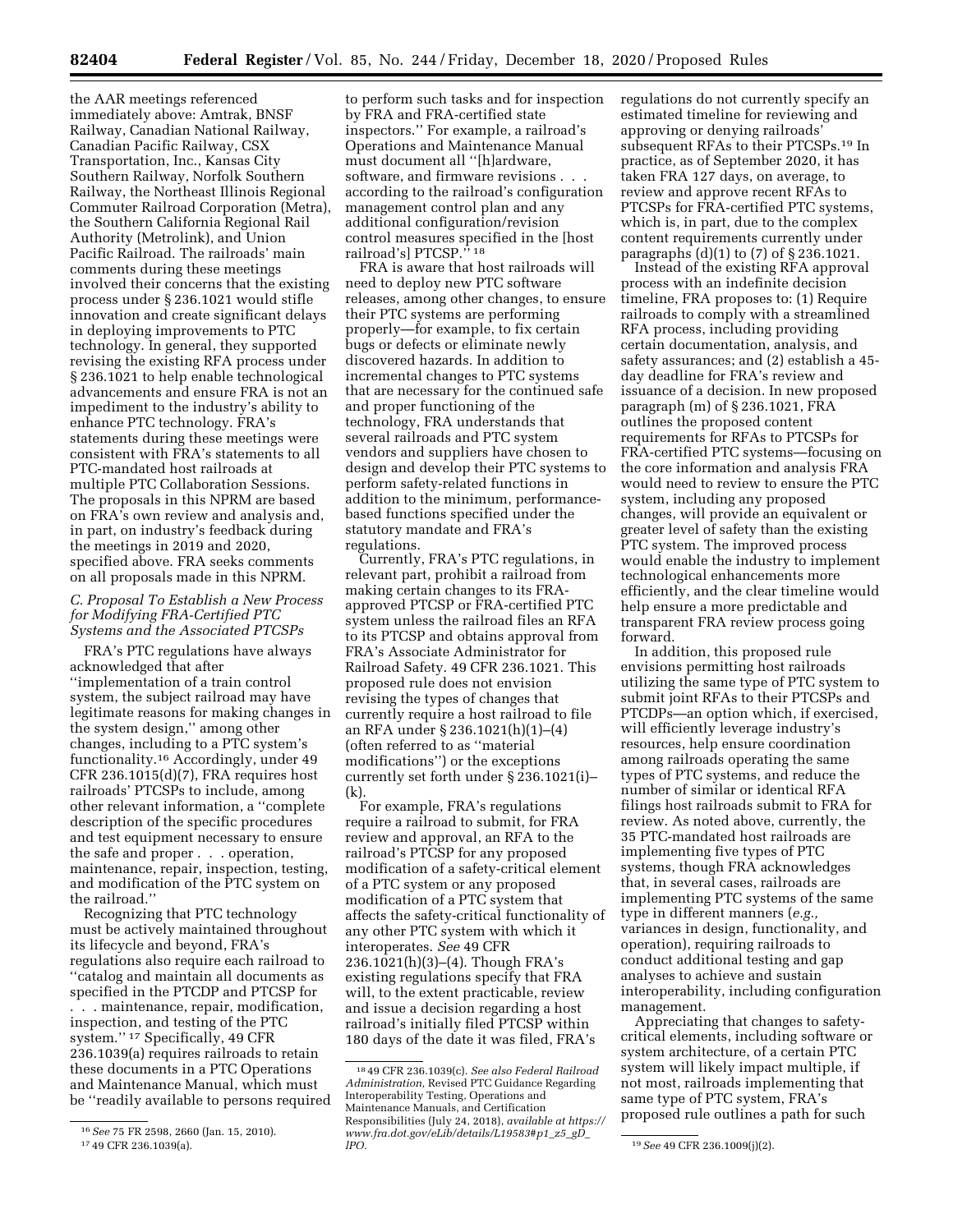host railroads to submit joint RFAs to their PTCSPs, with specific instructions under new proposed paragraphs (l) and (m) of § 236.1021. The proposed rule would specify that while most types of information required under proposed paragraph (m) of § 236.1021 may be submitted jointly in the RFA, the joint RFA would need to include certain written confirmations or statements 20 from each host railroad that is a signatory to the joint RFA. In addition, FRA's proposed rule specifies that only host railroads with the same PTC System Certification classification under paragraph (e) of § 236.1015 may jointly file an RFA to their PTCSPs.

Though this proposed rule would generally authorize host railroads utilizing the same type of PTC system to file RFAs to their PTCSPs jointly, FRA expects this aspect of the proposal, in the short term, primarily to impact host railroads implementing I–ETMS and E– ATC because each respective I–ETMS and E–ATC system is similar to others of the same type, with a baseline functionality. Conversely, there is not a uniform standard or specification currently underlying the ACSES II or ASES II PTC systems that host railroads are implementing on the NEC. In addition, there is an array of ACSES II suppliers, including for the onboard, wayside, and communications subsystems. In the future, however, as the ACSES II railroads finish establishing the Interoperable Change Management Plan they are currently developing, it is possible that at least some of the host railroads utilizing ACSES II or ASES II will elect to submit joint RFAs to their respective PTCSPs for certain system-wide changes, consistent with the option under proposed paragraphs (l) and (m) of § 236.1021.

FRA recognizes that modifying and simplifying the process for host railroads to submit RFAs to PTCSPs for FRA-certified PTC systems is necessary to facilitate required maintenance and upgrades to PTC technology and encourage railroads to enhance their PTC systems to continue to improve rail safety.

# *D. Proposal To Expand the Performance-Related Reporting Requirements*

Following the applicable deadline for full PTC system implementation under 49 U.S.C. 20157, FRA's regulations currently require a railroad to submit an annual report by April 16th each year regarding the number of PTC system failures, ''including but not limited to locomotive, wayside, communications, and back office system failures,'' that occurred during the previous calendar year. *See* 49 CFR 236.1029(h). The first failure-related annual reports pursuant to § 236.1029(h) were due on April 16, 2019 from the four host railroads whose statutory deadline was December 31, 2018 for the full implementation of a PTC system on their required main lines. FRA has found that all annual reports railroads submitted to date have been brief (*e.g.,* as short as half of a page) and included minimal information, but still technically satisfied the existing content requirements under § 236.1029(h).

Because the minimal information currently required under § 236.1029(h) does not permit FRA to monitor adequately the rate at which PTC system failures occur or evaluate improvements over time, FRA is proposing to revise § 236.1029(h) to enable FRA to perform its oversight functions effectively. Specifically, FRA proposes to increase the frequency of this reporting requirement from annual to biannual, with proposed filing deadlines on July 31 (covering the period from January 1 to June 30) and January 31 (covering the period from July 1 to December 31 of the prior calendar year), instead of an annual filing deadline on April 16, as § 236.1029(h) currently provides. Under the existing framework, pursuant to § 236.1029(h), FRA must wait until April 16th each year to receive railroads' failure-related data from the prior calendar year—data which is quite outdated by the time it is filed. FRA's proposed biannual frequency would enable FRA to monitor closely trends in PTC system reliability with more up-todate data, covering two intervals per year. In addition, FRA notes that the proposed biannual frequency is reasonable, given that railroads must currently submit certain failure-related data quarterly or monthly, pursuant to a temporary reporting requirement under the statutory mandate, as discussed below.

In addition, to ensure the data railroads submit under § 236.1029(h) are uniform, comparable, and objective, FRA proposes to revise this existing reporting requirement by specifying the

exact types of statistics and information the reports must include; broadening the reporting requirement to encompass positive performance-related information, not just failure-related information; and requiring host railroads to utilize a new, standardized Biannual Report of PTC System Performance (Form FRA F 6180.152) to enable more effective FRA oversight.

Furthermore, FRA proposes to amend § 236.1029(h) to make it consistent with the temporary reporting requirement under 49 U.S.C. 20157(j)(4) because the existing statutory and regulatory provisions use different terminology to describe PTC-related failures. As background, the PTCEI Act established a reporting requirement that applies only temporarily—from October 29, 2015, to approximately December 31, 2021 21—and only to PTC systems that FRA has certified and have been implemented, including on a subset of a railroad's main lines.22 49 U.S.C. 20157(j)(4). As a default, the reporting requirement under 49 U.S.C. 20157(j)(4) specifies that when an FRA-certified PTC system "fails to initialize, cuts out, or malfunctions,'' the railroad must submit a notification to the appropriate FRA regional office within 7 days of the failure, and the notification must include a description of the safety measures the railroad has in place.

However, as the PTCEI Act authorized, FRA established an alternative reporting deadline (instead of within 7 days of each occurrence) and an alternative reporting location (instead of submitting the notifications to the appropriate FRA region).<sup>23</sup> Specifically, on December 30, 2019 and March 16, 2020, FRA published a proposed framework for host railroads operating FRA-certified PTC systems to submit a Statutory Notification of PTC System Failures (Form FRA F 6180.177) to fulfill this temporary reporting requirement under the PTCEI Act.24 On June 5, 2020, following the required

22For example, acknowledging the incremental nature of implementation, the PTCEI Act required Class I railroads and Amtrak to demonstrate they ''implemented a [PTC] system or initiated revenue service demonstration on the *majority* of [PTCmandated] territories . . . or route miles that are owned or controlled by such carrier[s],'' to qualify for an alternative schedule and sequence by law. 49 U.S.C. 20157(a)(3)(B)(vi) (emphasis added).

23*See* 49 U.S.C. 20157(j)(4); 49 CFR 1.89.

24*See* 84 FR 72121, 72123–26 (Dec. 30, 2019); 85 FR 15022, 15025–27 (Mar. 16, 2020).

<sup>20</sup>For example, confirmation that: (1) Each host railroad notified any applicable tenant railroads of the proposed changes, any associated effect on the tenant railroads' operations, and any actions the tenant railroads must take in accordance with the configuration control measures set forth in the host railroad's PTCSP; and (2) the PTC system, if modified, would meet all technical requirements under 49 CFR part 236, subpart I, provide an equivalent or greater level of safety than the existing PTC system, and not adversely impact interoperability with any tenant railroads.

<sup>21</sup>By law, the temporary reporting requirement under 49 U.S.C. 20157(j)(4) sunsets on approximately December 31, 2021—or more specifically, one year after the last Class I railroad obtains PTC System Certification from FRA and finishes fully implementing an FRA-certified and interoperable PTC system on all its required main lines. *See* 49 U.S.C. 20157(j).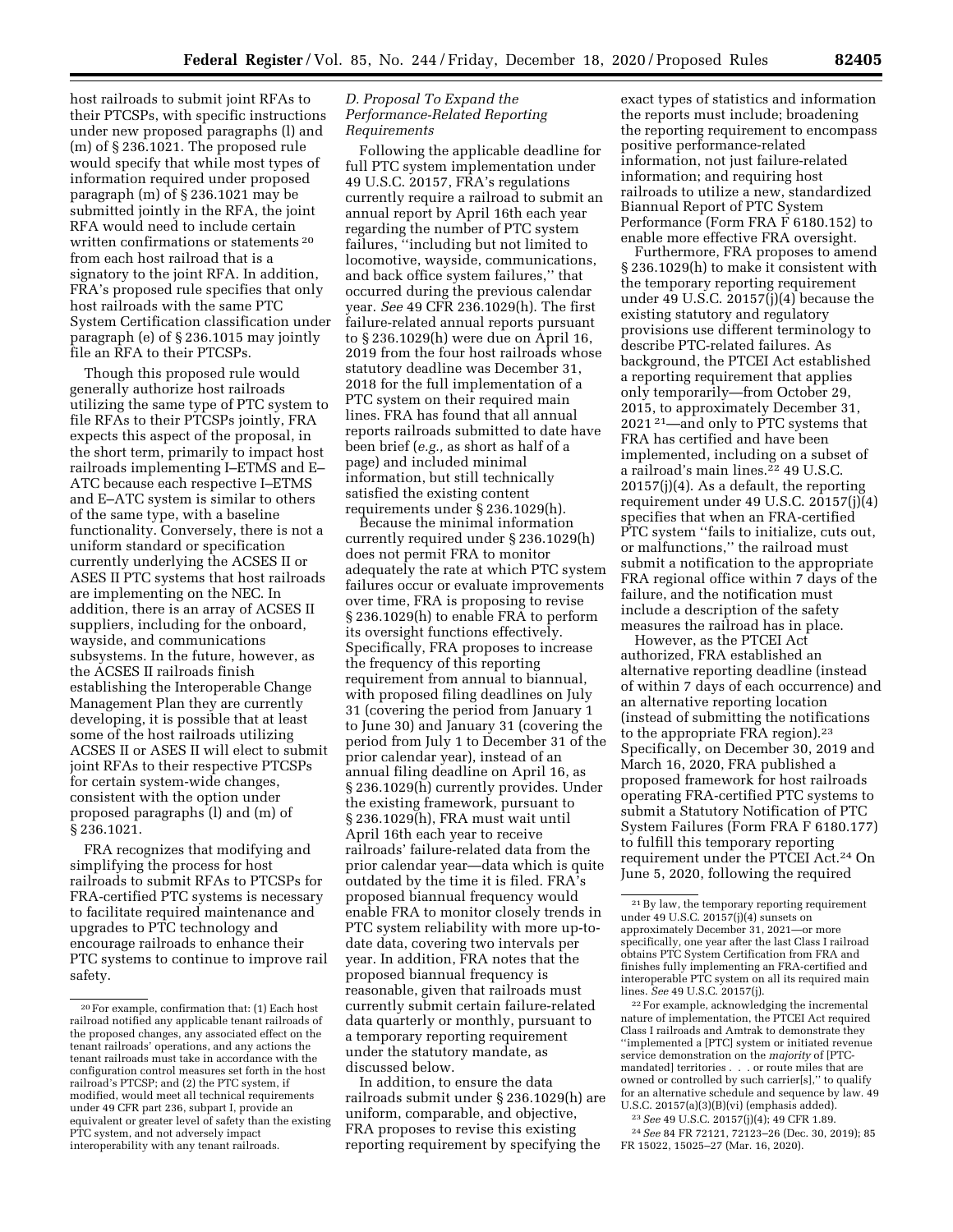notice-and-comment periods, the Office of Management and Budget (OMB) approved the Statutory Notification of PTC System Failures (Form FRA F 6180.177, OMB Control No. 2130– 0553),25 as revised based on feedback from AAR and APTA. Host railroads must utilize that mandatory form and adhere to its instructions, including the two-tiered reporting frequency 26 and the centralized reporting location, to comply with 49 U.S.C. 20157(j)(4) until that temporary reporting requirement expires on approximately December 31, 2021.27

In this NPRM, FRA proposes to revise the permanent reporting requirement under § 236.1029(h) to utilize the statutory failure-related terms under 49 U.S.C. 20157(j)—initialization failures, cut outs, and malfunctions—instead of the broad, imprecise term currently used in § 236.1029(h) (''failures''). Also, to ensure uniform interpretation of these terms, FRA proposes to add definitions of these three terms to the definitions section of FRA's PTC regulations, 49 CFR 236.1003, retaining the definitions that FRA adopted during its development of the Statutory Notification of PTC System Failures (Form FRA F 6180.177), based on industry's feedback.

FRA's proposed Biannual Report of PTC System Performance (Form FRA F 6180.152) under proposed § 236.1029(h) will incorporate both: (1) The information currently required under § 236.1029(h); and (2) the corresponding types of data railroads must submit until approximately December 31, 2021 in their Statutory Notifications of PTC System Failures (Form FRA F 6180.177). For example, the proposed Biannual Report of PTC System Performance would require certain geographical information and contextual data to help

27*See* 49 U.S.C. 20157(j)(4) and (e)(1) (authorizing DOT to assess civil penalties for any violation of the statutory mandate).

demonstrate how the occurrences of PTC system initialization failures, cut outs, and malfunctions compare to all operations on that host railroad's PTCgoverned main lines.28

Furthermore, railroads have previously observed that, under existing § 236.1029(h), it is unclear whether a host railroad, a tenant railroad, or both must submit the required reports to FRA. In this proposed rule, FRA proposes to resolve this ambiguity by specifying that only host railroads must directly submit these reports to FRA. This approach is consistent with the existing regulatory requirement directing a tenant railroad to report any PTC system failures or cut outs to ''a designated railroad officer of the *host railroad* as soon as safe and practicable.'' *See* 49 CFR 236.1029(b)(4) (emphasis added). To ensure that host railroads receive the necessary information from their tenant railroads to compile the proposed Biannual Report of PTC System Performance (Form FRA F 6180.152) under § 236.1029(h), FRA proposes to require explicitly tenant railroads to provide the necessary data to their applicable host railroads by a specific date before the biannual filing deadlines, as set forth under new proposed paragraph (h)(4) of § 236.1029.

FRA considers its proposed changes to § 236.1029(h), as described below, necessary to enable FRA to monitor the performance and reliability of railroads' PTC systems effectively throughout the country.

### **III. Section-by-Section Analysis**

# *Section 236.1003 Definitions*

FRA proposes to add three definitions to paragraph (b) of this section to help ensure that FRA and the railroad industry consistently interpret the statutory failure-related terms under 49 U.S.C. 20157(j)—initialization failures, cut outs, and malfunctions—as FRA now proposes to use these corresponding terms in § 236.1029(h)

and the associated Biannual Report of PTC System Performance (Form FRA F 6180.152). Specifically, FRA proposes to adopt the definitions of these three terms that FRA currently utilizes in the Statutory Notification of PTC System Failures (Form FRA F 6180.177), which were, in part, revised and refined based on industry's feedback during the development of that corresponding form and the definitions therein.29

#### *Section 236.1021 Discontinuances, Material Modifications, and Amendments*

The purpose of existing paragraphs (a) through (d) is to prohibit a railroad from making ''changes, as defined by this section, to a PTC system, PTCIP, PTCDP, or PTCSP,'' unless the railroad submits an RFA, with the content requirements under existing paragraphs (d)(1) through (7), and obtains approval from FRA's Associate Administrator for Railroad Safety.

To be clear, this proposed rule will not revise the *types* of changes that currently require a host railroad to file an RFA under § 236.1021(h)(1)–(4) (often referred to as ''material modifications'') or the exceptions currently set forth under § 236.1021(i)– (k). For example, FRA's regulations currently require a railroad to submit an RFA, subject to FRA's review and approval, before making the following types of changes listed under existing paragraphs  $(h)(1)$  through  $(4)$ :  $(1)$  A discontinuance of a PTC system; (2) a decrease of the PTC system's limits; (3) a modification of a safety-critical element of a PTC system; or (4) a modification of a PTC system that affects the safety-critical functionality of any other PTC system with which it interoperates. For context, existing § 236.1009(a)(2)(ii) additionally requires a railroad to submit an RFA specifically to its FRA-approved PTCIP—if the railroad intends to initiate a new category of service (*i.e.,* passenger or freight) or ''[a]dd, subtract, or otherwise materially modify one or more lines of railroad for which installation of a PTC system is required.''

In general, FRA's proposed revisions to § 236.1021 are primarily intended to streamline the *process* by which host railroads must submit RFAs to their FRA-approved PTCSPs and FRAcertified systems, based on FRA's recognition that the railroad industry intends to update and enhance FRAcertified PTC systems to advance rail

<sup>25</sup>Available at *[https://safetydata.fra.dot.gov/](https://safetydata.fra.dot.gov/PTCSystemFailuresFRAForm177/)  [PTCSystemFailuresFRAForm177/.](https://safetydata.fra.dot.gov/PTCSystemFailuresFRAForm177/)* 

<sup>26</sup>A host railroad must submit *monthly* failurerelated notifications if it has fully implemented a PTC system on all required main lines. However, if a host railroad is operating an FRA-certified PTC system but is still in the process of fully implementing the PTC system, the railroad must submit failure-related notifications on a *quarterly*  basis. Host railroads must transition from submitting Form FRA F 6180.177 quarterly to monthly, when they finish fully implementing their FRA-certified and interoperable PTC systems on their required main lines. For simplicity, in general, this two-tiered framework means that most host railroads that have obtained PTC System Certification must submit quarterly Statutory Notifications of PTC System Failures throughout 2020, and monthly notifications throughout 2021 until the reporting requirement expires. For additional detail, please see 85 FR 15022, 15025– 27 (Mar. 16, 2020).

<sup>28</sup>Several railroads previously commented that, without such a percentage or context, the frequency of PTC system failures might otherwise seem high, and additional data would help convey the actual rate of such failures. In addition, in AAR's comments, dated February 28, 2020, associated with Form FRA F 6180.177 (under Docket Nos. FRA 2019–0004–N–20 and FRA 2020–0004–N–3), AAR specifically suggested that to ''keep the report of PTC system initialization failures, cut outs, and malfunctions in perspective, particularly if comparing individual railroads, it would be useful to normalize results between railroads.'' Similarly, in APTA's letter dated February 28, 2020, APTA requested that FRA identify the applicable denominator(s) to utilize when calculating the rate of PTC system initialization failures, cut outs, and malfunctions. *See also* 85 FR 15022, 15026 (Mar. 16, 2020).

<sup>29</sup>*See* 84 FR 72121, 72125 (Dec. 30, 2019); 85 FR 15022, 15025–26 (Mar. 16, 2020).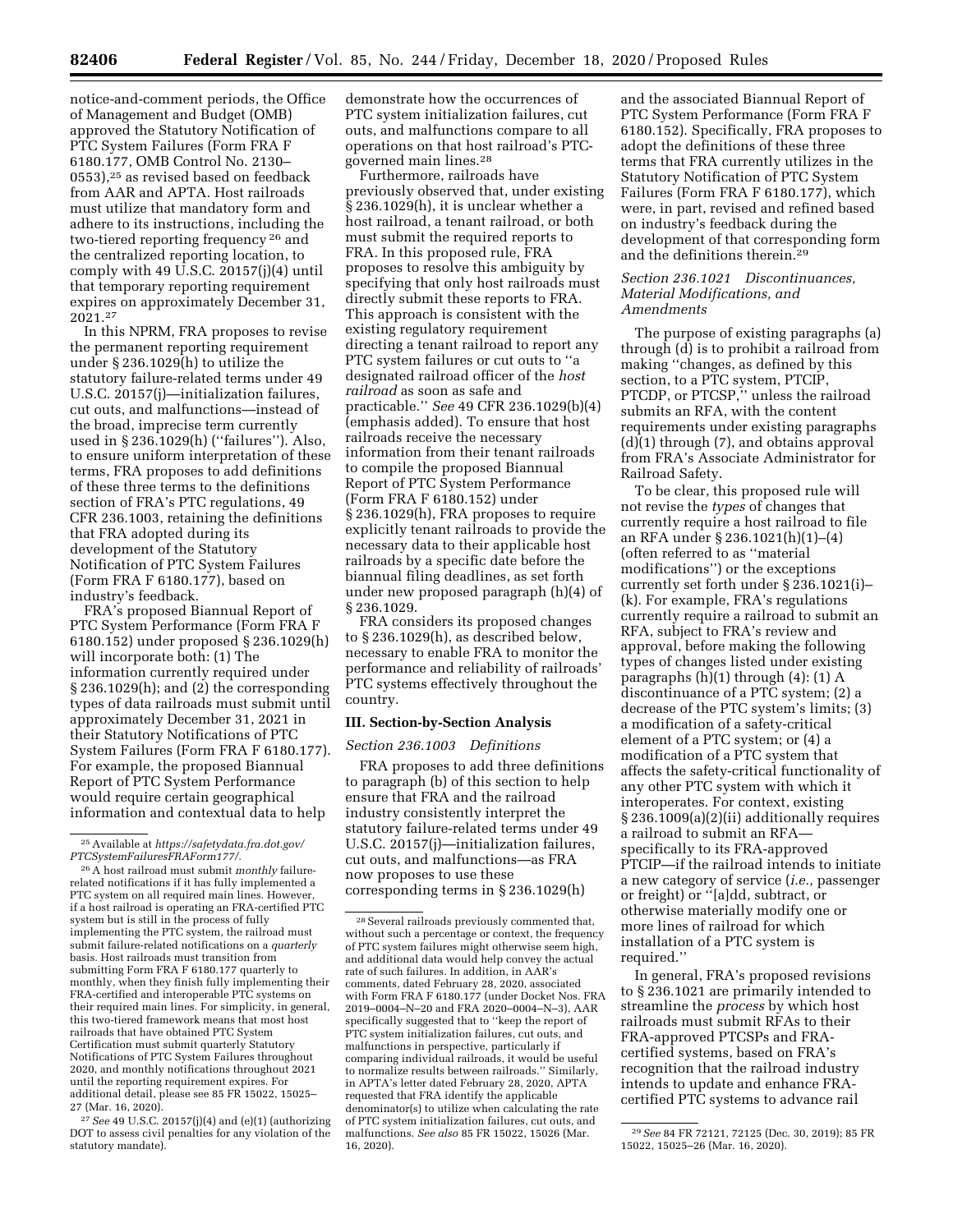safety.30 Accordingly, FRA's proposed revisions to the process under existing paragraphs (a) through (d) are limited to removing any references to PTCSPs from those paragraphs, as FRA is proposing in this proposed rule to establish a new, streamlined process for RFAs associated with PTCSPs under proposed paragraphs (l) and (m). In addition to FRA's proposal to remove references to PTCSPs from existing paragraphs (a) through (d), FRA proposes to remove paragraph (d)(7) in its entirety, and to incorporate the general principle of paragraph (d)(7) into a new proposed paragraph, (m)(2)(i), as discussed below.

Consistent with the existing requirements under § 236.1021, railroads would still need to submit, and obtain FRA's approval of, RFAs for certain changes to their PTCIPs and PTCDPs, including the types of changes enumerated above under 49 CFR 236.1021(h)(1) through (2) and 236.1009(a)(2)(ii)—*e.g.,* a proposed discontinuance of a PTC system or a proposed addition or removal of track segments from a railroad's PTCIP.

New proposed paragraph (l) would permit host railroads utilizing the same type of PTC system to submit joint RFAs to their PTCSPs and PTCDPs, as those are system-based documents, albeit with some railroad-specific variances. FRA expects that host railroads would utilize this joint RFA option to the extent practicable, and it would efficiently leverage industry's resources, help ensure coordination among railroads operating the same types of PTC systems, and reduce the number of similar or identical RFA filings host railroads submit to FRA for review and approval. Because changes to safetycritical elements, including software or system architecture, of a certain PTC system would likely impact multiple, if not most, railroads implementing that same type of PTC system, FRA proposes to outline a path for such host railroads to submit joint RFAs to their PTCSPs, with specific instructions under proposed paragraphs (l) and (m). FRA notes that it would consider it acceptable for an association to submit a joint RFA under proposed paragraph (l), but it would need to be explicitly on behalf of two or more host railroads, and each host railroad would need to sign the filing.

Proposed paragraph (l) would also specify that only host railroads with the same PTC System Certification

classification under 49 CFR 236.1015(e) would be able to file a joint RFA to their PTCSPs. For example, when an RFA is necessary under § 236.1021 to account for certain proposed changes to railroads' I–ETMS PTCSPs, or I–ETMS itself, FRA would expect a joint RFA from the set of host railroads whose I– ETMS is certified as a non-vital, overlay PTC system under § 236.1015(e)(1), and a joint RFA from the set of host railroads whose I–ETMS is certified as a mixed PTC system under § 236.1015(e)(4). Two distinct RFAs would be necessary under these circumstances, as the impact of the proposed change(s) would need to be analyzed in the context of the underlying safety analysis in the FRAapproved PTCSPs—a safety analysis that is structured differently based on whether FRA has certified the PTC system as a non-vital, overlay system; a vital, overlay system; a standalone system; or a mixed system.

Furthermore, with respect to joint RFAs, paragraph (l) would specify that, though most types of information required under proposed paragraph (m)(2) may be submitted jointly in the RFA, a joint RFA would need to include the written confirmation and statement specified under proposed paragraphs (m)(2)(iii) and (iv), as described below, from each host railroad that is a signatory to the joint RFA.

New proposed paragraph (m) would outline the mandatory, three-step process a host railroad would need to follow to make changes to its FRAcertified PTC system and the associated FRA-approved PTCSP. FRA intends the process under proposed paragraph (m) to apply to *all* changes necessitating an RFA under existing paragraphs (h)(3) and (4) of this section—*i.e.,* proposed changes to safety-critical elements of PTC systems and proposed changes to a PTC system that affect the safety-critical functionality of any other PTC system with which it interoperates. For brevity, FRA will refer to these changes as changes to safety-critical elements of PTC systems, as that is sufficiently broad for purposes of paragraph (m).

Proposed paragraph (m)(1) would require a host railroad to revise its PTCSP to account for each proposed change to its PTC system, and summarize such changes in a chronological table of revisions at the beginning of its PTCSP. FRA retains its authority to request a copy of a host railroad's governing PTCSP in accordance with 49 CFR 236.1009(h), *FRA access,* and 49 CFR 236.1037, *Records retention.* 

Proposed paragraph (m)(2) would specifically require a host railroad to file an RFA pursuant to paragraph (m)

electronically, which could include electronic filing on FRA's Secure Information Repository (*[https://](https://sir.fra.dot.gov) [sir.fra.dot.gov](https://sir.fra.dot.gov)*), where railroads currently file other PTC-related documents, or another designated location. If a host railroad wishes to seek confidential treatment of any part of its RFA, the railroad would need to comply with the existing process and requirements under 49 CFR 209.11, *Request for confidential treatment,*  which include marking the document properly with the necessary labels and redactions, and providing a statement justifying nondisclosure and referring to the specific legal authority claimed. FRA would post a host railroad's RFA (the public, redacted version, if applicable) and FRA's final decision letter in the respective railroad's PTC docket on *[http://www.regulations.gov.](http://www.regulations.gov)*31

In proposed paragraphs (m)(2)(i) through (v), FRA outlines the proposed content requirements for an RFA to an FRA-certified PTC system and the associated PTCSP—focusing on the core information and analysis FRA would need to review to ensure the PTC system, including any proposed changes, would provide an equivalent or greater level of safety than the existing PTC system. Importantly, proposed paragraph (m)(2)(i) would require the RFA to include a summary of the proposed changes to any safetycritical elements of a PTC system, including a summary of how the changes to the PTC system would affect its safety-critical functionality, how any new hazards have been addressed and mitigated, whether each change is a planned change 32 that was previously included in all required analysis under § 236.1015, or an unplanned change, and the reason for the proposed changes, including whether the changes are necessary to address or resolve an emergency or urgent issue.

FRA's existing paragraphs (d)(7)(i) through (v) of § 236.1021 explain the distinction between an unplanned change and a planned change and impose certain additional requirements, including conducting suitable regression testing to FRA's satisfaction and filing a new PTCDP and PTCSP, under certain circumstances. As noted

<sup>30</sup>For additional detail and background, please see Section I (*Executive Summary*) and Subsection II–C (*Proposal to Establish a New Process for Modifying FRA-certified PTC Systems and the Associated PTCSPs*) of this NPRM.

<sup>31</sup>Railroads' applicable PTC docket numbers are available on FRA's website at *[https://](https://railroads.dot.gov/train-control/ptc/ptc-annual-and-quarterly-reports) [railroads.dot.gov/train-control/ptc/ptc-annual-and](https://railroads.dot.gov/train-control/ptc/ptc-annual-and-quarterly-reports)[quarterly-reports.](https://railroads.dot.gov/train-control/ptc/ptc-annual-and-quarterly-reports)* 

<sup>32</sup>*See, e.g.,* 75 FR 2598, 2661 (Jan. 15, 2010) (stating that planned changes ''are those that the system developer and the railroad have included in the safety analysis associated with the PTC system, but have not yet implemented. These changes provide enhanced functionality to the system, and FRA strongly encourages railroads to include PTC system improvements that further increase safety.'').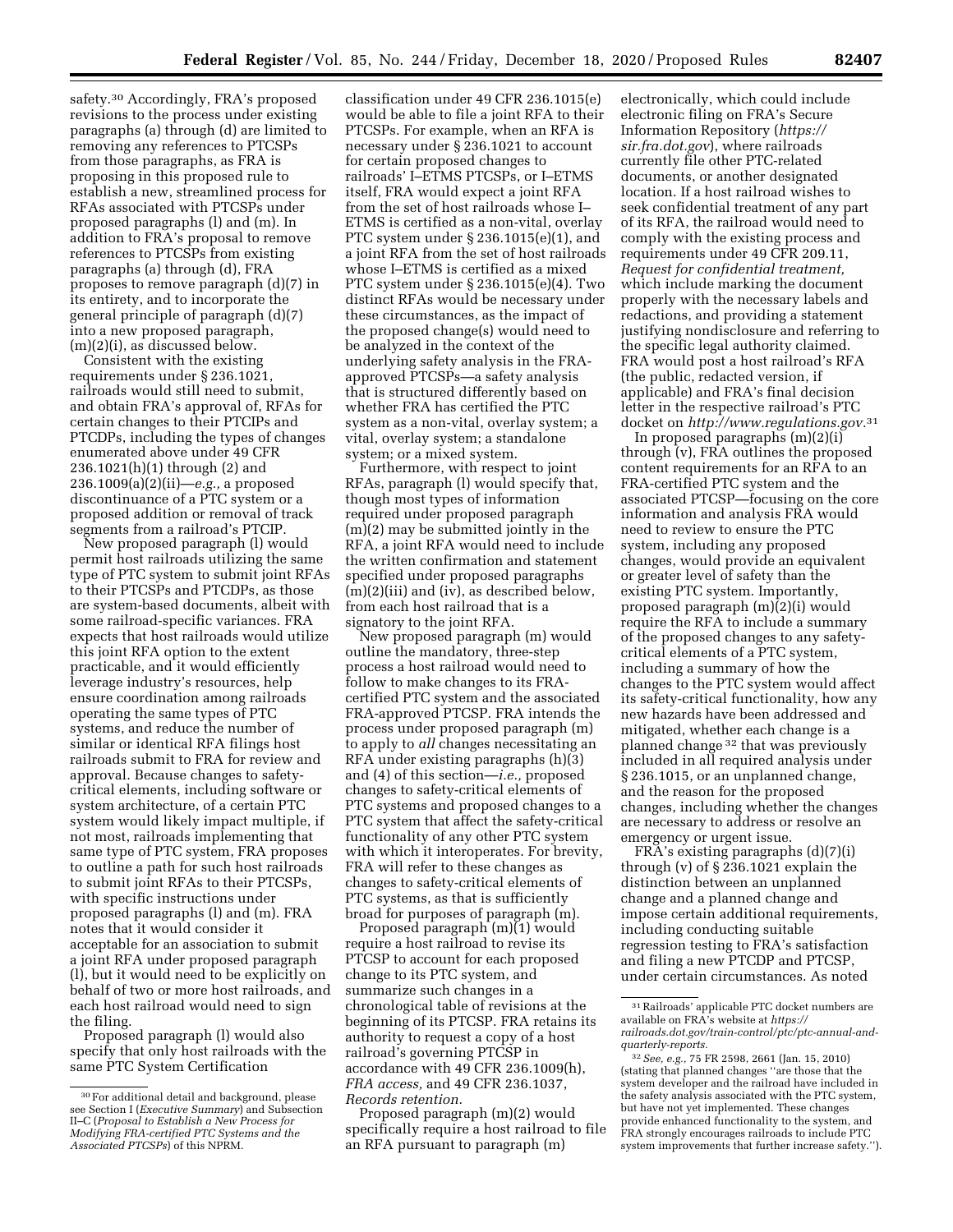above, FRA proposes to remove paragraph (d)(7) and instead require a host railroad to identify in its RFA under paragraph (m)(2)(i) only whether the change is a planned change or an unplanned change. That basic information would be valuable to include in the abbreviated RFA under paragraph (m) because several railroads have already accounted for long-term, planned changes to their PTC systems and proactively integrated those assumptions into the corresponding analyses in their PTCSPs.

Proposed paragraph (m)(2)(ii) would require the RFA to include a copy of any associated software release notes, which would be critical for FRA to review and evaluate before one or more railroads deploy the upgraded software. A copy of the release notes would be integral in conveying the actual changes to the PTC system, including any corrections, enhancements, or new features or functionality.

Proposed paragraph (m)(2)(iii) would require the RFA to contain a confirmation that the host railroad has notified any applicable tenant railroads of the proposed changes, any associated effect on the tenant railroads' operations, and any actions the tenant railroads must take in accordance with the configuration control measures set forth in the host railroad's PTCSP. In addition, proposed paragraph (m)(2)(iv) would require the RFA to include a statement from the host railroad's Chief Engineer and Chief Operating Officer, or executive officers of similar qualifications, verifying that the modified PTC system would meet all technical requirements under 49 CFR part 236, subpart I, provide an equivalent or greater level of safety than the existing PTC system, and not adversely impact interoperability with any tenant railroads. This would be consistent with existing regulatory provisions that require PTC systems to achieve and maintain a level of safety, for each system modification, that is equal to or greater than the level of safety provided by the previous PTC system.33

Proposed paragraph (m)(2)(v) would require a host railroad to submit any other information that FRA requests on a case-by-case basis, during FRA's review of the RFA. If FRA were to require a host railroad, or a set of host railroads, to provide additional information in support of the RFA, FRA's request would identify a deadline by which to submit the information. Also, this would be generally consistent

33*See, e.g.,* 49 CFR 236.1001(a), 236.1015(d)(11), 236.1015(e)(1)(iii), and 236.1015(g).

with the existing provision under 49 CFR 236.1015(f), which provides that in any case where a PTCSP, or an RFA in this scenario, ''lacks adequate data regarding [the] safety impacts of the proposed changes, the Associate Administrator may request the necessary data from the applicant.''

Proposed paragraph (m)(3) would outline a definite, predictable timeline associated with FRA's review of an RFA to a host railroad's PTCSP or FRAcertified PTC system under proposed paragraph (m). Specifically, proposed paragraph (m)(3) would prohibit a host railroad from making any changes, as defined under 49 CFR 236.1021(h)(3) or (4),34 to its PTC system until the Director of FRA's Office of Railroad Systems, Technology, and Automation approves the RFA. Under proposed paragraph (m)(3)(i), FRA would review the RFA and issue a decision—*i.e.,* an approval, conditional approval, or denial of the RFA—within 45 days of the date on which the RFA was filed under paragraph (m)(2). FRA's decision would be in the form of a letter from the Director of FRA's Office of Railroad Systems, Technology, and Automation. As noted above, FRA would post each final decision letter in the respective railroad's PTC docket on *[http://](http://www.regulations.gov) [www.regulations.gov.](http://www.regulations.gov)* FRA, however, may send interim correspondence including any notices requiring a railroad to provide additional information under proposed paragraph  $(m)(2)(v)$ —via email.

Proposed paragraph (m)(3)(ii) would explicitly acknowledge that FRA reserves the right to notify a railroad that it may proceed with making its proposed changes prior to the 45-day mark, including in an emergency or under other circumstances necessitating a railroad's immediate implementation of the proposed changes to its PTC system.

Proposed paragraph (m)(3)(iii) would specify that FRA may require a railroad to modify its RFA and/or its PTC system, but only to the extent necessary to ensure safety or compliance with the requirements under FRA's PTC regulations.

If FRA denies an RFA under proposed paragraph (m), proposed paragraph (m)(3)(iv) would specify that each applicable railroad would be prohibited from making the proposed changes to its PTC system until the railroad both sufficiently addresses FRA's questions, comments, and concerns and obtains

FRA's approval. Consistent with proposed paragraph (l) of this section, any host railroads utilizing the same type of PTC system, including the same certification classification under paragraph (e) of § 236.1015, would be permitted to submit information jointly to address FRA's questions, comments, and concerns following any denial of an RFA under this section.

FRA expects that its proposed paragraphs (l) and (m) would help establish an improved process that would entail a reasonable level of predictability and transparency in FRA's review process and enable the industry to make technological advancements more efficiently.

# *Section 236.1029 PTC System Use and Failures*

Currently, paragraph (h) of this section requires railroads to report annually to FRA the number of PTC system failures that occurred during the previous calendar year. FRA is proposing to revise this existing paragraph to clarify and expand the reporting requirement and require host railroads to submit the information in a Biannual Report of PTC System Performance (Form FRA F 6180.152). FRA's proposed Excel-based 35 Form FRA F 6180.152 has been placed in the docket for this NPRM (Docket No. FRA– 2019–0075) for reference and review. Proposed paragraph (h)(1) would specify this reporting requirement applies to each host railroad subject to 49 U.S.C. 20157 or 49 CFR part 236, subpart I, which would include any new host railroads that become subject to the statutory mandate in the future and any host railroads that voluntarily implement a PTC system under subpart I.36

For clarification and simplicity, FRA is proposing to remove the phrase ''following the date of required PTC system implementation established by section 20157 of title 49 of the United States Code'' from paragraph (h) because that phrase would be unnecessary after the final statutory deadline of December 31, 2020 and retaining that phrase may cause confusion about the applicability of this reporting requirement to new railroads that become subject to the statutory mandate after 2020 or railroads

<sup>34</sup>That is, proposed changes to safety-critical elements of PTC systems or proposed changes to a PTC system that affect the safety-critical functionality of any other PTC system with which it interoperates.

 $^{\rm 35}\rm\,Excel$  is a registered trademark of Microsoft Corporation. All third-party trademarks belong to their respective owners.

<sup>36</sup>*See, e.g.,* 49 CFR 236.1011(d) (stating that a ''railroad that elects to install a PTC system when not required to do so may elect to proceed under this subpart [subpart I] or under subpart H of this part,'' including the associated filing and reporting requirements).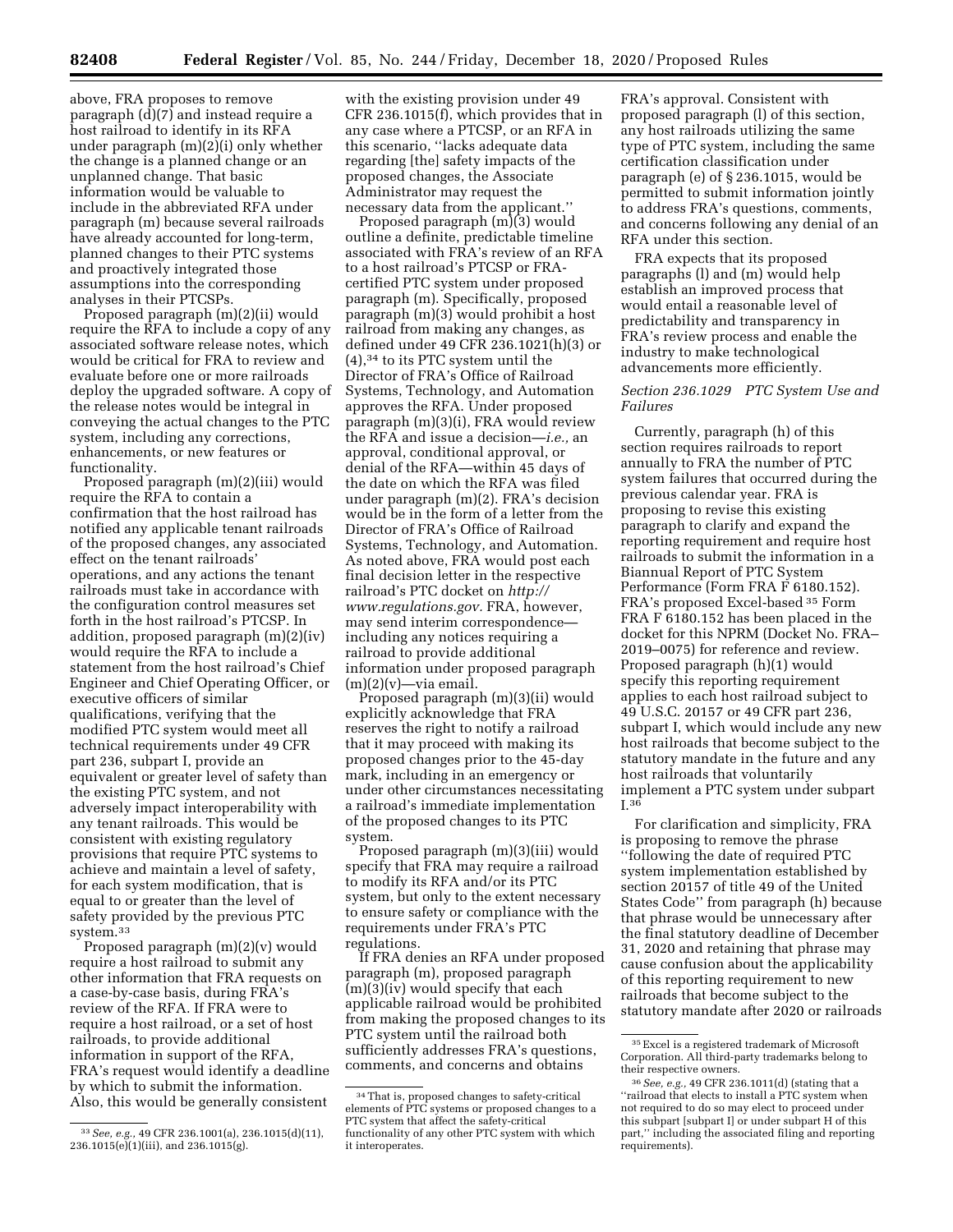voluntarily implementing PTC systems on non-mandated lines.

In addition, proposed paragraph (h)(1) would require a host railroad to file its Biannual Report of PTC System Performance (Form FRA F 6180.152) *electronically,* which could include electronic filing on FRA's Secure Information Repository (*[https://](https://sir.fra.dot.gov) [sir.fra.dot.gov](https://sir.fra.dot.gov)*), where railroads file other PTC-related documents, or another designated location. To the extent a railroad would seek confidential treatment of any part of its Biannual Report of PTC System Performance (Form FRA F 6180.152), the railroad would need to comply with the existing process and requirements under 49 CFR 209.11, including proper labeling and redacting and providing a statement justifying nondisclosure and referring to the specific legal authority claimed. FRA's proposed Form FRA F 6180.152 would contain fields for a host railroad to identify its request for partial or full confidentiality and provide the required statement under § 209.11(c), if applicable.

Also, proposed paragraph (h)(1) would require a host railroad to include in its Biannual Report of PTC System Performance (Form FRA F 6180.152) the figures itemized under proposed paragraphs (h)(1)(i) through (vii) for the host railroad, each of its applicable tenant railroads (as explained in proposed paragraph (h)(4)), and each of its PTC-governed track segments. In this proposed paragraph, FRA acknowledges that a host railroad's PTCIP may identify or designate its specific track segments as territories, subdivisions, districts, main lines, branches, or corridors, based on a railroad's own naming conventions. FRA expects that requiring this relatively high-level geographical information (*e.g.,* by subdivision, not by milepost location) would still enable FRA to monitor closely trends in PTC system reliability throughout the country and focus its resources, for example, on any areas where PTC system failures are occurring at a high rate.

Consistent with existing paragraph (h), proposed paragraphs (h)(1)(i) through (iii) would require a railroad's biannual report to include the number of PTC-related failures that occurred during the applicable reporting period, in addition to a numerical breakdown of the ''failures by category, including but not limited to locomotive, wayside, communications, and back office system failures,'' quoting existing 49 CFR 236.1029(h). In proposed paragraphs (h)(1)(i) through (iii), however, FRA acknowledges that the source or cause of a PTC system failure might not

necessarily involve, in every instance, the PTC system itself, so FRA proposes to include an additional category for railroads to select in the applicable drop-down menu in Form FRA F 6180.152—*i.e.,* ''a non-PTC component.''

Another difference between the existing paragraph (h) and FRA's proposed paragraphs (h)(1)(i) through (iii) is that FRA's proposed language utilizes the statutory terminology under 49 U.S.C. 20157(j)(4) as referenced above—initialization failures, cut outs, and malfunctions—which would be defined under paragraph (b) of § 236.1003. FRA is aware that railroads track their PTC system failures in this manner (by type of failure), given the existing temporary reporting requirement under 49 U.S.C. 20157(j)(4) and FRA's associated mandatory form, the Statutory Notification of PTC System Failures (Form FRA F 6180.177).

In proposed paragraph (h)(1)(iv), FRA is proposing to expand the existing reporting requirement under paragraph (h) to encompass certain positive, performance-related information, as otherwise the information FRA receives would be about PTC system failures only. FRA proposes to require railroads' Biannual Reports of PTC System Performance to include data about PTC technology's positive impact on rail safety and the extent to which PTC systems are functioning as designed—to prevent train-to-train collisions, overspeed derailments, incursions into established work zones, and movements of trains through switches left in the wrong position.37 Specifically, proposed paragraph (h)(1)(iv) would require a host railroad to identify the number of intended enforcements by the PTC system and any other instances in which the PTC system prevented an accident or incident on the host railroad's PTC-governed main lines, during the applicable reporting period. This type of statistic would be valuable and help demonstrate the extent to which PTC systems are meeting their desired objectives. FRA would interpret the term ''intended enforcement'' in this proposed paragraph consistently with how the term ''enforce'' is applied in FRA's existing PTC regulations, which include references to how a PTC system shall enforce speeds, movement authorities, signal indications, and so forth. *See, e.g.,* 49 CFR 236.1005, 236.1013, 236.1015, and 236.1047(a)(3).

In proposed paragraphs  $(h)(1)(v)$ through (vii), FRA would require a railroad's Biannual Report of PTC

System Performance to include certain contextual data to help FRA understand how the occurrences of PTC system initialization failures, cut outs, and malfunctions compare to all operations on that host railroad's PTC-governed main lines.38 Specifically, proposed paragraph (h)(1)(v) would require a railroad's biannual report to include the number of scheduled attempts at initialization of the PTC system during the applicable reporting period, which would help FRA calculate the actual rate of that railroad's PTC system initialization failures. Respectively, proposed paragraphs (h)(1)(vi) and (vii) would require the railroad to provide the number of trains and the number of train miles governed by the PTC system during the applicable reporting period. FRA's proposed paragraphs (h)(1)(v) through (vii) would generally encompass the same types of denominators currently set forth in the Statutory Notification of PTC System Failures (Form FRA F 6180.177) with one notable difference.

In FRA's proposed paragraphs  $(h)(1)(v)$  through (vii), unlike Form FRA F 6180.177, FRA would be uniformly requiring those three data points from a host railroad and its applicable tenant railroads. In practice, FRA has found that host railroads providing certain denominators for tenant railroads (*i.e.,*  PTC-governed trains) and other denominators for the host railroad itself (*i.e.,* scheduled attempts at initialization and PTC-governed train miles) makes it difficult for FRA to evaluate the rate at which failures are occurring systemwide. FRA expects that requiring uniform figures would help the agency derive more accurate, objective, and comparable statistics. Furthermore, FRA understands that host railroads collect the type of data under proposed paragraphs (h)(1)(v) through (vii) for their own operations and their tenant railroads' operations because several host railroads have provided those additional data points in their Statutory Notifications of PTC System Failures (Form FRA F  $6180.177$ ) to date.

Proposed paragraph (h)(2) would require a host railroad's Biannual Report of PTC System Performance (Form FRA F 6180.152) to include a summary of

<sup>37</sup>*See* 49 U.S.C. 20157(g)(1), (i)(5); 49 CFR 236.1005.

<sup>38</sup>FRA's proposed Biannual Report of PTC System Performance (Form FRA F 6180.152) would include fields for host railroads to provide the raw denominators set forth under proposed paragraphs (h)(1)(v) through (vii), and FRA would calculate the rate of failures, utilizing those raw denominators. FRA has found that providing fields for railroads to enter such raw denominators, instead of percentages or rates, helps FRA accurately interpret railroads' data, especially when comparing multiple railroads' data or a single railroad's data to its own prior reports.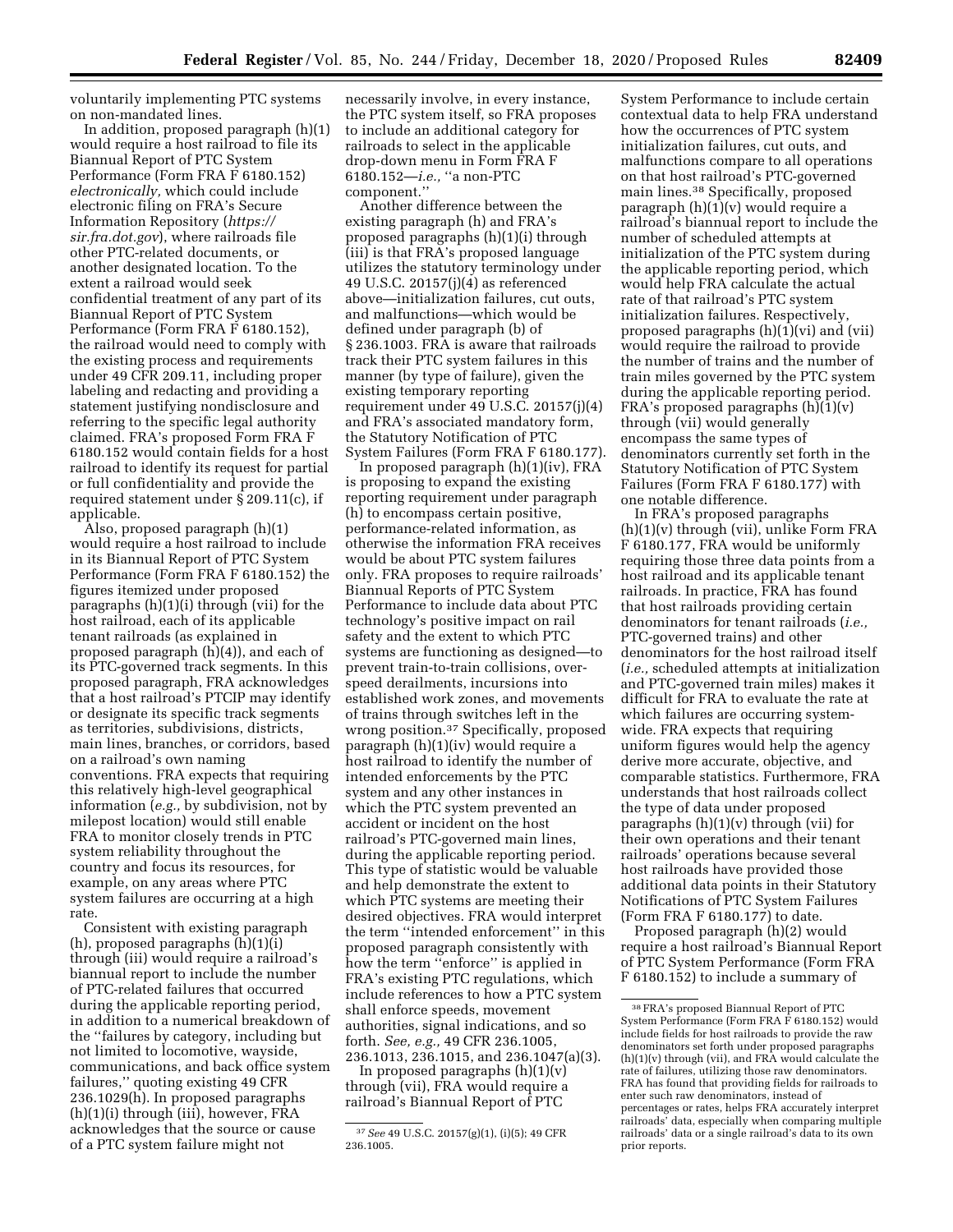any actions the host railroad and its tenant railroads are taking to improve the performance and reliability of the PTC system continually. This narrative section would provide railroads an opportunity to explain briefly the steps they are taking to improve their PTC system's performance, which could also help put the biannual statistics into perspective. FRA did not propose including this content requirement under proposed paragraph (h)(1) because that paragraph would be track segment-specific, and FRA acknowledges that railroads generally take a system-wide approach to improving their PTC systems. Accordingly, FRA proposes to categorize this content requirement in the separate, proposed paragraph (h)(2), and FRA's proposed, Excel-based Form FRA F 6180.152 would contain a field for railroads to enter this summary.

Proposed paragraph (h)(3) outlines the dates by which host railroads would submit their Biannual Reports of PTC System Performance (Form FRA F 6180.152) to FRA—*i.e.,* by July 31 (covering the period from January 1 to June 30), and by January 31 (covering the period from July 1 to December 31 of the prior calendar year). FRA expects that providing railroads one full month (from the end of the half-year period) to complete Form FRA 6180.152 would be sufficient and reasonable, given railroads' experience, since 2016, in submitting their Quarterly PTC Progress Reports (Form FRA F 6180.165) one month after the end of the quarter. Furthermore, under the *temporary*  Statutory Notification of PTC System Failures (Form FRA F 6180.177), the due date for any monthly notification is currently the 15th of the following month—so, for example, the notification regarding initialization failures, cut outs, and malfunctions during November 2020 is due by December 15, 2020 for the subset of host railroads that have fully implemented an FRAcertified PTC system. Accordingly, FRA expects that allowing one full month for railroads to prepare and submit their Biannual Reports of PTC System Performance (Form FRA F 6180.152) under proposed paragraph (h)(3) would be a reasonable timeframe for this permanent reporting requirement.

Proposed paragraph (h)(4) would explicitly require any applicable tenant railroads that operate on a host railroad's PTC-governed main line(s) to provide the necessary data to their applicable host railroads by a specific date before the biannual filing deadlines—*i.e.,* by July 15 (for the biannual report covering the period from January 1 to June 30) and by

January 15 (for the biannual report covering the period from July 1 to December 31 of the prior calendar year). The text in proposed paragraph (h)(4) clarifies, however, that a host railroad would not need to include data in Form FRA F 6180.152 regarding a tenant railroad that is subject to an exception under 49 CFR 236.1006(b)(4) or (5) during the applicable reporting period because such a tenant railroad's movements would not be governed by PTC technology in that case and there would not be any pertinent, performance-related data to submit.

In general, FRA's proposed paragraph (h)(4) regarding tenant railroad responsibilities is based, in part, on comments AAR and APTA previously submitted during the comment period associated with the Statutory Notification of PTC System Failures (Form FRA F 6180.177). Specifically, on February 28, 2020, AAR commented, ''[i]f FRA is going to require hosts to report tenant data, the agency must impose a clear and direct requirement on tenants to report the desired information to their host railroad.'' 39 In APTA's comments, also dated February 28, 2020, APTA observed that a host railroad would need to obtain ''all necessary logs to complete the analyses'' from its tenant railroads to complete Form FRA F 6180.177 accurately.40 FRA acknowledges that an existing regulatory provision, 49 CFR 236.1029(b)(4), already requires a tenant railroad to report a PTC system failure or cut out to ''a designated railroad officer of the host railroad as soon as safe and practicable.'' In addition, FRA is aware that several host railroads, including Class I railroads and passenger railroads, already regularly monitor and track tenant railroads' PTC system initialization failures, cut outs, and malfunctions via automatically generated reports and/or via connected PTC system back offices.

FRA expects that the language in proposed paragraph (h)(4) would help clarify the existing obligation on tenant railroads to provide certain data to their host railroads. Also, proposed paragraph (h)(4) would help ensure that host railroads receive tenant railroads' necessary data for purposes of the reporting requirement under paragraph (h) in a timely manner. Specifically, in proposed paragraph (h)(4), FRA proposes to require each applicable tenant railroad to submit the information required under proposed

paragraphs (h)(1) and (2) to each applicable host railroad by July 15 (for the report covering the period from January 1 to June 30) and by January 15 (for the report covering the period from July 1 to December 31 of the prior calendar year). FRA expects that adding proposed paragraph (h)(4) to its regulations would offer more clarity and certainty about the timeframe under which tenant railroads would provide host railroads the information necessary to prepare and submit their Biannual Reports of PTC System Performance (Form FRA F 6180.152). In addition, this proposed paragraph would help ensure that host railroads receive such data at least 15 days before the biannual filing deadlines under proposed paragraph (h)(3), *i.e.,* July 31 and January 31.

### **IV. Regulatory Impact and Notices**

# *A. Executive Orders 12866 and 13771 and DOT Regulatory Policies and Procedures*

This proposed rule is a nonsignificant regulatory action under Executive Order 12866, ''Regulatory Planning and Review,'' 41 and DOT's Administrative Rulemaking, Guidance, and Enforcement Procedures in 49 CFR part 5. FRA made this determination by finding that the economic effects of this proposed regulatory action would not exceed the \$100 million annual threshold defined by Executive Order 12866. This proposed rule is considered a deregulatory action under Executive Order 13771.42 FRA estimates this proposed rule would result in cost savings for the industry over a ten-year period.

This proposed rule would reduce the burden on railroads while not adversely affecting railroad safety. To enable FRA to oversee the performance and reliability of railroads' PTC systems effectively, FRA is proposing to change the reporting requirement under 49 CFR 236.1029(h). FRA's proposed changes include, but are not limited to, increasing the reporting frequency from annual to biannual, clarifying the types of statistics and information the reports must include, and expanding the reporting requirement to encompass positive performance-related information, not just failure-related information. The amended provision would require host railroads to submit additional information. Accordingly, FRA estimates that the number of hours it would take a host railroad to report the required information under

<sup>39</sup>*See* Docket Nos. FRA 2019–0004–N–20 and FRA 2020–0004–N–3; 85 FR 15022, 15027 (Mar. 16, 2020). 40*See id.* 

<sup>41</sup>*See* 58 FR 51735 (Sep. 30, 1993).

<sup>42</sup>*See* 82 FR 9339 (Feb. 3, 2017).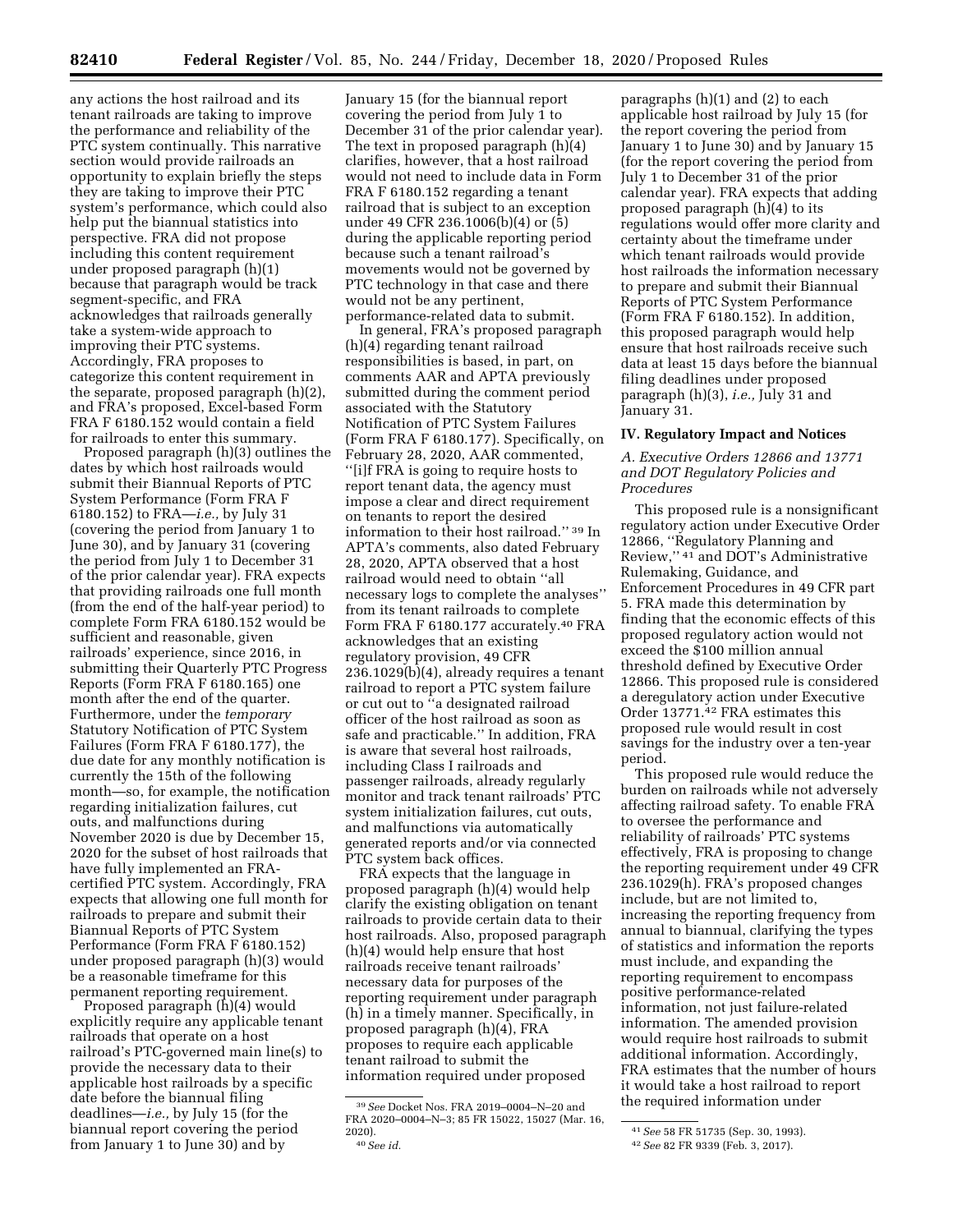§ 236.1029(h) would increase under the proposed rule. To provide clarity and precision regarding the reporting requirement under § 236.1029(h), FRA has developed a proposed, Excel-based Biannual Report of PTC System Performance (Form FRA F 6180.152) that railroads would utilize to satisfy this reporting requirement.

While FRA is proposing to expand this existing reporting requirement, the regulatory and administrative burden on host railroads would be reduced under § 236.1021. Specifically, FRA is proposing to establish a streamlined process to enable the railroad industry to make technological advancements to FRA-certified PTC systems more efficiently and with FRA's continued

oversight. Instead of the existing RFA approval process under § 236.1021, FRA proposes to: (1) Require host railroads to comply with a streamlined process, which would include providing certain safety assurances and analysis in a concise RFA; and (2) establish a 45-day FRA decision deadline. This more efficient process is expected to result in cost savings for both the host railroads and the government. FRA's proposed simplification of the content requirements associated with an RFA to a PTCSP under § 236.1021 would reduce the number of burden hours per RFA. In addition, FRA is proposing to permit host railroads utilizing the same type of PTC system to submit joint RFAs to their PTCDPs and PTCSPs, thus

reducing the number of RFAs railroads would need to submit in the future.

Currently, 35 host railroads are required to submit RFAs before making certain changes to their PTCSPs under § 236.1021, with many host railroads projected to submit one RFA to a PTCSP per year. Over the next ten years, FRA expects there will be an average increase of 1.5 new PTC-governed host railroads per year, beginning in the second year, for a total of approximately 14 additional host railroads. Table A summarizes the types of PTC systems the 35 host railroads currently subject to the statutory mandate are implementing as of 2020 and the approximate number of RFAs host railroads would file to their PTCSPs under existing regulations.

TABLE A—ESTIMATED NUMBER OF REQUIRED RFAS TO PTCSPS BY TYPE OF PTC SYSTEM

| Type of PTC system | PTC systems being<br>implemented by<br>host railroads<br>(as of 2020) <sup>43</sup> | Annual<br>Number<br>of RFAs per<br>PTC system | Total number<br>of RFAs |
|--------------------|-------------------------------------------------------------------------------------|-----------------------------------------------|-------------------------|
| ACSES II           |                                                                                     |                                               |                         |
| <b>CBTC</b>        |                                                                                     |                                               |                         |
| E-ATC              |                                                                                     |                                               |                         |
| <b>ITCS</b>        |                                                                                     |                                               |                         |
| <b>I-FTMS</b>      | 26                                                                                  |                                               | 52                      |
| T∩tal              | 4 <sup>1</sup>                                                                      |                                               | 67                      |

Currently, without the proposed rule, FRA estimates the 35 host railroads would need to submit approximately 67 RFAs annually given the types of changes the industry intends to make to their PTC systems each year under 49

CFR 236.1021(h)(3)–(4) in the future.<sup>44</sup> FRA has estimated that the current hourly burden is 160 hours per RFA, based on previously approved PTC Information Collection Requests (ICRs).

Table B below provides the current hourly burden and costs that host railroads face when submitting RFAs to their PTCSPs under the existing § 236.1021.

| TABLE B-CURRENT HOST RAILROAD HOURLY BURDEN AND COST FOR RFAS TO PTCSPS |  |
|-------------------------------------------------------------------------|--|
|-------------------------------------------------------------------------|--|

| Year  | Submissions | Hour burden per<br>submission | Total annual<br>cost | 7-Percent | 3-Percent |
|-------|-------------|-------------------------------|----------------------|-----------|-----------|
|       | 67          | 160                           | \$830,505            | \$830.505 | \$830,505 |
|       | 69          | 160                           | 855.296              | 799.342   | 830,385   |
|       | 70          | 160                           | 867.692              | 757.876   | 817,883   |
|       | 72          | 160                           | 892.483              | 728.532   | 816,749   |
|       | 73          | 160                           | 904.879              | 690.328   | 803.973   |
|       | 75          | 160                           | 929.670              | 662.842   | 801,942   |
|       | 76          | 160                           | 942.066              | 627.738   | 788,965   |
|       | 78          | 160                           | 966.857              | 602.110   | 786,143   |
|       | 79          | 160                           | 979.252              | 569.934   | 773,031   |
| 10    | 81          | 160                           | .004.044             | 546.133   | 769.516   |
| Γ∩tal | 740         |                               | 72.744               | 6.815.340 | 8.019.091 |

# Costs

As described above, FRA is also proposing to amend a reporting

requirement by increasing the frequency from annual to biannual, clarifying the types of statistics and information the

reports must include, and expanding the reporting requirement to encompass positive performance-related

<sup>43</sup>Several host railroads are implementing multiple types of PTC systems.

<sup>44</sup>Previously, FRA estimated it would receive, on average, approximately 10 RFAs to railroads' PTCIPs, PTCDPs, and PTCSPs each year. However,

from discussions with PTC-mandated railroads, FRA found the estimate did not account adequately for the number of RFAs host railroads intend to submit to their PTCSPs annually under § 236.1021(h)(3)–(4) without the proposed rule. Tables A, B, and F in this proposed rule estimate

more accurately the approximate average number of RFAs host railroads would submit to their PTCSPs each year under the existing regulations and under the proposed rule. *See* 84 FR 72121, 72127 (Dec. 30, 2019).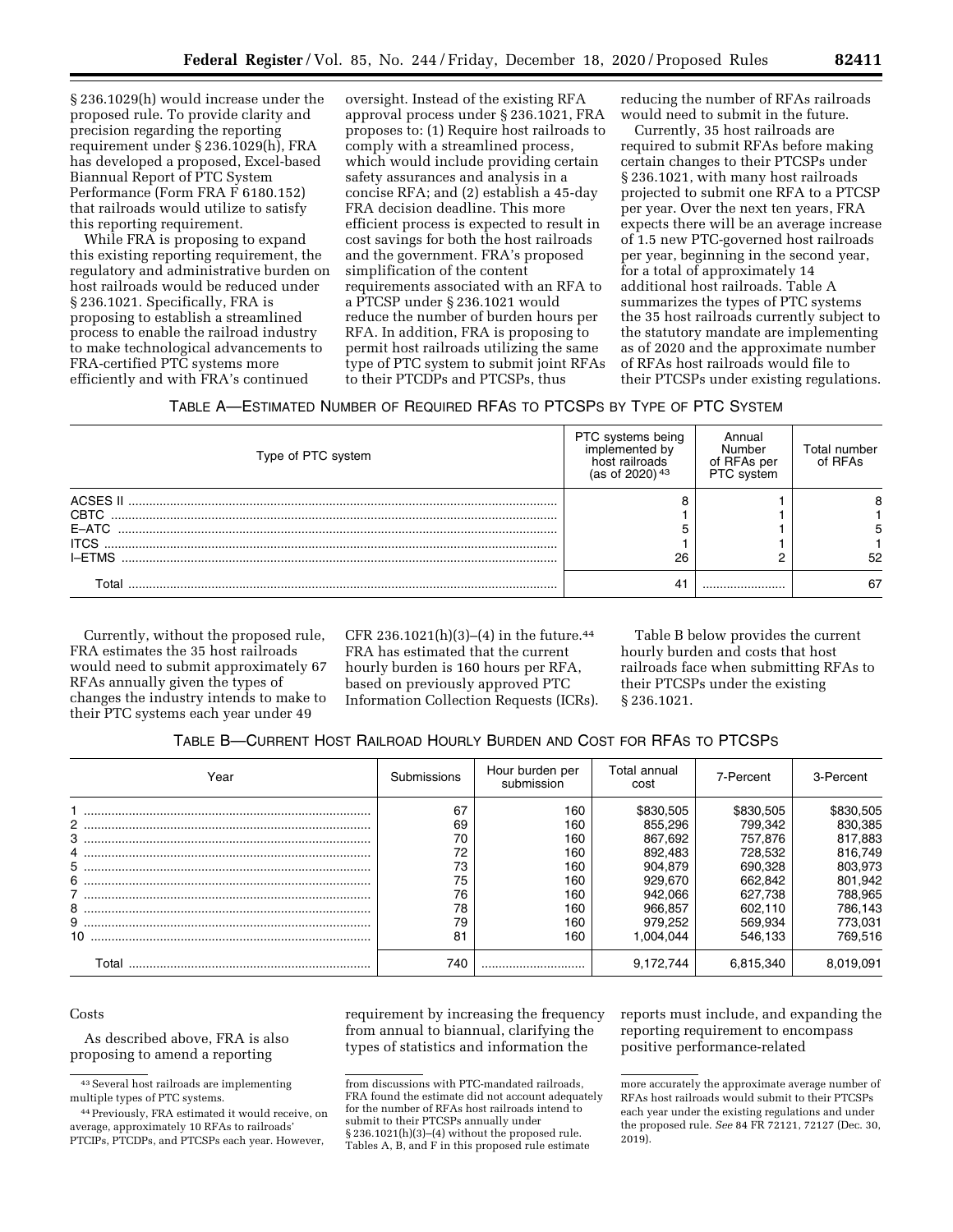information. Though FRA's proposed rule will increase the number of required submissions, as well as the hourly burden per submission, FRA estimates any new costs will be minimal and offset by the cost savings derived from the proposed changes as presented in the Cost Savings section below.

To clarify the information FRA is requesting from host railroads, FRA created an Excel-based form for the Biannual Report of PTC System Performance (Form FRA F 6180.152). This form will incorporate the information currently required under 49 CFR 236.1029(h) and the additional types of information specified in this NPRM.45 Host railroads with FRAcertified PTC systems are experienced in compiling this type of information,

given the corresponding reporting requirements under the temporary Statutory Notification of PTC System Failures (Form FRA F 6180.177, OMB Control No. 2130–0553).

The hourly burden associated with submitting the required information will increase initially from 8 hours to 12 hours per report on average. FRA estimates that, over time, railroads will develop procedures that decrease the reporting burden from 12 hours per submission to 10 hours per submission. FRA assumes this decrease will begin in the fourth year of the analysis as host railroads become familiar with the Excel-based form and as they develop processes to improve their data collection and reporting.

In addition to the increase in hourly burden, FRA estimates an increased burden will result from the additional annual report this proposed rule will require. Consistent with the previously stated estimates, FRA assumes that 35 host railroads will submit these biannual reports, and the number of applicable host railroads will increase by 1.5 on average each year.

This analysis accounts for the marginal increase of four hours for the first three years of a host railroad reporting and two hours for each subsequent year. Table C below shows the marginal hourly burden increase associated with railroads' reporting under the proposed rule.

#### TABLE C—TEN-YEAR HOST RAILROAD MARGINAL BURDEN INCREASE

| Year  | Number of host<br>railroad<br>submissions<br>with marginal<br>4-hour burden | Number of host<br>railroad<br>submissions<br>with marginal<br>2-hour burden | Total marginal<br>hourly burden |
|-------|-----------------------------------------------------------------------------|-----------------------------------------------------------------------------|---------------------------------|
|       | 35                                                                          |                                                                             | 140                             |
|       | 37                                                                          |                                                                             | 146                             |
|       | 38                                                                          |                                                                             | 152                             |
|       |                                                                             | 38                                                                          | 84                              |
|       |                                                                             | 38                                                                          | 88                              |
| 6     |                                                                             | 38                                                                          | 96                              |
|       |                                                                             | 40                                                                          | 96                              |
|       |                                                                             | 42                                                                          | 100                             |
|       |                                                                             | 43                                                                          | 102                             |
| 10    |                                                                             | 45                                                                          | 106                             |
| Total | 136                                                                         | 284                                                                         | 110.                            |

In addition to the marginal increase, host railroads will face an additional reporting burden due to the proposed change from annual to biannual reporting. This analysis accounts for the

new burden of 12 hours for the first three years of a host railroad's reporting and 10 hours for each subsequent year to account for the proposed change from annual to biannual reporting. Table D

below shows the new hourly burden under this proposed rule for the ten-year period of this analysis.

| TABLE D-TEN-YEAR HOST RAILROAD NEW SUBMISSIONS |  |  |
|------------------------------------------------|--|--|
|------------------------------------------------|--|--|

| Year | Number of host<br>railroad<br>submissions<br>with new<br>12-hour burden | Number of host<br>railroad<br>submissions<br>with new<br>10-hour burden | Total new<br>hourly burden |
|------|-------------------------------------------------------------------------|-------------------------------------------------------------------------|----------------------------|
|      | 35                                                                      |                                                                         | 420                        |
|      | 37                                                                      |                                                                         | 438                        |
|      | 38                                                                      |                                                                         | 456                        |
|      |                                                                         | 38                                                                      | 404                        |
|      |                                                                         | 38                                                                      | 416                        |
|      |                                                                         | 38                                                                      | 440                        |
|      |                                                                         | 40                                                                      | 448                        |
|      |                                                                         | 42                                                                      | 468                        |
|      |                                                                         | 43                                                                      | 478                        |
| 10.  |                                                                         | 45                                                                      | 498                        |
| ⊺∩ta | 136                                                                     | 284                                                                     |                            |

45The proposed Biannual Report of PTC System Performance (Form FRA F 6180.152) will be placed

in the docket (Docket No. FRA–2019–0075) for review when this NPRM is published.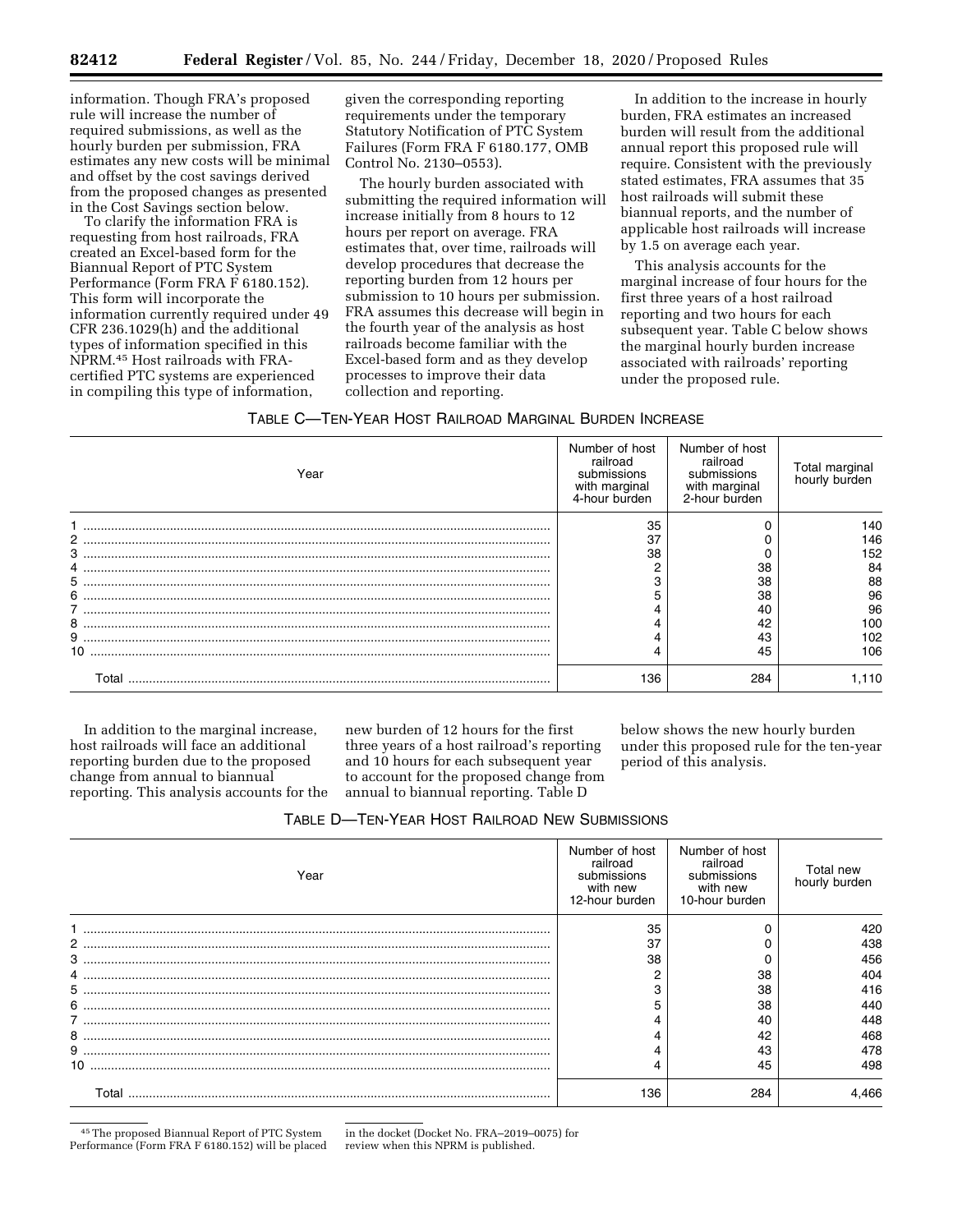FRA calculated the total additional burden hours for submissions by multiplying the respective number of submissions with their associated annual burden for each individual year. The summation of the hourly burden is

multiplied by the fully burdened wage rate of a Professional and Administrative employee. For purposes of this analysis, FRA uses the fully burdened rate of \$77.47 to calculate both the costs and cost savings

| TABLE E-TEN-YEAR TOTAL COSTS |                                  |                                        |                                      |                                                                        |           |           |
|------------------------------|----------------------------------|----------------------------------------|--------------------------------------|------------------------------------------------------------------------|-----------|-----------|
| Year                         | Total<br>marginal<br>hour burden | Total new<br>submission<br>hour burden | Total new<br>complete<br>hour burden | Total annual<br>host railroad<br>submissions<br>$\cos t$ <sup>47</sup> | 7-Percent | 3-Percent |
|                              | 140                              | 420                                    | 560                                  | \$43,385                                                               | \$43,385  | \$43,385  |
|                              | 146                              | 438                                    | 584                                  | 45.244                                                                 | 42,284    | 43,926    |
|                              | 152                              | 456                                    | 608                                  | 47,103                                                                 | 41.142    | 44,399    |
|                              | 84                               | 404                                    | 488                                  | 37.807                                                                 | 30.861    | 34,598    |
|                              | 88                               | 416                                    | 504                                  | 39.046                                                                 | 29.788    | 34,692    |
|                              | 96                               | 440                                    | 536                                  | 41.525                                                                 | 29.607    | 35,820    |
|                              | 96                               | 448                                    | 544                                  | 42.145                                                                 | 28,083    | 35,296    |
|                              | 100                              | 468                                    | 568                                  | 44,004                                                                 | 27,404    | 35,780    |
|                              | 102                              | 478                                    | 580                                  | 44,934                                                                 | 26,152    | 35,471    |
|                              | 106                              | 498                                    | 604                                  | 46.793                                                                 | 25,453    | 35,863    |

Total .............................................. 1,110 4,466 5,576 431,987 324,158 379,231

\* **Note:** Table may not sum due to rounding.

FRA estimates that the total cost to the railroad industry will be \$324,158, discounted at 7 percent, or \$379,231, discounted at 3 percent. In terms of governmental costs associated with the expanded reporting requirement, including the proposed increase from annual to biannual reporting, FRA expects it will cost approximately \$10,000, over the ten-year period, to review the additional data railroads will submit in the proposed Biannual Reports of PTC System Performance (Form FRA F 6180.152). As FRA considers these additional governmental costs to be *de minimis,* they are not included in the economic analysis.

Cost Savings

There are currently 35 host railroads that are required to submit an RFA before changing safety-critical elements of their PTC systems and their PTCSPs. FRA estimates that over the next ten years, the number of PTC-governed host railroads will increase by approximately 14, for a total of 49 host railroads. For purposes of this analysis, FRA estimates that approximately 1.5 new host railroads are added each year, beginning in year two.

Currently, under FRA's existing regulations, FRA estimates that host railroads will submit 67 annual RFAs to

their PTCSPs that FRA must review and approve before those host railroads change and improve their PTC systems. Under this proposed rule, FRA is proposing to permit host railroads utilizing the same type of PTC system to submit joint RFAs to their PTCDPs and PTCSPs.48

throughout this analysis.46 Table E provides the ten-year cost to the railroad industry associated with the expanded reporting requirement, as proposed.

Table F below shows the number of RFAs to PTCSPs that would be submitted under the existing regulation and the proposed rule. Over a ten-year period, FRA estimates that the changes described in this proposed rule will result in railroads submitting approximately 590 fewer RFAs.

| TABLE F—ESTIMATED NUMBER OF RFAS TO PTCSPS |  |  |
|--------------------------------------------|--|--|
|--------------------------------------------|--|--|

| Current types of PTC systems | Approximate<br>number of<br>RFAs to<br>PTCSPs per<br>year under<br>existing<br>regulations | Approximate<br>number of<br>RFAs to<br>PTCSPs per<br>year under<br>proposal | Total number<br>of reduction<br>of RFAs<br>to PTCSPs |
|------------------------------|--------------------------------------------------------------------------------------------|-----------------------------------------------------------------------------|------------------------------------------------------|
|                              | ິ                                                                                          | я                                                                           | 0                                                    |
|                              |                                                                                            |                                                                             | o                                                    |
|                              |                                                                                            |                                                                             |                                                      |
| <b>ITCS</b>                  |                                                                                            |                                                                             | 0                                                    |
|                              | 52                                                                                         | 49 $\Delta$                                                                 | 48                                                   |
|                              | 67                                                                                         | 15                                                                          | 52                                                   |

<sup>46</sup> 2019 Composite Surface Transportation Board (STB) Professional and Administrative hourly wage rate of \$44.27 burdened by 75-percent (\$44.27  $\times$  $1.75 = $77.47$ .

<sup>&</sup>lt;sup>47</sup> Total Annual Host Railroad Submissions Cost = Total New Complete Hour Burden  $\times$  \$77.47.

<sup>&</sup>lt;sup>48</sup> FRA expects its proposal to allow host railroads to submit joint RFAs to impact primarily host railroads implementing I–ETMS and E–ATC

because each I–ETMS system is relatively similar and manufactured by the same set of suppliers, and each E–ATC system is relatively similar and manufactured by the same set of suppliers.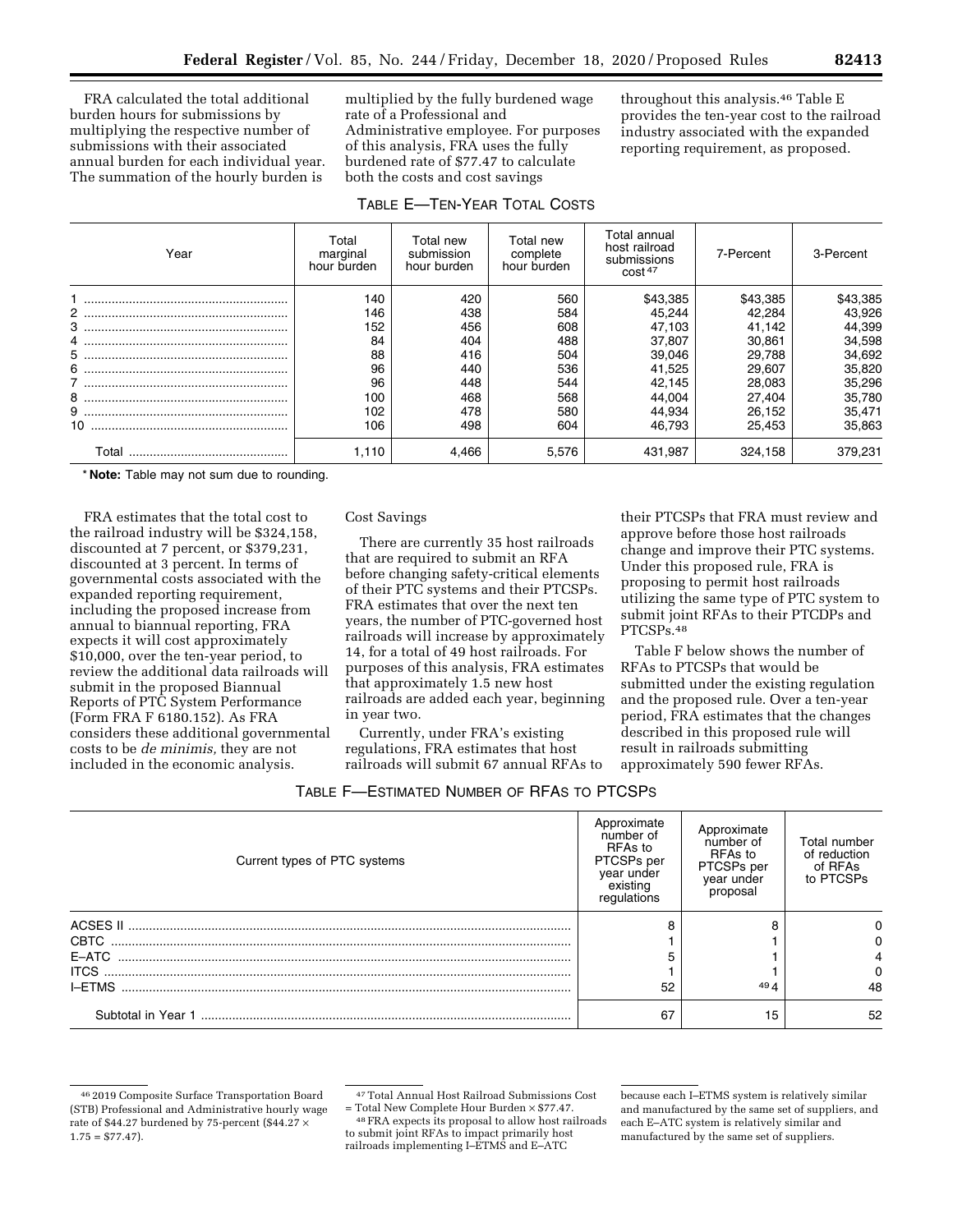FRA estimates the current burden is 160 hours per RFA to a PTCSP based on the existing RFA content requirements. FRA's proposed simplification of the

content requirements would reduce the burden hours by 50 percent, resulting in 80 burden hours per RFA. Table G provides the estimated ten-year cost to

host railroads based on FRA's proposal to simplify the RFA process.

| TABLE G-TEN-YEAR COST OF JOINT RFAS AND SIMPLIFIED RFAS |  |  |  |  |
|---------------------------------------------------------|--|--|--|--|
|---------------------------------------------------------|--|--|--|--|

| Year              | Submissions                      | Hour burden<br>per submission    | Total annual<br>cost savings                             | 7-Percent                                                | 3-Percent                                                |
|-------------------|----------------------------------|----------------------------------|----------------------------------------------------------|----------------------------------------------------------|----------------------------------------------------------|
| 3                 | 15<br>15<br>15<br>15             | 80<br>80<br>80<br>80             | \$92.967<br>92.967<br>92.967<br>92.967                   | \$92.967<br>86.885<br>81.201<br>75.889                   | \$92,967<br>90,259<br>87,630<br>85,078                   |
| 5<br>6<br>8<br>10 | 15<br>15<br>15<br>15<br>15<br>15 | 80<br>80<br>80<br>80<br>80<br>80 | 92,967<br>92.967<br>92.967<br>92.967<br>92.967<br>92.967 | 70,924<br>66.284<br>61.948<br>57,895<br>54,108<br>50.568 | 82,600<br>80,194<br>77,858<br>75,591<br>73,389<br>71,251 |
| Total             | 150                              |                                  | 929.670                                                  | 698.669                                                  | 816,818                                                  |

Overall, FRA expects that simplifying the content requirements for RFAs to PTCSPs, as well as permitting host

railroads utilizing the same type of PTC system to submit joint RFAs, will result in a ten-year cost savings of \$6.1

million, discounted at 7 percent, or \$7.2 million, discounted at 3 percent.

|  |  |  |  |  | TABLE H-TOTAL TEN-YEAR COST SAVINGS ASSOCIATED WITH PROPOSED § 236.1021 |  |  |  |
|--|--|--|--|--|-------------------------------------------------------------------------|--|--|--|
|--|--|--|--|--|-------------------------------------------------------------------------|--|--|--|

| Year  | Current host<br>railroad costs<br>(without)<br>proposed<br>requlation) | Cost of<br>joint RFAs<br>and simplified<br><b>RFA</b> process<br>(with proposed<br>rule) | Total annual<br>cost savings | 7-Percent | 3-Percent |
|-------|------------------------------------------------------------------------|------------------------------------------------------------------------------------------|------------------------------|-----------|-----------|
|       | \$830,505                                                              | \$92,967                                                                                 | \$737,538                    | \$737,538 | \$737,538 |
|       | 855,296                                                                | 92.967                                                                                   | 762.329                      | 712.457   | 740,126   |
|       | 867,692                                                                | 92.967                                                                                   | 774.725                      | 676.675   | 730,253   |
|       | 892.483                                                                | 92,967                                                                                   | 799.516                      | 652.643   | 731,671   |
|       | 904.879                                                                | 92.967                                                                                   | 811.912                      | 619.404   | 721,373   |
|       | 929.670                                                                | 92.967                                                                                   | 836,703                      | 596.558   | 721,747   |
|       | 942.066                                                                | 92.967                                                                                   | 849.099                      | 565.790   | 711,107   |
|       | 966.857                                                                | 92.967                                                                                   | 873.890                      | 544.215   | 710.552   |
|       | 979,252                                                                | 92,967                                                                                   | 886.285                      | 515.826   | 699,642   |
|       | 1.004.044                                                              | 92.967                                                                                   | 911.077                      | 495.565   | 698,264   |
| Total | 9,172,744                                                              | 929.670                                                                                  | 8.243.074                    | 6.116.671 | 7.202.273 |

In addition, FRA's proposed changes to the RFA process will result in cost savings for the government, through a reduction in time needed to review an RFA with the existing contents under 49 CFR 236.1021(d)(1)–(7). Under the

proposed rule, FRA will review a streamlined RFA with the more focused information that new proposed paragraph (m)(2) would require.

Table I below outlines the

assumptions that FRA used to calculate

the governmental cost savings. FRA's estimates assume there will be PTC system changes that are complex and will require additional time to review, as well as system changes that are less complex.

| Table I—Government Administrative Cost Assumptions |  |  |  |
|----------------------------------------------------|--|--|--|
|----------------------------------------------------|--|--|--|

| Staff level | Average<br>employee<br>count needed | Average<br>hourly burden | Average<br>hourly salary  | Fully<br>burdened<br>rate   | Cost savings<br>per staff   |
|-------------|-------------------------------------|--------------------------|---------------------------|-----------------------------|-----------------------------|
|             |                                     | 10<br>105<br>119         | \$77.75<br>62.34<br>49.71 | \$136.07<br>109.10<br>86.99 | \$1,315<br>19,171<br>20,646 |
| Total       |                                     | 234                      | 189.81                    | 332.17                      | 41,132                      |

<sup>49</sup>For I–ETMS systems, FRA estimates the total number of annual RFAs to PTCSPs would be reduced from 52 (under the existing regulation) to

<sup>4 (</sup>under the proposed rule)—*i.e.,* 2 RFAs per year from the set of railroads whose I–ETMS is certified as a mixed PTC system and 2 RFAs per year from

the set of railroads whose I–ETMS is certified as a non-vital, overlay PTC system.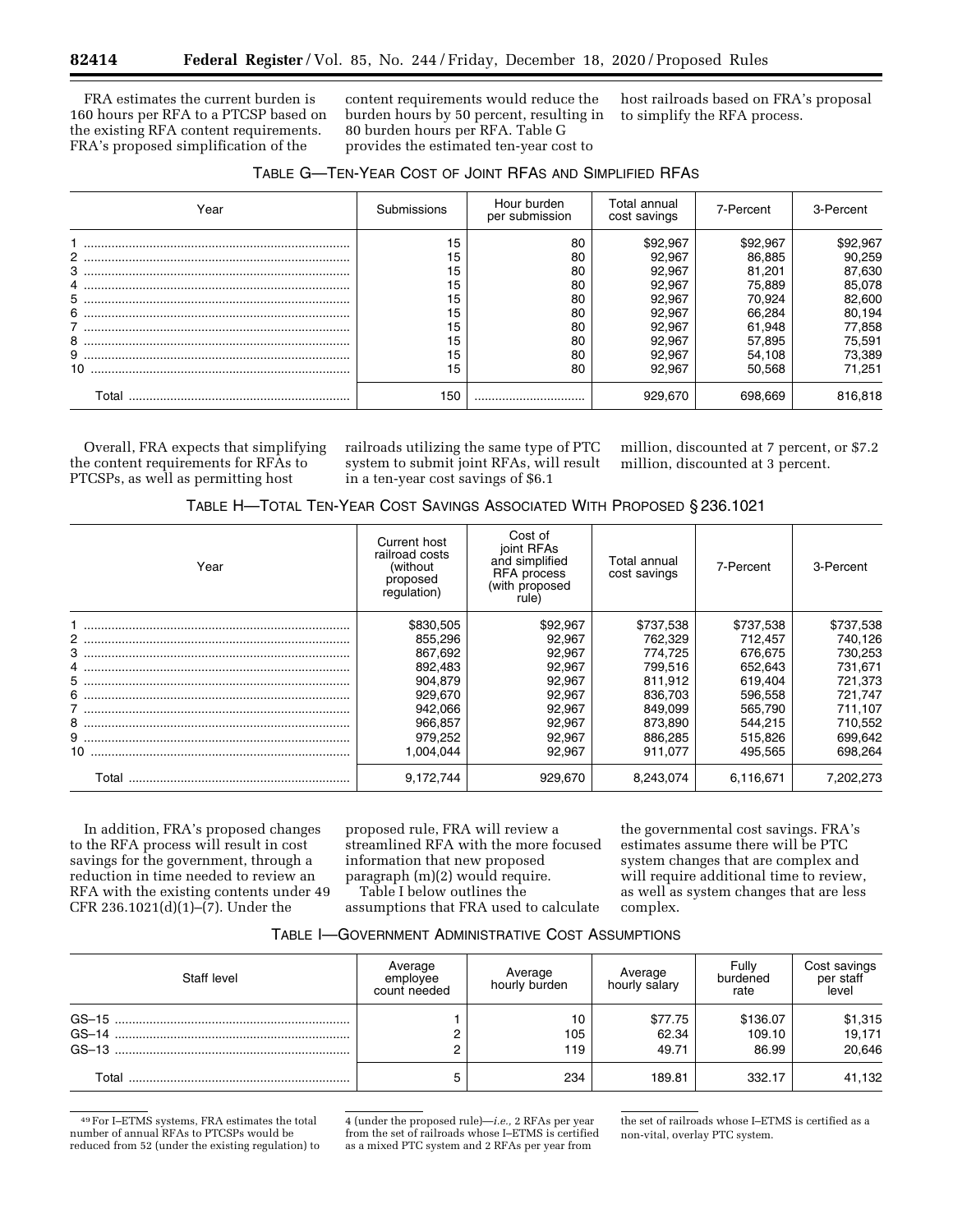Without the proposed rule, FRA would be required to review and approve or deny all 67 of the RFAs to PTCSPs that would be submitted

annually. FRA estimated that over the next ten years, the total cost to the government would be \$30.4 million. Table J provides an overview of the tenyear government burden without the proposed rule.

# TABLE J—TEN-YEAR GOVERNMENT BURDEN

[Without proposed rule]

| Year        | Submissions                                        | Government cost<br>to review each<br>submission                                          | Total<br>annual cost                                                                                                | 7-Percent                                                                                                           | 3-Percent                                                                                                           |
|-------------|----------------------------------------------------|------------------------------------------------------------------------------------------|---------------------------------------------------------------------------------------------------------------------|---------------------------------------------------------------------------------------------------------------------|---------------------------------------------------------------------------------------------------------------------|
|             | 67<br>69<br>70<br>72<br>73<br>75<br>76<br>78<br>79 | \$41,132<br>41.132<br>41.132<br>41.132<br>41.132<br>41.132<br>41,132<br>41.132<br>41,132 | \$2,755,871<br>2.838.136<br>2.879.268<br>2.961.533<br>3.002.665<br>3.084.930<br>3.126.062<br>3.208.327<br>3.249.460 | \$2,755,871<br>2,652,463<br>2.514.864<br>2.417.493<br>2.290.719<br>2.199.512<br>2.083.027<br>1.997.985<br>1.891.215 | \$2,755,871<br>2,755,471<br>2.713.986<br>2.710.222<br>2.667.829<br>2.661.088<br>2,618,028<br>2,608,664<br>2,565,153 |
| 10<br>Total | 81<br>740                                          | 41.132<br>411.324                                                                        | 3.331.724<br>30.437.976                                                                                             | 1.812.237<br>22,615,387                                                                                             | 2,553,489<br>26.609.802                                                                                             |

Based on the proposed changes to § 236.1021, the number of RFAs that FRA would be required to review will decrease from 67 to 15 per year, beginning in the first year. This

reduction is the same as seen in the cost savings above. The resulting reduction would mean that the new government cost to review the RFAs would be reduced to \$6.2 million over the tenyear period. Table K below outlines the government costs under the proposed rule.

# TABLE K—TEN-YEAR NEW GOVERNMENT BURDEN

| Year   | Submissions                                              | Government cost<br>to review each<br>submission                                                    | Total annual<br>cost savings                                                                                 | 7-Percent                                                                                                    | 3-Percent                                                                                                    |
|--------|----------------------------------------------------------|----------------------------------------------------------------------------------------------------|--------------------------------------------------------------------------------------------------------------|--------------------------------------------------------------------------------------------------------------|--------------------------------------------------------------------------------------------------------------|
| 3<br>8 | 15<br>15<br>15<br>15<br>15<br>15<br>15<br>15<br>15<br>15 | \$41,132<br>41.132<br>41.132<br>41.132<br>41.132<br>41.132<br>41,132<br>41,132<br>41.132<br>41,132 | \$616,986<br>616.986<br>616.986<br>616.986<br>616.986<br>616.986<br>616.986<br>616.986<br>616.986<br>616.986 | \$616,986<br>576.622<br>538,899<br>503.644<br>470.696<br>439.902<br>411.124<br>384.228<br>359.091<br>335,600 | \$616,986<br>599,016<br>581,568<br>564,630<br>548,184<br>532.218<br>516,716<br>501,666<br>487.054<br>472,868 |
| Total  | 150                                                      | 411.324                                                                                            | 6.169.860                                                                                                    | 4.636.793                                                                                                    | 5.420.906                                                                                                    |

FRA estimates that its proposed changes will result in a ten-year government cost savings of \$18.0

million, discounted at 7 percent, or \$21.2 million, discounted at 3 percent.

| TABLE L-GOVERNMENT ADMINISTRATIVE COST SAVINGS |
|------------------------------------------------|
|------------------------------------------------|

| Year | Current<br>government<br>cost to review<br>submissions<br>(without<br>proposed<br>rule) | Government<br>cost to review<br>submissions<br>(with proposed)<br>rule) | Total annual<br>cost savings | 7-Percent   | 3-Percent   |
|------|-----------------------------------------------------------------------------------------|-------------------------------------------------------------------------|------------------------------|-------------|-------------|
|      | \$2,755,871                                                                             | \$616,986                                                               | \$2,138,885                  | \$2,138,885 | \$2,138,885 |
|      | 2.838.136                                                                               | 616.986                                                                 | 2.221.150                    | 2.075.841   | 2,156,456   |
|      | 2,879,268                                                                               | 616.986                                                                 | 2,262,282                    | 1.975.965   | 2,132,418   |
|      | 2,961,533                                                                               | 616.986                                                                 | 2,344,547                    | 1.913.849   | 2,145,592   |
|      | 3.002.665                                                                               | 616.986                                                                 | 2.385.679                    | 1.820.023   | 2.119.645   |
|      | 3,084,930                                                                               | 616.986                                                                 | 2.467.944                    | 1.759.610   | 2,128,870   |
|      | 3.126.062                                                                               | 616.986                                                                 | 2.509.076                    | 1.671.904   | 2.101.312   |
|      | 3.208.327                                                                               | 616.986                                                                 | 2.591.341                    | 1,613,757   | 2.106.998   |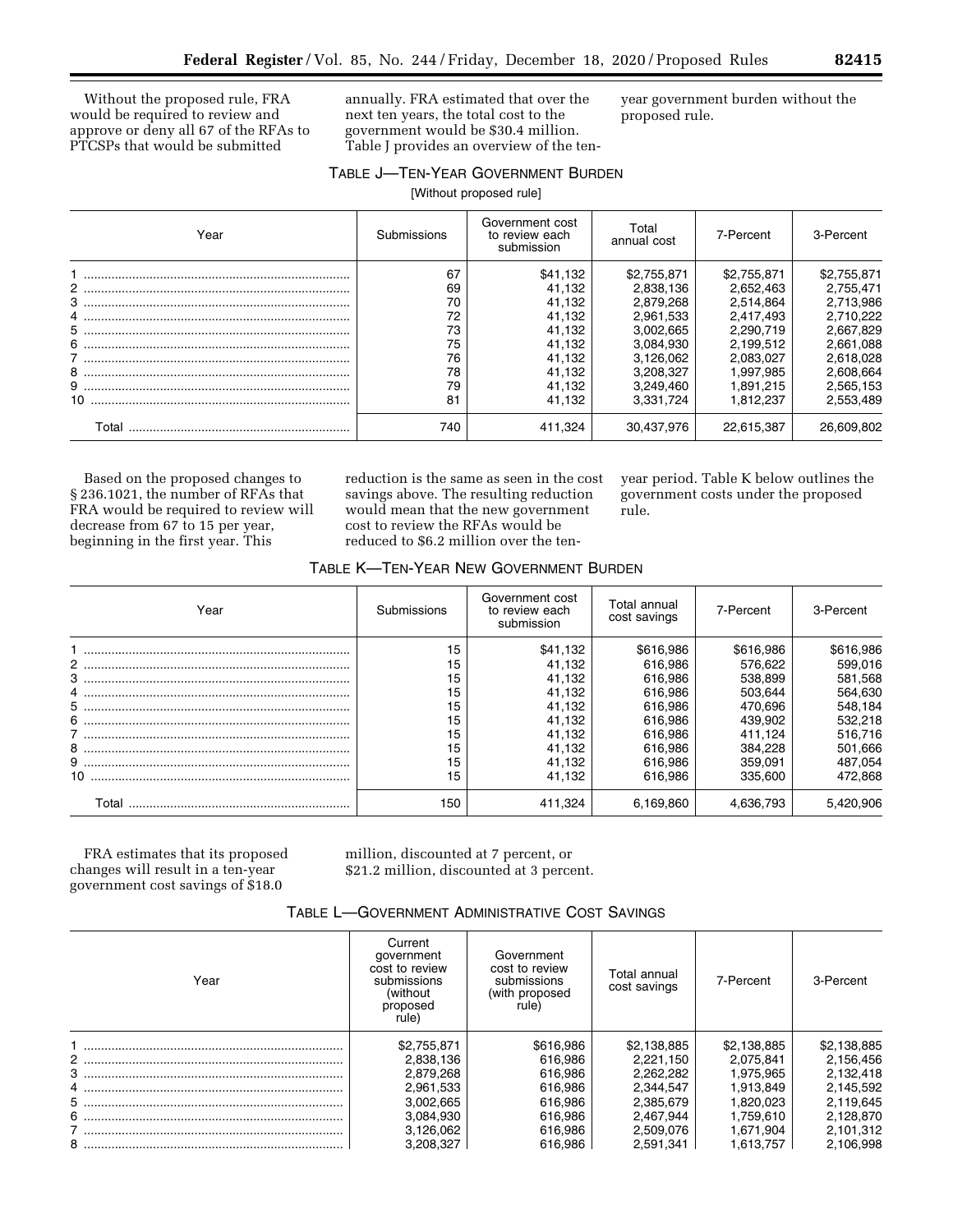| Year    | Current<br>government<br>cost to review<br>submissions<br>(without<br>proposed<br>rule) | Government<br>cost to review<br>submissions<br>(with proposed<br>rule) | Total annual<br>cost savings | 7-Percent              | 3-Percent              |
|---------|-----------------------------------------------------------------------------------------|------------------------------------------------------------------------|------------------------------|------------------------|------------------------|
| 9<br>10 | 3,249,460<br>3,331,724                                                                  | 616,986<br>616,986                                                     | 2,632,474<br>2,714,738       | 1,532,124<br>1,476,638 | 2,078,099<br>2,080,621 |
| Total   | 30,437,976                                                                              | 6,169,860                                                              | 24,268,116                   | 17,978,594             | 21,188,896             |

TABLE L—GOVERNMENT ADMINISTRATIVE COST SAVINGS—Continued

# Results

This proposed rule would reduce the burden on railroads while not adversely affecting railroad safety. To oversee the performance and reliability of railroads' PTC systems, FRA is proposing to expand the reporting requirement under 49 CFR 236.1029(h), as described above. FRA estimates that the total ten-year industry cost associated with the expanded reporting requirement under § 236.1029(h) will be \$324,158, discounted at 7 percent, or \$379,231, discounted at 3 percent.

Though FRA is proposing to expand certain reporting requirements, the regulatory and administrative burden on host railroads will be reduced overall. The proposed simplification of RFAs to PTCSPs will reduce the number of burden hours per RFA. Also, FRA is proposing to permit host railroads utilizing the same type of PTC system to submit joint RFAs to their PTCDPs and PTCSPs, thus reducing the number of submissions railroads will need to submit in the future.

FRA expects that its proposed changes will result in a ten-year cost savings for the railroad industry of \$6.1 million, discounted at 7 percent, or \$7.2 million, discounted at 3 percent. In addition, during the same period, FRA expects that the proposed changes will produce government cost savings amounting to \$18.0 million, discounted at 7 percent, or \$21.2 million, discounted at 3 percent.

FRA estimates that the total net cost savings for this proposed rule will be \$23.8 million, discounted at 7 percent, or \$28.0 million, discounted at 3 percent. The annualized cost savings will be \$3.4 million, discounted at 7 percent, or \$3.3 million, discounted at 3 percent.

| TABLE M-TOTAL TEN-YEAR NET COST SAVINGS |
|-----------------------------------------|
|-----------------------------------------|

| Year | Total<br>industry<br>cost savings | Total<br>government<br>cost savings | Total<br>industry<br>costs | Total net<br>cost savings | 7-Percent              | 3-Percent              |
|------|-----------------------------------|-------------------------------------|----------------------------|---------------------------|------------------------|------------------------|
|      | \$737,538                         | \$2,138,885                         | \$43,385                   | \$2,833,038               | \$2,833,038            | \$2,833,038            |
|      | 762.329<br>774.725                | 2,221,150<br>2.262.282              | 45.244<br>47.103           | 2.938.235<br>2.989.904    | 2.746.014<br>2.611.498 | 2,852,655<br>2.818.271 |
|      | 799.516                           | 2.344.547                           | 37.807                     | 3.106.256                 | 2.535.631              | 2,842,665              |
|      | 811.912                           | 2,385,679                           | 39,046                     | 3.158.545                 | 2.409.639              | 2,806,326              |
|      | 836,703                           | 2.467.944                           | 41,525                     | 3.263.122                 | 2.326.561              | 2.814.797              |
|      | 849.099                           | 2.509.076                           | 42.145                     | 3.316.030                 | 2.209.611              | 2.777.123              |
|      | 873.890                           | 2.591.341                           | 44.004                     | 3.421.227                 | 2.130.568              | 2.781.770              |
|      | 886.285                           | 2.632.474                           | 44,934                     | 3.473.825                 | 2.021.798              | 2,742,269              |
|      | 911.077                           | 2.714.738                           | 46.793                     | 3.579.022                 | 1.946.751              | 2.743.022              |
|      | 8.243.074                         | 24,268,116                          | 431.987                    | 32.079.203                | 23.771.107             | 28,011,938             |
|      |                                   |                                     |                            |                           | 3.384.471              | 3.283.854              |

FRA requests comments on the assumptions and burden estimates that are used within this analysis.

# *B. Regulatory Flexibility Act and Executive Order 13272*

The Regulatory Flexibility Act of 1980 (5 U.S.C. 601, *et seq.*) and Executive Order 13272, ''Proper Consideration of Small Entities in Agency Rulemaking,'' (67 FR 53461 (Aug. 16, 2002)) require agency review of proposed and final rules to assess their impacts on small entities. An agency must prepare an Initial Regulatory Flexibility Analysis (IRFA) unless it determines and certifies that a rule, if promulgated, would not

have a significant economic impact on a substantial number of small entities. FRA has not determined whether this proposed rule would have a significant economic impact on a substantial number of small entities. Therefore, FRA seeks comment on the potential small business impacts of the proposed requirements in this NPRM. FRA prepared an IRFA, which is included below, to aid the public in commenting on the potential small business impacts of the proposed requirements in this NPRM.

1. Reasons for Considering Agency Action

FRA is initiating the proposed rulemaking to enable railroads to make technological advancements to their PTC systems more efficiently, with FRA's continued oversight, by improving and streamlining the RFA process under 49 CFR 236.1021. Without the proposed rule, each host railroad would be required to submit independently an RFA, with the information required under 49 CFR 236.1021(d)(1)–(7), several times per year and wait for FRA to approve each RFA prior to implementing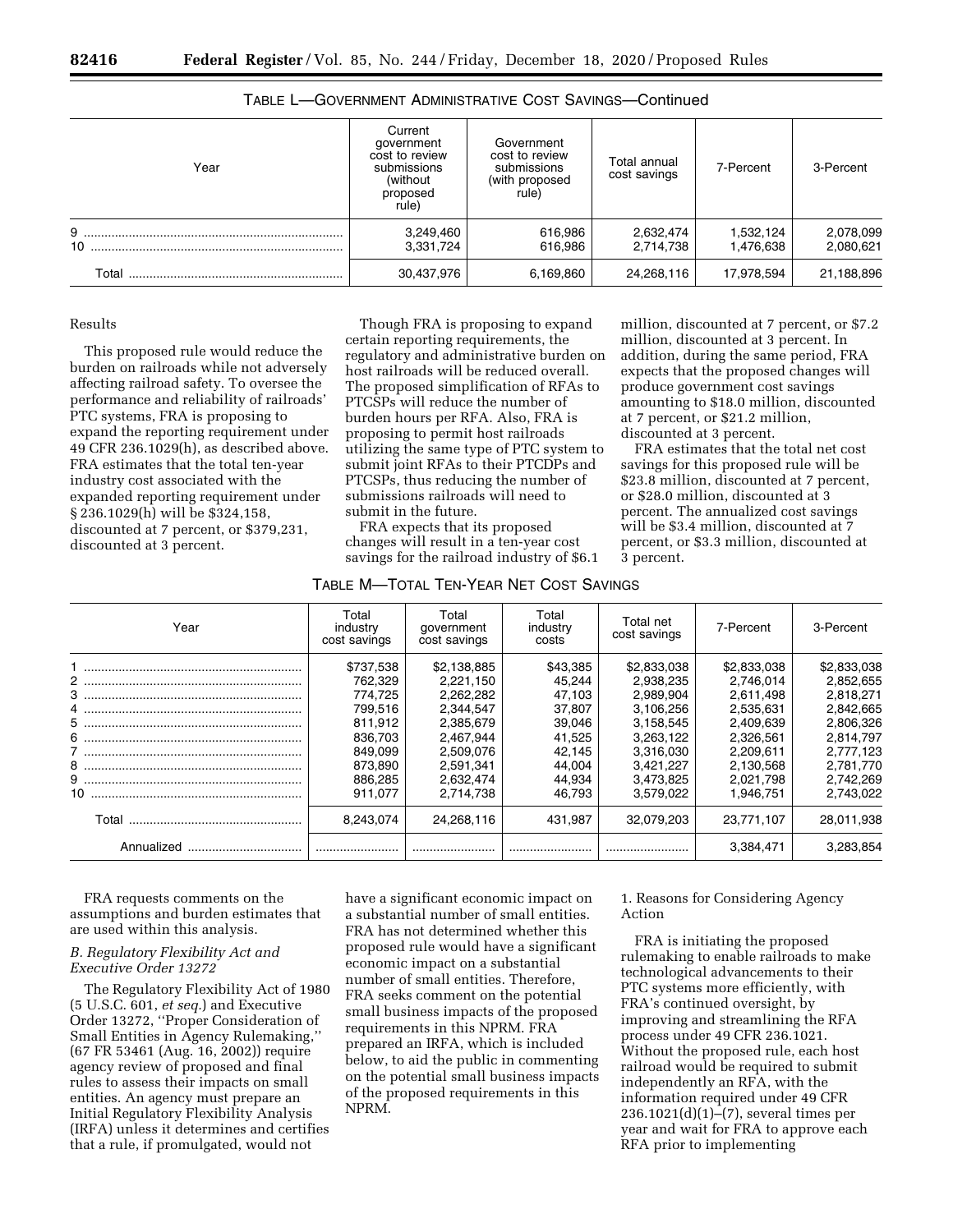enhancements or necessary changes to existing FRA-certified technology.

In addition, FRA is proposing to improve the reporting requirement under 49 CFR 236.1029(h) by, for example, increasing the reporting frequency from annual to biannual, updating the provision to use certain statutory terminology for consistency, and expanding the reporting requirement to encompass positive performance-related information, so FRA can oversee PTC systems' performance and reliability more effectively. To reduce the burden on host railroads, FRA has developed an Excel-based form (Form FRA F 6180.152) in which all the information could be succinctly input and sent to FRA electronically.

2. A Succinct Statement of the Objectives of, and the Legal Basis for, the Proposed Rule

The objective of this proposed rule is to establish an improved process to enable the industry to make technological advancements to FRAcertified PTC systems more efficiently, and with FRA's continued oversight. Instead of the existing approval process under § 236.1021, FRA proposes to require host railroads to comply with a streamlined process, which includes providing certain safety assurances and analysis. This improved process is expected to result in cost savings for both the host railroads and the government. Furthermore, FRA proposes to permit host railroads utilizing the same type of PTC system to submit joint RFAs to their PTCDPs and PTCSPs, which would benefit both the industry and FRA.

FRA is also proposing to expand the reporting requirement under § 236.1029(h) to enable FRA to oversee PTC systems' performance and reliability effectively. The expanded reporting requirement would increase the costs to host railroads, but that minimal cost would be offset by the cost savings associated with FRA's proposed changes to § 236.1021.

The Secretary has broad statutory authority to ''prescribe regulations and issue orders for every area of railroad safety'' under 49 U.S.C. 20103 and regarding PTC technology under 49 U.S.C. 20157(g). This proposed rule will reduce the burden on railroads while not adversely affecting railroad safety. In this proposed rule, FRA proposes to reduce the regulatory and administrative burden on regulated entities by reducing the complexity and number of RFAs host railroads must submit regarding certain enhancements and necessary changes to their FRA-

certified PTC systems under § 236.1021 and providing more clarity and precision regarding the reporting requirement under § 236.1029(h), using a form.

3. A Description of and, Where Feasible, an Estimate of the Number of Small Entities to Which the Proposed Rule Would Apply

The Regulatory Flexibility Act of 1980 requires a review of proposed and final rules to assess their impact on small entities, unless the Secretary certifies that the rule would not have a significant economic impact on a substantial number of small entities. ''Small entity'' is defined in 5 U.S.C. 601 as a small business concern that is independently owned and operated and is not dominant in its field of operation. The U.S. Small Business Administration (SBA) has authority to regulate issues related to small businesses, and stipulates in its size standards that a ''small entity'' in the railroad industry is a for-profit ''line-haul railroad'' that has fewer than 1,500 employees, a ''short line railroad'' with fewer than 500 employees, or a ''commuter rail system'' with annual receipts of less than seven million dollars. *See* ''Size Eligibility Provisions and Standards,'' 13 CFR part 121, subpart A.

The proposed rule would directly apply to all host railroads subject to 49 U.S.C. 20157, including, in relevant part, 5 Class II or III, short line, or terminal railroads, and 23 intercity passenger railroads or commuter railroads, some of which may be small entities.

4. A Description of the Projected Reporting, Recordkeeping, and Other Compliance Requirements of the Rule, Including an Estimate of the Class of Small Entities That Will be Subject to the Requirements and the Type of Professional Skill Necessary for Preparation of the Report or Record

The proposed RFA process would allow railroads to make enhancements and necessary changes to their PTC systems more efficiently. FRA understands that only 5 of the current PTC-mandated host railroads are small entities; however, because this proposed rule would reduce the regulatory costs and hourly burdens on these railroads, the proposed changes would result in a positive impact on those railroads.

FRA is also proposing to amend the reporting requirement under § 236.1029(h) by increasing the frequency from annual to biannual, clarifying the types of statistics and information the reports must include, and expanding the reporting

requirement to encompass positive performance-related information.50 Though this expanded reporting requirement would double the number of submissions and increase the hourly burden, the proposed changes are necessary to enable FRA to oversee the performance and reliability of railroads' PTC systems effectively. FRA estimates that the additional costs associated with the increased reporting requirement will be more than offset by the proposed changes to § 236.1021. Furthermore, FRA assumes that as host railroads become more familiar with the reporting requirements proposed under § 236.1029(h), the hourly burden per submission will be reduced from 12 hours to 10 hours.

FRA expects that the proposed reporting requirement tasks will be completed by one Professional and Administrative employee per host railroad and require a basic understanding of Microsoft Excel.

To calculate the individual costs for small entities, FRA divided the total cost for each year by the number of estimated host railroads. FRA assumes that the hourly burden to submit an RFA is independent of an entity's size because the RFA depends upon the PTC system and not the individual railroad making the submission. The total cost for all host railroads in year one would be \$43,385. FRA estimates that the individual cost to each host railroad would be approximately \$1,240. The estimated ten-year cost per host railroad that FRA considers a small entity would be approximately \$7,997, discounted at 7 percent, or \$9,247, discounted at 3 percent. Though the proposed rule would impose costs on those host railroads that are small entities, it would also result in cost savings.

To calculate the individual cost savings for small entities, FRA divided the total cost savings for each year by the number of estimated host railroads. The total annual cost savings in the first year would be \$737,538. FRA estimates that the individual cost savings for each host railroad would be \$21,073. The estimated ten-year cost savings per host railroad that FRA considers a small entity would be \$149,476, discounted at 7 percent, or \$173,984, discounted at 3 percent. FRA requests comments on the burden that small entities would face under this proposed rule.

<sup>50</sup> In addition, with respect to tenant railroads, FRA's proposed changes to § 236.1029(h) are generally consistent with the existing regulatory requirement specifying that a tenant railroad must report a PTC system failure or cut out to ' designated railroad officer of the *host railroad* as soon as safe and practicable.'' *See* § 236.1029(b)(4) (emphasis added).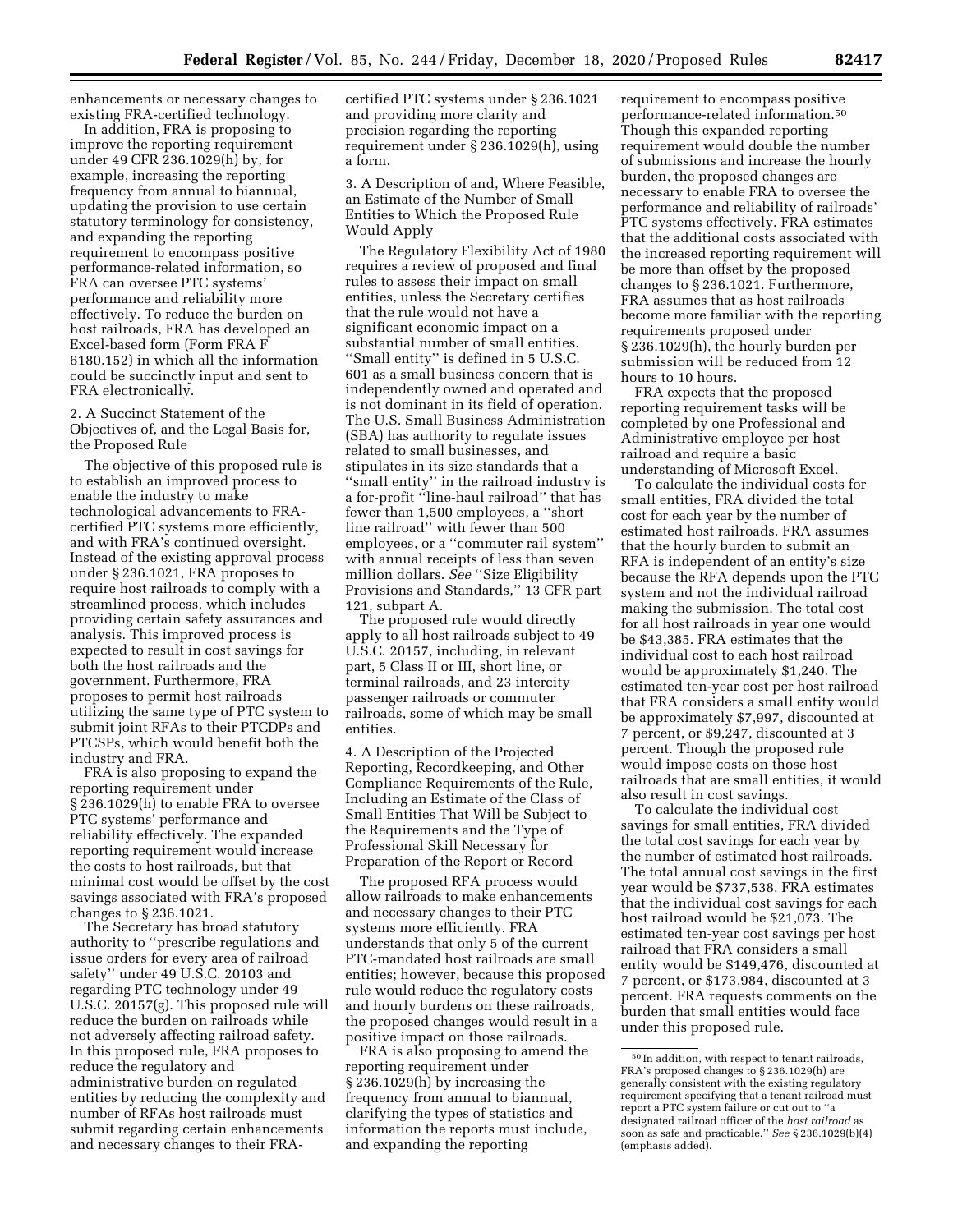# 5. Identification, to the Extent Practicable, of All Relevant Federal Rules That May Duplicate, Overlap, or Conflict With the Proposed Rule

FRA is not aware of any relevant Federal rule that duplicates, overlaps with, or conflicts with the proposed rule. As described in this NPRM, the existing and proposed 49 CFR 236.1029(h) (proposed Biannual Report of PTC System Performance, Form FRA F 6180.152) constitutes a permanent reporting requirement, whereas the Statutory Notification of PTC System Failures (Form FRA F 6180.177, OMB Control No. 2130–0553) under 49 U.S.C. 20157(j)(4) is a temporary reporting requirement and expires on approximately December 31, 2021. FRA invites all interested parties to submit comments, data, and information demonstrating the potential economic impact on small entities that will result from the adoption of this proposed rule. FRA particularly encourages small entities potentially impacted by the proposed amendments to participate in the public comment process. FRA will consider all comments received during

the public comment period for this NPRM when making a final determination of the rule's economic impact on small entities.

6. A Description of Significant Alternatives to the Rule

FRA is proposing this rulemaking to alleviate burdens on industry and improve the process associated with changes and upgrades to FRA-certified PTC systems and the associated PTCSPs. FRA's proposed changes to § 236.1021 are expected to result in cost savings for both the host railroads and the government. Furthermore, FRA proposes to permit host railroads utilizing the same type of PTC system to submit joint RFAs to their PTCDPs and PTCSPs, which will benefit both the industry and FRA. The main alternative to this rulemaking would be to maintain the status quo.

In the absence of this proposed rule, railroads would continue to submit information under § 236.1029(h) that may not be sufficient for FRA to oversee PTC systems' performance and reliability effectively. FRA notes the NPRM proposes to establish a new

form 51 to report the required information under § 236.1029(h), which will help clarify and facilitate this reporting requirement for the industry. The alternative of not issuing the proposed rule would also forgo the more efficient process of allowing host railroads to submit joint RFAs to their PTCDPs and PTCSPs, and to implement certain changes to their PTC systems under the proposed streamlined process under § 236.1021(l) and (m), which would reduce the overall burden of FRA's PTC regulations.

# *C. Paperwork Reduction Act*

The information collection requirements in this proposed rule are being submitted for approval to OMB under the Paperwork Reduction Act of 1995, 44 U.S.C. 3501, *et seq.* Please note that any new or revised requirements, as proposed in this NPRM, are marked by asterisks (\*) in the table below. The sections that contain the proposed and current information collection requirements under OMB Control No. 2130–0553 52 and the estimated time to fulfill each requirement are as follows:

| CFR section/subject                                                                                                                                                                                                                                                     | Respondent universe | Total annual re-<br>sponses          | Average time per<br>response | Total annual<br>burden hours | Total annual<br>dollar cost<br>equivalent <sup>53</sup> |
|-------------------------------------------------------------------------------------------------------------------------------------------------------------------------------------------------------------------------------------------------------------------------|---------------------|--------------------------------------|------------------------------|------------------------------|---------------------------------------------------------|
| 235.6(c)—Expedited application for approval of certain<br>changes described in this section.                                                                                                                                                                            | 42 railroads        | 10 expedited applica-<br>tions.      | 5 hours                      | 50                           | \$3,850                                                 |
|                                                                                                                                                                                                                                                                         | 42 railroads        | 10 copies                            | 30 minutes                   | 5                            | 385                                                     |
| -Railroad letter rescinding its request for expedited ap-<br>plication of certain signal system changes.                                                                                                                                                                | 42 railroads        | 1 letter                             | 6 hours                      | 6                            | 462                                                     |
| -Revised application for certain signal system changes                                                                                                                                                                                                                  | 42 railroads        | 1 application                        | 5 hours                      | 5                            | 385                                                     |
| -Copy of railroad revised application to labor union                                                                                                                                                                                                                    | 42 railroads        | 1 copy                               | 30 minutes                   | .5                           | 39                                                      |
| 236.1-Railroad<br>maintained signal plans at all<br>interlockings, automatic signal locations, and controlled<br>points, and updates to ensure accuracy.                                                                                                                | 700 railroads       | 25 plan changes                      | 15 minutes                   | 6.3                          | 485                                                     |
| 236.15-Designation of automatic block, traffic control,<br>train stop, train control, cab signal, and PTC territory in<br>timetable instructions.                                                                                                                       | 700 railroads       | 10 timetable instruc-<br>tions.      | 30 minutes                   | 5                            | 385                                                     |
| 236.18-Software management control plan-New rail-<br>roads.                                                                                                                                                                                                             | 2 railroads         | 2 plans                              | 160 hours                    | 320                          | 24,640                                                  |
| 236.23(e)-The names, indications, and aspects of road-<br>way and cab signals shall be defined in the carrier's<br>Operating Rule Book or Special Instructions. Modifica-<br>tions shall be filed with FRA within 30 days after such<br>modifications become effective. | 700 railroads       | 2 modifications                      | 1 hour                       | 2                            | 154                                                     |
| 236.587(d)-Certification and departure test results                                                                                                                                                                                                                     | 742 railroads       | 4,562,500 train depar-<br>tures.     | 5 seconds                    | 6,337                        | 487,949                                                 |
| 236.905(a)-Railroad Safety Program Plan (RSPP)-<br>New railroads.                                                                                                                                                                                                       | 2 railroads         | 2 RSPPs                              | 40 hours                     | 80                           | 6,160                                                   |
| 236.913(a)—Filing and approval of a joint Product Safety<br>Plan (PSP).                                                                                                                                                                                                 | 742 railroads       | 1 joint plan                         | 2.000 hours                  | 2,000                        | 240,000                                                 |
| (c)(1)—Informational filing/petition for special approval                                                                                                                                                                                                               | 742 railroads       | 0.5 filings/approval pe-<br>titions. | 50 hours                     | 25                           | 1,925                                                   |
| (c)(2)-Response to FRA's request for further data after<br>informational filing.                                                                                                                                                                                        | 742 railroads       | 0.25 data calls/docu-<br>ments.      | 5 hours                      |                              | 77                                                      |

 $^{51}\,$  Biannual Report of PTC System Performance (Form FRA F 6180.152).

<sup>52</sup> See also 84 FR 72121 (Dec. 30, 2019) (60-day ICR notice); 85 FR 15022 (Mar. 16, 2020) (30-day ICR notice). On June 5, 2020, OMB approved the revised ICR, entitled ''PTC and Other Signal Systems'' under OMB Control No. 2130–0553, for a period of three years, expiring on June 30, 2023.

<sup>53</sup>The dollar equivalent cost is derived from the 2019 STB Full Year Wage A&B data series using the appropriate employee group hourly wage rate that

includes a 75-percent overhead charge. For Executives, Officials, and Staff Assistants, this cost amounts to \$120 per hour. For Professional/ Administrative staff, this cost amounts to \$77 per hour.

54A railroad's final Quarterly PTC Progress Report (Form FRA F 6180.165) will be due on January 31, 2021, assuming the railroad fully implements an FRA-certified and interoperable PTC system by the statutory deadline of December 31, 2020.

55A railroad's final Annual PTC Progress Report (Form FRA F 6180.166) will be due on March 31, 2021, assuming it fully implements an FRAcertified and interoperable PTC system by the statutory deadline of December 31, 2020.

56The temporary Statutory Notification of PTC System Failures (Form FRA F 6180.177) expires on approximately December 31, 2021 per 49 U.S.C. 20157(j).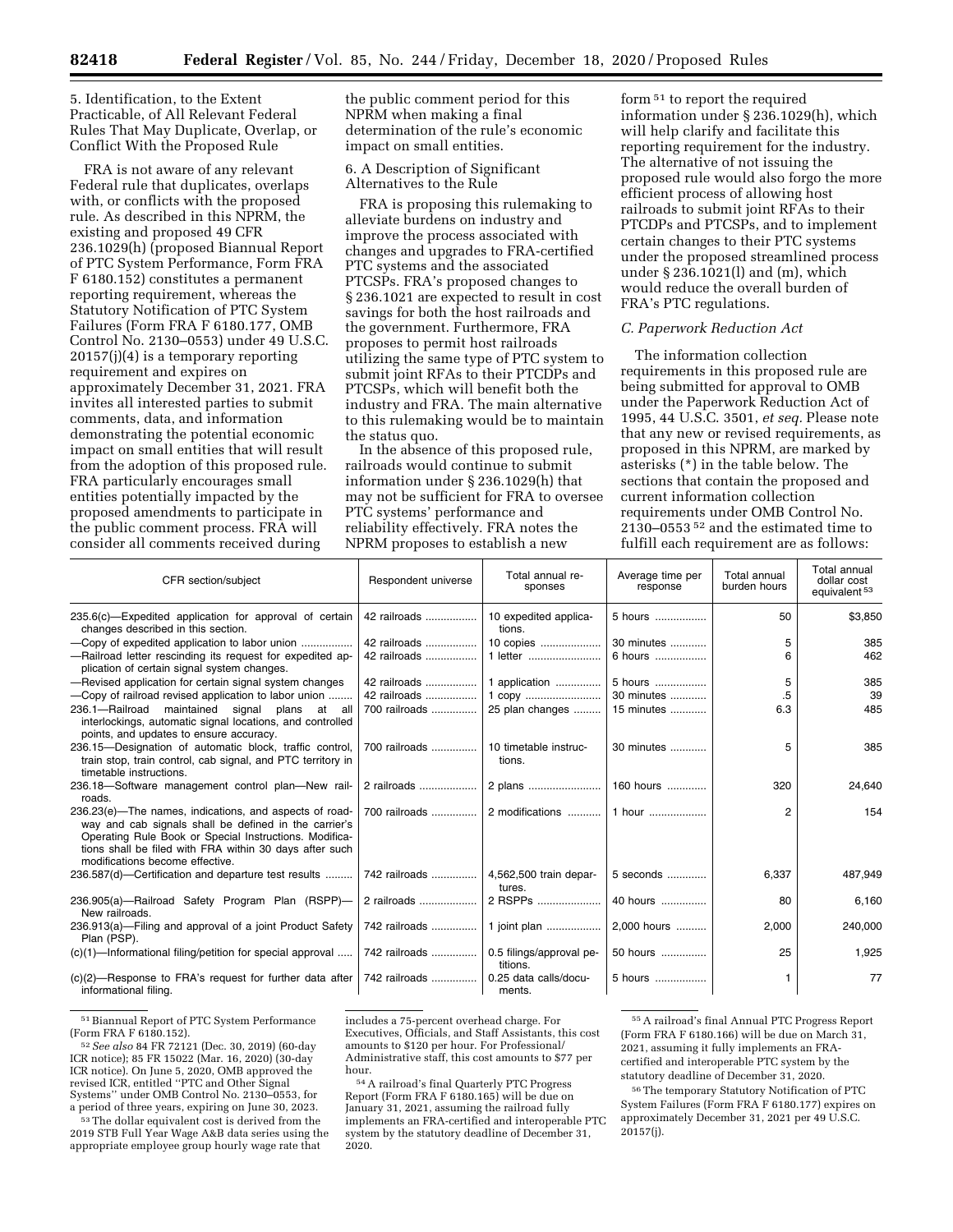| CFR section/subject                                                                                                                                                                                                                            | Respondent universe                                                | Total annual re-<br>sponses                                        | Average time per<br>response | Total annual<br>burden hours | Total annual<br>dollar cost<br>equivalent <sup>53</sup> |  |
|------------------------------------------------------------------------------------------------------------------------------------------------------------------------------------------------------------------------------------------------|--------------------------------------------------------------------|--------------------------------------------------------------------|------------------------------|------------------------------|---------------------------------------------------------|--|
| (d)(1)(ii)—Response to FRA's request for further informa-<br>tion within 15 days after receipt of the Notice of Prod-<br>uct Development (NOPD).                                                                                               | 742 railroads                                                      | 0.25 data calls/docu-<br>ments.                                    | 1 hour                       | 0.25                         | 19                                                      |  |
| (d)(1)(iii)-Technical consultation by FRA with the rail-<br>road on the design and planned development of the<br>product.                                                                                                                      | 742 railroads                                                      | 0.25 technical con-<br>sultations.                                 | 5 hours                      | 1.3                          | 100                                                     |  |
| $(d)(1)(v)$ —Railroad petition to FRA for final approval of<br>NOPD.                                                                                                                                                                           | 742 railroads                                                      | 0.25 petitions                                                     | 1 hour                       | 0.25                         | 19                                                      |  |
| (d)(2)(ii)—Response to FRA's request for additional infor-<br>mation associated with a petition for approval of PSP<br>or PSP amendment.                                                                                                       | 742 railroads                                                      | 1 request                                                          | 50 hours                     | 50                           | 3,850                                                   |  |
| (e)-Comments to FRA on railroad informational filing or<br>special approval petition.                                                                                                                                                          | 742 railroads                                                      | 0.5 comments/letters                                               | 10 hours                     | 5                            | 385                                                     |  |
|                                                                                                                                                                                                                                                | 742 railroads                                                      | 2 amendments                                                       | 20 hours                     | 40                           | 3,080                                                   |  |
| (i)-Railroad field testing/information filing document                                                                                                                                                                                         | 742 railroads                                                      | 1 field test document                                              | 100 hours                    | 100                          | 7,700                                                   |  |
| 236.917(a)-Railroad retention of records: results of tests<br>and inspections specified in the PSP.                                                                                                                                            | 13 railroads with PSP                                              | 13 PSP safety results                                              | 160 hours                    | 2,080                        | 160,160                                                 |  |
| (b)-Railroad report that frequency of safety-relevant<br>hazards exceeds threshold set forth in PSP.                                                                                                                                           | 13 railroads                                                       | 1 report                                                           | 40 hours                     | 40                           | 3,080                                                   |  |
| (b)(3)-Railroad final report to FRA on the results of the<br>analysis and countermeasures taken to reduce the fre-                                                                                                                             | 13 railroads                                                       | 1 report                                                           | 10 hours                     | 10                           | 770                                                     |  |
| quency of safety-relevant hazards.                                                                                                                                                                                                             |                                                                    |                                                                    |                              |                              |                                                         |  |
| 236.919(a)-Railroad Operations and Maintenance Man-<br>ual (OMM).                                                                                                                                                                              | 13 railroads                                                       | 1 OMM update                                                       | 40 hours                     | 40                           | 3,080                                                   |  |
| (b)-Plans for proper maintenance, repair, inspection,<br>and testing of safety-critical products.                                                                                                                                              | 13 railroads                                                       | 1 plan update                                                      | 40 hours                     | 40                           | 3,080                                                   |  |
| (c)-Documented hardware, software, and firmware revi-<br>sions in OMM.                                                                                                                                                                         | 13 railroads                                                       | 1 revision                                                         | 40 hours                     | 40                           | 3,080                                                   |  |
| 236.921 and 923(a)-Railroad Training and Qualification<br>Program.                                                                                                                                                                             | 13 railroads                                                       | 1 program                                                          | 40 hours                     | 40                           | 3,080                                                   |  |
| 236.923(b)-Training records retained in a designated lo-<br>cation and available to FRA upon request.                                                                                                                                          | 13 railroads                                                       | 350 records                                                        | 10 minutes                   | 58                           | 4,466                                                   |  |
| Form FRA F 6180.165-Quarterly PTC Progress Report<br>$(49 \text{ U.S.C. } 20157 \text{(c)} \text{(2)})^{54}$ .                                                                                                                                 | 35 railroads                                                       | 11.7 reports/forms                                                 | 23.22 hours                  | 271                          | 20,867                                                  |  |
| Form FRA F 6180.166-Annual PTC Progress Report<br>(49 U.S.C. 20157(c)(1) and 49 CFR 236.1009(a)(5)) <sup>55</sup> .                                                                                                                            | 35 railroads                                                       | 11.7 reports/forms                                                 | 40.12 hours                  | 468                          | 36,036                                                  |  |
| Form FRA F 6180.177-Statutory Notification of PTC<br>System Failures (Under 49 U.S.C. 20157(j)(4)) 56.                                                                                                                                         | 38 railroads                                                       | 144 reports/forms                                                  | 1 hour                       | 144                          | 11,088                                                  |  |
| 236.1001(b)-A railroad's additional or more stringent<br>rules than prescribed under 49 CFR part 236, subpart I.                                                                                                                               | 38 railroads                                                       | 1 rule or instruction                                              | 40 hours                     | 40                           | 4,800                                                   |  |
| 236.1005(b)(4)(i)-(ii)-A railroad's submission of esti-<br>mated traffic projections for the next 5 years, to sup-<br>port a request, in a PTCIP or an RFA, not to implement                                                                   | The burden is accounted for under 49 CFR 236.1009(a) and 236.1021. |                                                                    |                              |                              |                                                         |  |
| a PTC system based on reductions in rail traffic.                                                                                                                                                                                              |                                                                    |                                                                    |                              |                              |                                                         |  |
| $(b)(4)(iii)$ —A railroad's request for a <i>de minimis</i> excep-<br>tion, in a PTCIP or an RFA, based on a minimal quan-<br>tity of PIH materials traffic.                                                                                   | 7 Class I railroads                                                | 1 exception request                                                | 40 hours                     | 40                           | 3,080                                                   |  |
| $(b)(5)$ —A railroad's request to remove a line from its<br>PTCIP based on the sale of the line to another railroad<br>and any related request for FRA review from the ac-<br>quiring railroad.                                                |                                                                    | The burden is accounted for under 49 CFR 236.1009(a) and 236.1021. |                              |                              |                                                         |  |
| $(g)(1)(i)$ —A railroad's request to temporarily reroute trains<br>not equipped with a PTC system onto PTC-equipped<br>tracks and vice versa during certain emergencies.                                                                       | 38 railroads                                                       | 45 rerouting extension<br>requests.                                | 8 hours                      | 360                          | 27,720                                                  |  |
| $(g)(1)(ii)$ —A railroad's written or telephonic notice of the<br>conditions necessitating emergency rerouting and other<br>required information under 236.1005(i).                                                                            | 38 railroads                                                       | 45 written or tele-<br>phonic notices.                             | 2 hours                      | 90                           | 6,930                                                   |  |
| $(g)(2)$ —A railroad's temporary rerouting request due to<br>planned maintenance not exceeding 30 days.                                                                                                                                        | 38 railroads                                                       | 720 requests                                                       | 8 hours                      | 5,760                        | 443,520                                                 |  |
| $(h)(1)$ —A response to any request for additional informa-<br>tion from FRA, prior to commencing rerouting due to                                                                                                                             | 38 railroads                                                       | 10 requests                                                        | 2 hours                      | 20                           | 1,540                                                   |  |
| planned maintenance.<br>(h)(2)-A railroad's request to temporarily reroute trains                                                                                                                                                              | 38 railroads                                                       | 160 requests                                                       | 8 hours                      | 1,280                        | 98,560                                                  |  |
| due to planned maintenance exceeding 30 days.<br>236.1006(b)(4)(iii)(B)-A progress report due by Decem-<br>ber 31, 2020, and by December 31, 2022, from any<br>Class II or III railroad utilizing a temporary exception<br>under this section. | 262 railroads                                                      | 5 reports                                                          | 16 hours                     | 80                           | 6,160                                                   |  |
| (b)(5)(vii)—A railroad's request to utilize different yard<br>movement procedures, as part of a freight yard move-<br>ments exception.                                                                                                         |                                                                    | The burden is accounted for under 49 CFR 236.1015 and 236.1021.    |                              |                              |                                                         |  |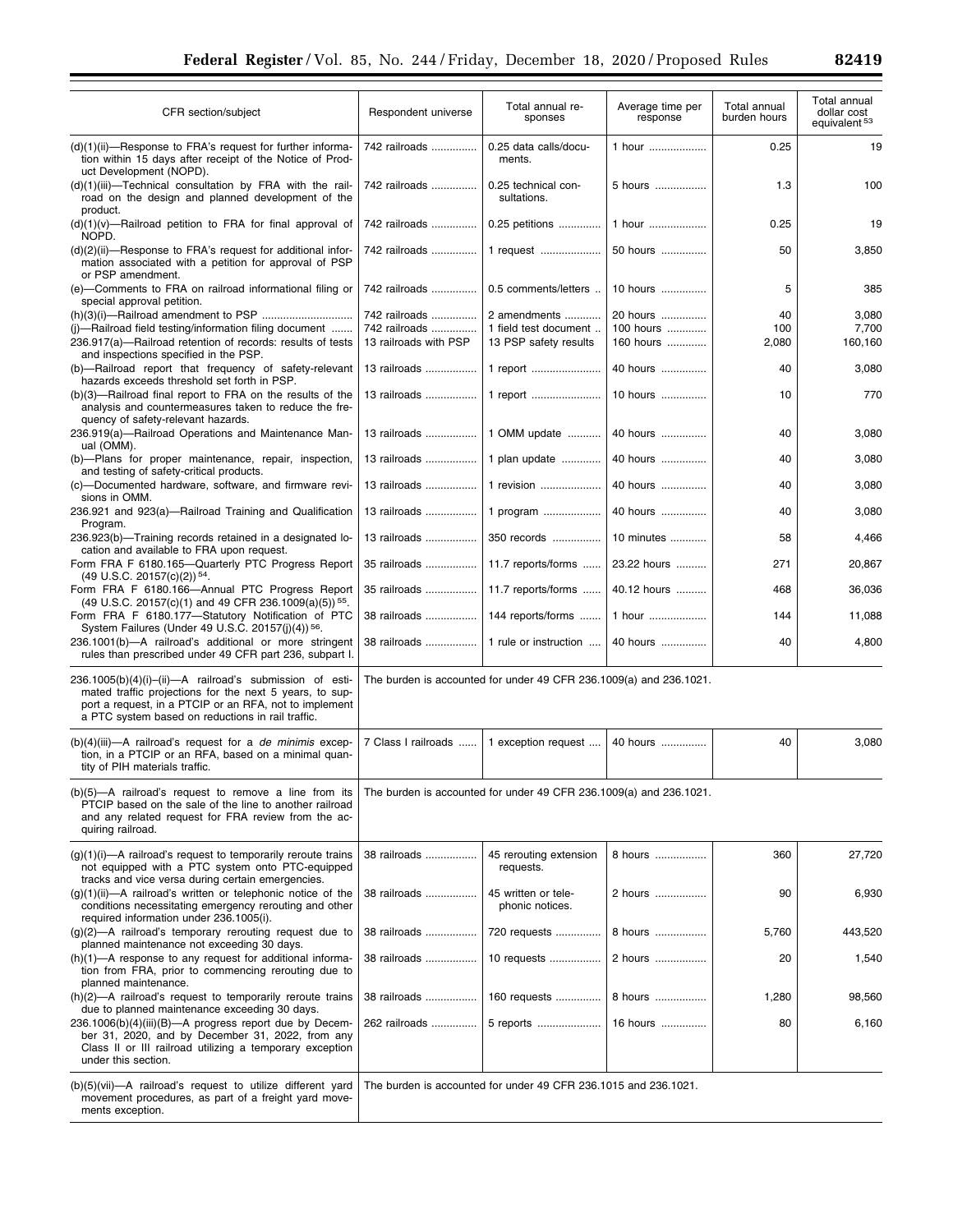Ξ

۰

| CFR section/subject                                                                                                                                                                                                                                                                                                                                                                                                                                         | Respondent universe                                                                | Total annual re-<br>sponses                          | Average time per<br>response | Total annual<br>burden hours | Total annual<br>dollar cost<br>equivalent <sup>53</sup> |  |
|-------------------------------------------------------------------------------------------------------------------------------------------------------------------------------------------------------------------------------------------------------------------------------------------------------------------------------------------------------------------------------------------------------------------------------------------------------------|------------------------------------------------------------------------------------|------------------------------------------------------|------------------------------|------------------------------|---------------------------------------------------------|--|
| 236.1007(b)(1)-For any high-speed service over 90<br>miles per hour (mph), a railroad's PTC Safety Plan<br>(PTCSP) must additionally establish that the PTC sys-<br>tem was designed and will be operated to meet the<br>fail-safe operation criteria in Appendix C.                                                                                                                                                                                        | The burden is accounted for under 49 CFR 236.1015 and 236.1021.                    |                                                      |                              |                              |                                                         |  |
| (c)—An HSR-125 document accompanying a host rail-                                                                                                                                                                                                                                                                                                                                                                                                           | 38 railroads                                                                       | 1 HSR-125 document                                   | 3,200 hours                  | 3,200                        | 384,000                                                 |  |
| road's PTCSP, for operations over 125 mph.<br>$(c)(1)$ —A railroad's request for approval to use foreign<br>service data, prior to submission of a PTCSP.                                                                                                                                                                                                                                                                                                   | 38 railroads                                                                       | 0.3 requests                                         | 8.000 hours                  | 2,667                        | 205,359                                                 |  |
| (d)—A railroad's request in a PTCSP that FRA excuse<br>compliance with one or more of this section's require-<br>ments.                                                                                                                                                                                                                                                                                                                                     | 38 railroads                                                                       | 1 request                                            | 1,000 hours                  | 1,000                        | 120,000                                                 |  |
| $236.1009(a)(2)$ —A PTCIP if a railroad becomes a host<br>railroad of a main line requiring the implementation of a<br>PTC system, including the information under 49 U.S.C.<br>20157(a)(2) and 49 CFR 236.1011.                                                                                                                                                                                                                                            | 264 railroads                                                                      | 1 PTCIP                                              | 535 hours                    | 535                          | 64,200                                                  |  |
| (a)(3)—Any new PTCIPs jointly filed by a host railroad<br>and a tenant railroad.                                                                                                                                                                                                                                                                                                                                                                            | 264 railroads                                                                      | 1 joint PTCIP                                        | 267 hours                    | 267                          | 32,040                                                  |  |
| (b)(1)—A host railroad's submission, individually or jointly<br>with a tenant railroad or PTC system supplier, of an<br>unmodified Type Approval.                                                                                                                                                                                                                                                                                                           | 264 railroads                                                                      | 1 document                                           | 8 hours                      | 8                            | 616                                                     |  |
| (b)(2)-A host railroad's submission of a PTCDP with the<br>information required under 49 CFR 236.1013, request-<br>ing a Type Approval for a PTC system that either does<br>not have a Type Approval or has a Type Approval that<br>requires one or more variances.                                                                                                                                                                                         | 264 railroads                                                                      | 1 PTCDP                                              | 2,000 hours                  | 2,000                        | 154,000                                                 |  |
| (d)-A host railroad's submission of a PTCSP                                                                                                                                                                                                                                                                                                                                                                                                                 |                                                                                    | The burdens are accounted for under 49 CFR 236.1015. |                              |                              |                                                         |  |
| (e)(3)—Any request for full or partial confidentiality of a<br>PTCIP, Notice of Product Intent (NPI), PTCDP, or<br>PTCSP.                                                                                                                                                                                                                                                                                                                                   | 38 railroads                                                                       | 10 confidentiality re-<br>quests.                    | 8 hours                      | 80                           | 6,160                                                   |  |
| (h)-Any responses or documents submitted in connec-<br>tion with FRA's use of its authority to monitor, test, and<br>inspect processes, procedures, facilities, documents,<br>records, design and testing materials, artifacts, training<br>materials and programs, and any other information<br>used in the design, development, manufacture, test,<br>implementation, and operation of the PTC system, in-<br>cluding interviews with railroad personnel. | 38 railroads                                                                       | 36 interviews and doc-<br>uments.                    | 4 hours                      | 144                          | 11,088                                                  |  |
| $(i)(2)(iii)$ —Any additional information provided in response<br>to FRA's consultations or inquiries about a PTCDP or<br>PTCSP.                                                                                                                                                                                                                                                                                                                            | 38 railroads                                                                       | 1 set of additional in-<br>formation.                | 400 hours                    | 400                          | 30,800                                                  |  |
| 236.1011(a)-(b)-PTCIP content requirements                                                                                                                                                                                                                                                                                                                                                                                                                  | The burdens are accounted for under 49 CFR 236.1009(a) and (e) and 236.1021.       |                                                      |                              |                              |                                                         |  |
| (e)-Any public comment on PTCIPs, NPIs, PTCDPs,<br>and PTCSPs.                                                                                                                                                                                                                                                                                                                                                                                              | 38 railroads                                                                       | 2 public comments                                    | 8 hours                      | 16                           | 1,232                                                   |  |
| 236.1013, PTCDP and NPI content requirements                                                                                                                                                                                                                                                                                                                                                                                                                | The burdens are accounted for under 49 CFR 236.1009(b), (c), and (e) and 236.1021. |                                                      |                              |                              |                                                         |  |
| 236.1015-Any new host railroad's PTCSP meeting all<br>content requirements under 49 CFR 236.1015.                                                                                                                                                                                                                                                                                                                                                           | 264 railroads                                                                      | 1 PTCSP                                              | 8.000 hours                  | 8,000                        | 616,000                                                 |  |
| (g)—A PTCSP for a PTC system replacing an existing<br>certified PTC system.                                                                                                                                                                                                                                                                                                                                                                                 | 38 railroads                                                                       | 0.3 PTCSPs                                           | 3,200 hours                  | 1,067                        | 82,159                                                  |  |
| (h)—A quantitative risk assessment, if FRA requires one<br>to be submitted.                                                                                                                                                                                                                                                                                                                                                                                 | 38 railroads                                                                       | 0.3 assessments                                      | 800 hours                    | 267                          | 20,559                                                  |  |
| 236.1017(a)-An independent third-party assessment, if<br>FRA requires one to be conducted and submitted.                                                                                                                                                                                                                                                                                                                                                    | 38 railroads                                                                       | 0.3 assessments                                      | 1,600 hours                  | 533                          | 63,960                                                  |  |
| (b)—A railroad's written request to confirm whether a<br>specific entity qualifies as an independent third party.                                                                                                                                                                                                                                                                                                                                           | 38 railroads                                                                       | 0.3 written requests                                 | 8 hours                      | 3                            | 231                                                     |  |
| -Further information provided to FRA upon request                                                                                                                                                                                                                                                                                                                                                                                                           | 38 railroads                                                                       | 0.3 sets of additional<br>information.               | 20 hours                     | 7                            | 539                                                     |  |
| (d)—A request not to provide certain documents other-<br>wise required under Appendix F for an independent,<br>third-party assessment.                                                                                                                                                                                                                                                                                                                      | 38 railroads                                                                       | 0.3 requests                                         | 20 hours                     | 7                            | 539                                                     |  |
| (e)—A request for FRA to accept information certified by<br>a foreign regulatory entity for purposes of 49 CFR<br>236.1017 and/or 236.1009(i).                                                                                                                                                                                                                                                                                                              | 38 railroads                                                                       | 0.3 requests                                         | 32 hours                     | 11                           | 847                                                     |  |
| 236.1019(b)—A request for a passenger terminal main<br>line track exception (MTEA).                                                                                                                                                                                                                                                                                                                                                                         | 38 railroads                                                                       | 1 MTEA                                               | 160 hours                    | 160                          | 12,320                                                  |  |
| $(c)(1)$ —A request for a limited operations exception<br>(based on restricted speed, temporal separation, or a<br>risk mitigation plan).                                                                                                                                                                                                                                                                                                                   | 38 railroads                                                                       | 1 request and/or plan                                | 160 hours                    | 160                          | 12,320                                                  |  |
| $(c)(2)$ —A request for a limited operations exception for a<br>non-Class I, freight railroad's track.                                                                                                                                                                                                                                                                                                                                                      | 10 railroads                                                                       | 1 request                                            | 160 hours                    | 160                          | 12,320                                                  |  |
| $(c)(3)$ —A request for a limited operations exception for a<br>Class I railroad's track.                                                                                                                                                                                                                                                                                                                                                                   | 7 railroads                                                                        | 1 request                                            | 160 hours                    | 160                          | 12,320                                                  |  |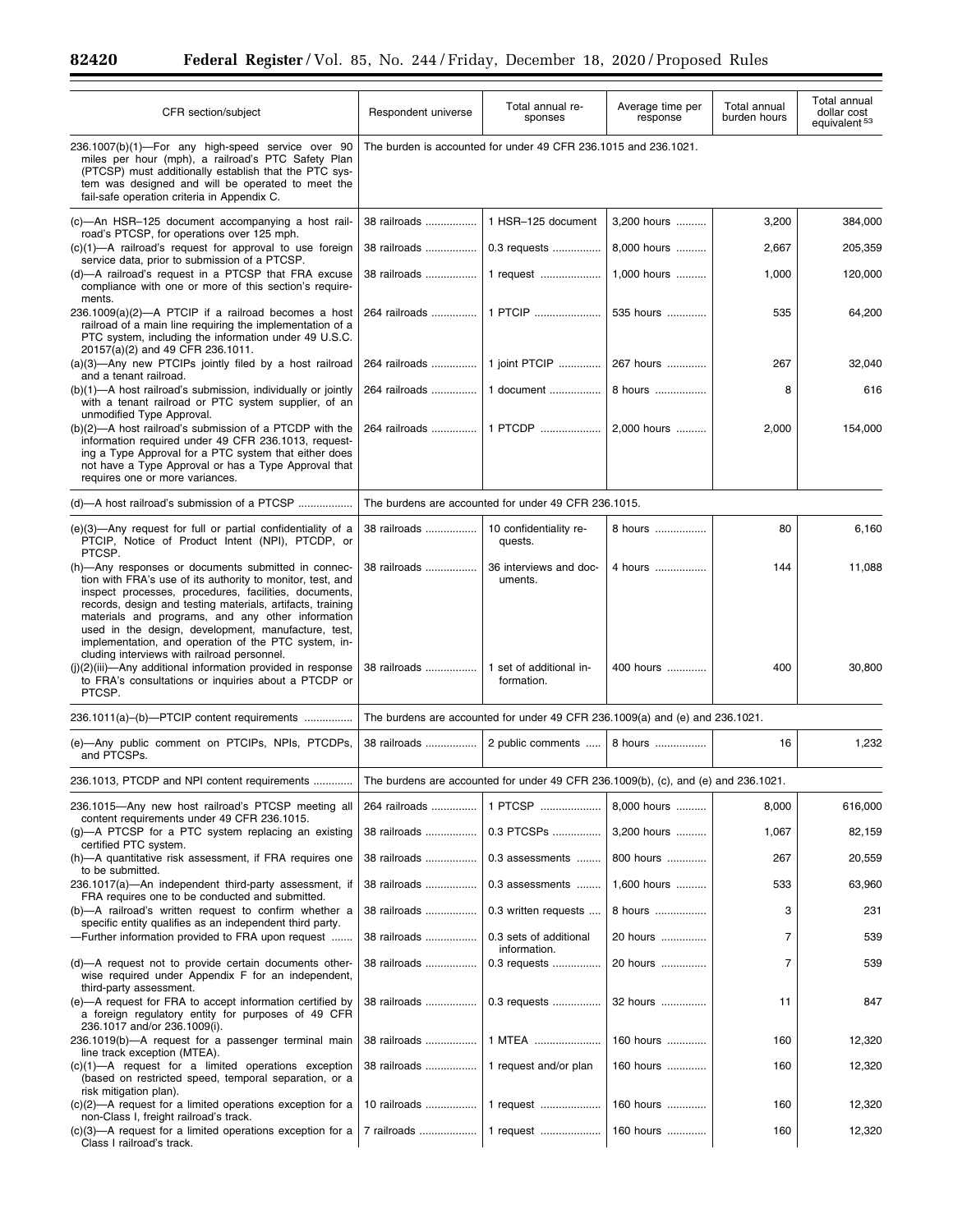CFR section/subject Respondent universe

| (d)—A railroad's collision hazard analysis in support of an<br>MTEA, if FRA requires one to be conducted and sub-<br>mitted.                                                                                                                                                                                                      | 38 railroads                                                                              | 0.3 collision hazard<br>analysis. | 50 hours   | 17    | 1,309   |  |
|-----------------------------------------------------------------------------------------------------------------------------------------------------------------------------------------------------------------------------------------------------------------------------------------------------------------------------------|-------------------------------------------------------------------------------------------|-----------------------------------|------------|-------|---------|--|
| (e)-Any temporal separation procedures utilized under<br>the 49 CFR 236.1019(c)(1)(ii) exception.                                                                                                                                                                                                                                 | The burdens are accounted for under 49 CFR 236.1019(c)(1).                                |                                   |            |       |         |  |
| 236.1021(a)-(d)-Any RFA to a railroad's PTCIP or                                                                                                                                                                                                                                                                                  | 38 railroads                                                                              | 10 RFAs                           | 160 hours  | 1,600 | 123,200 |  |
| PTCDP.<br>(e)—Any public comments, if an RFA includes a request<br>for approval of a discontinuance or material modifica-<br>tion of a signal or train control system and a Federal<br>Register notice is published.                                                                                                              | 5 interested parties                                                                      | 10 RFA public com-<br>ments.      | 16 hours   | 160   | 12,320  |  |
| (I)-Any jointly filed RFA to a PTCDP or PTCSP (*Note:<br>This is a new proposed paragraph to authorize host<br>railroads to file joint RFAs in certain cases, but such<br>RFAs are already required under FRA's existing regu-<br>lations*).                                                                                      | The burdens are accounted for under 49 CFR 236.1021(a)–(d) and (m).                       |                                   |            |       |         |  |
| (m)—Any RFA to a railroad's PTCSP (*Note: Revised re-<br>quirement. This is a new proposed paragraph with a<br>simplified process governing RFAs to PTCSPs*).                                                                                                                                                                     | 38 railroads                                                                              | 15 RFAs                           | 80 hours   | 1,200 | 92,400  |  |
| 236.1023(a)-A railroad's PTC Product Vendor List,<br>which must be continually updated.                                                                                                                                                                                                                                           | 38 railroads                                                                              | 2 updated lists                   | 8 hours    | 16    | 1,232   |  |
| (b)(1)-All contractual arrangements between a railroad<br>and its hardware and software suppliers or vendors for<br>certain immediate notifications.                                                                                                                                                                              | The burdens are accounted for under 49 CFR 236.1015 and 236.1021.                         |                                   |            |       |         |  |
| $(b)(2)$ – $(3)$ –A vendor's or supplier's notification, upon re-<br>ceipt of a report of any safety-critical failure of its prod-<br>uct, to any railroads using the product.                                                                                                                                                    | 10 vendors or sup-<br>pliers.                                                             | 10 notifications                  | 8 hours    | 80    | 6,160   |  |
| $(c)(1)$ – $(2)$ –A railroad's process and procedures for taking<br>action upon being notified of a safety-critical failure or<br>a safety-critical upgrade, patch, revision, repair, re-<br>placement, or modification, and a railroad's configura-<br>tion/revision control measures, set forth in its PTCSP.                   | The burdens are accounted for under 49 CFR 236.1015 and 236.1021.                         |                                   |            |       |         |  |
| (d)—A railroad's submission, to the applicable vendor or<br>supplier, of the railroad's procedures for action upon<br>notification of a safety-critical failure, upgrade, patch, or<br>revision to the PTC system and actions to be taken<br>until it is adjusted, repaired, or replaced.                                         | 38 railroads                                                                              | 2.5 notifications                 | 16 hours   | 40    | 3,080   |  |
| (e)-A railroad's database of all safety-relevant hazards,<br>which must be maintained after the PTC system is                                                                                                                                                                                                                     | 38 railroads                                                                              | 38 database updates               | 16 hours   | 608   | 46,816  |  |
| placed in service.<br>$(e)(1)$ —A railroad's notification to the vendor or supplier<br>and FRA if the frequency of a safety-relevant hazard<br>exceeds the threshold set forth in the PTCDP and<br>PTCSP, and about the failure, malfunction, or defective<br>condition that decreased or eliminated the safety<br>functionality. | 38 railroads                                                                              | 8 notifications                   | 8 hours    | 64    | 4,928   |  |
| (e)(2)-Continual updates about any and all subsequent<br>failures.                                                                                                                                                                                                                                                                |                                                                                           | 38 railroads   1 update   8 hours |            | 8     | 616     |  |
| (f)—Any notifications that must be submitted to FRA<br>under 49 CFR 236.1023.                                                                                                                                                                                                                                                     | The burdens are accounted for under 49 CFR 236.1023(e), (g), and (h).                     |                                   |            |       |         |  |
| (g)-A railroad's and vendor's or supplier's report, upon<br>FRA request, about an investigation of an accident or<br>service difficulty due to a manufacturing or design de-                                                                                                                                                      | 38 railroads                                                                              | 0.5 reports                       | 40 hours   | 20    | 1,540   |  |
| fect and their corrective actions.<br>(h)-A PTC system vendor's or supplier's reports of any<br>safety-relevant failures, defective conditions, previously<br>unidentified hazards, recommended mitigation actions,<br>and any affected railroads.                                                                                | 10 vendors or sup-<br>pliers.                                                             | 20 reports                        | 8 hours    | 160   | 12,320  |  |
| (k)—A report of a failure of a PTC system resulting in a<br>more favorable aspect than intended or other condition<br>hazardous to the movement of a train, including the re-<br>ports required under part 233.                                                                                                                   | The burdens are accounted for under 49 CFR 236.1023(e), (g), and (h) and 49 CFR part 233. |                                   |            |       |         |  |
| 236.1029(b)(4)—A report of an en route failure, other fail-<br>ure, or cut out to a designated railroad officer of the<br>host railroad.                                                                                                                                                                                          | 150 host and tenant<br>railroads.                                                         | 1,000 reports                     | 30 minutes | 500   | 38,500  |  |
| (h)-Form FRA F 6180.152-Biannual Report of PTC<br>System Performance (*Revised requirement and new<br>form <sup>*</sup> ).                                                                                                                                                                                                        | 38 railroads                                                                              | 76 reports                        | 12 hours   | 912   | 70,224  |  |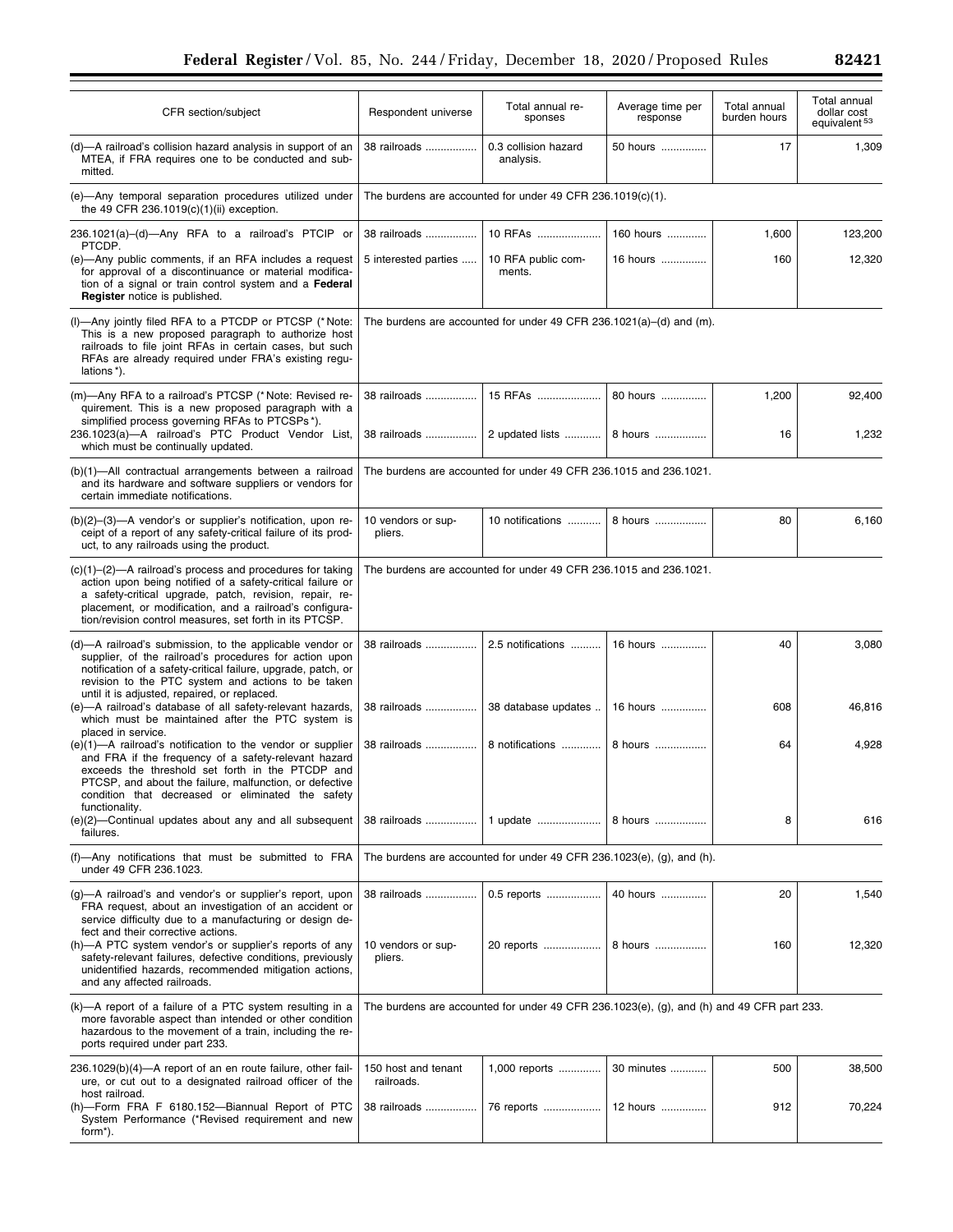| CFR section/subject                                                                                                                                                                                  | Respondent universe                                                  | Total annual re-<br>sponses           | Average time per<br>response | Total annual<br>burden hours | Total annual<br>dollar cost<br>equivalent <sup>53</sup> |  |
|------------------------------------------------------------------------------------------------------------------------------------------------------------------------------------------------------|----------------------------------------------------------------------|---------------------------------------|------------------------------|------------------------------|---------------------------------------------------------|--|
| 236.1033-Communications and security requirements                                                                                                                                                    | The burdens are accounted for under 49 CFR 236.1009 and 236.1015.    |                                       |                              |                              |                                                         |  |
| $236.1035(a)$ –(b)––A railroad's request for authorization to<br>field test an uncertified PTC system and any responses<br>to FRA's testing conditions.                                              |                                                                      | 10 requests                           | 40 hours                     | 400                          | 30.800                                                  |  |
|                                                                                                                                                                                                      | The burdens are accounted for under 49 CFR 236,1009 and 236,1015.    |                                       |                              |                              |                                                         |  |
|                                                                                                                                                                                                      | The burdens are accounted for under 49 CFR 236.1039 and 236.1043(b). |                                       |                              |                              |                                                         |  |
| (b)—Results of inspections and tests specified in a rail-<br>road's PTCSP and PTCDP.                                                                                                                 | 38 railroads                                                         | 800 records                           | 1 hour                       | 800                          | 61,600                                                  |  |
| (c)-A contractor's records related to the testing, mainte-<br>nance, or operation of a PTC system maintained at a<br>designated office.                                                              |                                                                      |                                       |                              | 267                          | 20,559                                                  |  |
| (d)(3)—A railroad's final report of the results of the anal-<br>ysis and countermeasures taken to reduce the fre-<br>quency of safety-related hazards below the threshold<br>set forth in the PTCSP. |                                                                      |                                       |                              | 1.280                        | 98,560                                                  |  |
| 236.1039(a)-(c), (e)-A railroad's PTC Operations and<br>Maintenance Manual (OMM), which must be main-<br>tained and available to FRA upon request.                                                   | 38 railroads                                                         | 2 OMM updates    10 hours             |                              | 20                           | 1,540                                                   |  |
| (d)-A railroad's identification of a PTC system's safety-<br>critical components, including spare equipment.                                                                                         | 38 railroads                                                         | 1 identified new com-<br>ponent.      | 1 hour                       |                              | 77                                                      |  |
| 236.1041(a)-(b) and 236.1043(a)-A railroad's PTC<br>Training and Qualification Program ( <i>i.e.</i> , a written plan).                                                                              | 38 railroads                                                         | 2 programs                            | 10 hours                     | 20                           | 1.540                                                   |  |
| 236.1043(b)-Training records retained in a designated<br>location and available to FRA upon request.                                                                                                 | 150 host and tenant<br>railroads.                                    | 150 PTC training<br>record databases. | 1 hour                       | 150                          | 11,550                                                  |  |
|                                                                                                                                                                                                      | N/A                                                                  | 4,567,923 responses                   | N/A                          | 49.116                       | 4.107.626                                               |  |

All estimates include the time for reviewing instructions; searching existing data sources; gathering or maintaining the needed data; and reviewing the information. Pursuant to 44 U.S.C. 3506(c)(2)(B), FRA solicits comments concerning: Whether these information collection requirements are necessary for the proper performance of the functions of FRA, including whether the information has practical utility; the accuracy of FRA's estimates of the burden of the information collection requirements; the quality, utility, and clarity of the information to be collected; and whether the burden of collection of information on those who are to respond, including through the use of automated collection techniques or other forms of information technology, may be minimized.

Organizations and individuals desiring to submit comments on the collection of information requirements should direct them to Ms. Hodan Wells, Information Clearance Officer, at 202– 493–0440 or via email at *[Hodan.Wells@](mailto:Hodan.Wells@dot.gov) [dot.gov.](mailto:Hodan.Wells@dot.gov)* 

#### *D. Federalism Implications*

Executive Order 13132, ''Federalism,'' requires FRA to develop an accountable process to ensure ''meaningful and timely input by State and local officials in the development of regulatory policies that have federalism implications.'' *See* 64 FR 43255 (Aug. 10, 1999). ''Policies that have federalism implications'' are defined in the

Executive Order to include regulations having ''substantial direct effects on the States, on the relationship between the national government and the States, or on the distribution of power and responsibilities among the various levels of government.'' *Id.* Under Executive Order 13132, the agency may not issue a regulation with federalism implications that imposes substantial direct compliance costs and that is not required by statute, unless the Federal government provides the funds necessary to pay the direct compliance costs incurred by State and local governments or the agency consults with State and local government officials early in the process of developing the regulation. Where a regulation has federalism implications and preempts State law, the agency seeks to consult with State and local officials in the process of developing the regulation.

FRA has analyzed this proposed rule under the principles and criteria contained in Executive Order 13132. FRA has determined this proposed rule would not have a substantial direct effect on the States or their political subdivisions; on the relationship between the Federal government and the States or their political subdivisions; or on the distribution of power and responsibilities among the various levels of government. In addition, FRA has determined this proposed rule does not impose substantial direct compliance costs on State and local

governments. Therefore, the consultation and funding requirements of Executive Order 13132 do not apply.

This proposed rule could have preemptive effect by the operation of law under a provision of the former Federal Railroad Safety Act of 1970, repealed and recodified at 49 U.S.C. 20106. Section 20106 provides that States may not adopt or continue in effect any law, regulation, or order related to railroad safety or security that covers the subject matter of a regulation prescribed or order issued by the Secretary of Transportation (with respect to railroad safety matters) or the Secretary of Homeland Security (with respect to railroad security matters), except when the State law, regulation, or order qualifies under the ''essentially local safety or security hazard'' exception to section 20106.

FRA has analyzed this proposed rule in accordance with the principles and criteria contained in Executive Order 13132. As explained above, FRA has determined that this proposed rule has no federalism implications, other than the possible preemption of State laws under Federal railroad safety statutes, specifically 49 U.S.C. 20106. Accordingly, FRA has determined that preparation of a federalism summary impact statement for this proposed rule is not required.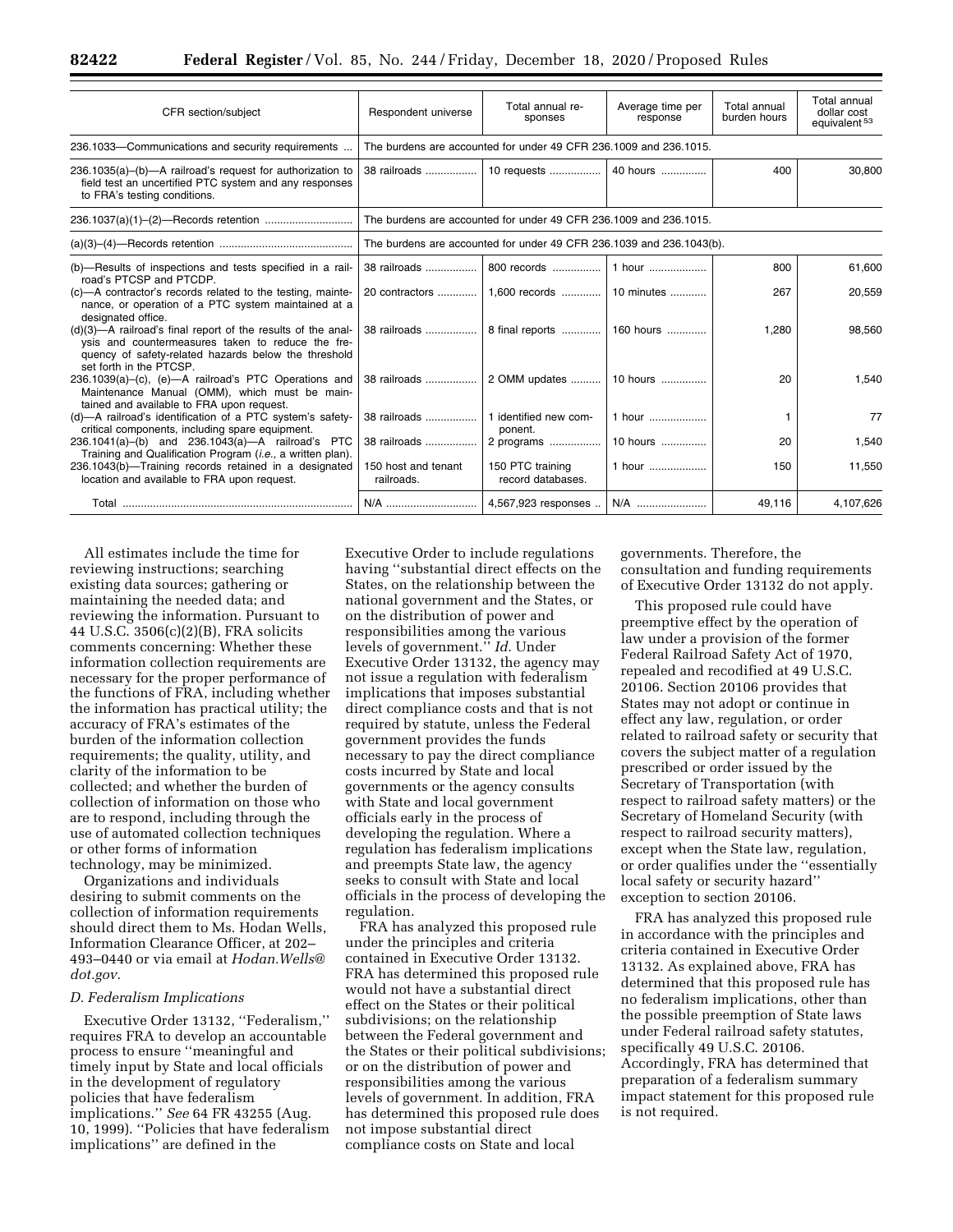# *E. International Trade Impact Assessment*

The Trade Agreements Act of 1979 prohibits Federal agencies from engaging in any standards or related activities that create unnecessary obstacles to the foreign commerce of the United States. Legitimate domestic objectives, such as safety, are not considered unnecessary obstacles. The statute also requires consideration of international standards and where appropriate, that they be the basis for U.S. standards. This proposed rule is purely domestic in nature and is not expected to affect trade opportunities for U.S. firms doing business overseas or for foreign firms doing business in the United States.

## *F. Environmental Impact*

FRA has evaluated this proposed rule consistent with the National Environmental Policy Act (NEPA; 42 U.S.C. 4321, *et seq.*), the Council of Environmental Quality's NEPA implementing regulations at 40 CFR parts 1500–1508, and FRA's NEPA implementing regulations at 23 CFR part 771, and determined that it is categorically excluded from environmental review and therefore does not require the preparation of an environmental assessment (EA) or environmental impact statement (EIS). Categorical exclusions (CEs) are actions identified in an agency's NEPA implementing regulations that do not normally have a significant impact on the environment and therefore do not require either an EA or EIS. *See* 40 CFR 1508.4. Specifically, FRA has determined that this proposed rule is categorically excluded from detailed environmental review pursuant to 23 CFR 771.116 $(c)(15)$ , "Promulgation of rules, the issuance of policy statements, the waiver or modification of existing regulatory requirements, or discretionary approvals that do not result in significantly increased emissions of air or water pollutants or noise.''

This proposed rule does not directly or indirectly impact any environmental resources and would not result in significantly increased emissions of air or water pollutants or noise. Instead, the proposed rule is likely to result in safety benefits. In analyzing the applicability of a CE, FRA must also consider whether unusual circumstances are present that would warrant a more detailed environmental review. *See* 23 CFR 771.116(b). FRA has concluded that no such unusual circumstances exist with respect to this proposed rule and the proposal meets the requirements for

categorical exclusion under 23 CFR 771.116(c)(15).

Pursuant to Section 106 of the National Historic Preservation Act and its implementing regulations, FRA has determined this undertaking has no potential to affect historic properties. *See* 16 U.S.C. 470. FRA has also determined that this rulemaking does not approve a project resulting in a use of a resource protected by Section 4(f). *See* Department of Transportation Act of 1966, as amended (Pub. L. 89–670, 80 Stat. 931); 49 U.S.C. 303.

# *G. Executive Order 12898 (Environmental Justice)*

Executive Order 12898, ''Federal Actions to Address Environmental Justice in Minority Populations and Low-Income Populations,'' and DOT Order 5610.2B, dated November 18, 2020, require DOT agencies to consider environmental justice principles by identifying and addressing, as appropriate, disproportionately high and adverse human health or environmental effects of their programs, policies, and activities on minority populations and low-income populations. The DOT Order instructs DOT agencies to address compliance with Executive Order 12898, Executive Order 13771, and requirements within the DOT Order in rulemaking activities, as appropriate. FRA has evaluated this proposed rule and has determined it would not cause disproportionately high and adverse human health and environmental effects on minority populations or low-income populations.

# *H. Unfunded Mandates Reform Act of 1995*

Under section 201 of the Unfunded Mandates Reform Act of 1995 (Pub. L. 104–4, 2 U.S.C. 1531), each Federal agency ''shall, unless otherwise prohibited by law, assess the effects of Federal regulatory actions on State, local, and tribal governments, and the private sector (other than to the extent that such regulations incorporate requirements specifically set forth in law).'' Section 202 of the Act (2 U.S.C. 1532) further requires that ''before promulgating any general notice of proposed rulemaking that is likely to result in promulgation of any rule that includes any Federal mandate that may result in the expenditure by State, local, and tribal governments, in the aggregate, or by the private sector, of \$100,000,000 or more (adjusted annually for inflation) in any 1 year, and before promulgating any final rule for which a general notice of proposed rulemaking was published, the agency shall prepare a written statement'' detailing the effect on State,

local, and tribal governments and the private sector. This proposed rule would not result in the expenditure, in the aggregate, of \$100,000,000 or more (as adjusted annually for inflation) in any one year, and thus preparation of such a statement is not required.

#### *I. Energy Impact*

Executive Order 13211, ''Actions Concerning Regulations That Significantly Affect Energy Supply, Distribution, or Use,'' requires Federal agencies to prepare a Statement of Energy Effects for any ''significant energy action.'' 66 FR 28355 (May 22, 2001). FRA has evaluated this proposed rule under Executive Order 13211 and determined that this proposed rule is not a ''significant energy action'' within the meaning of Executive Order 13211.

Executive Order 13783, ''Promoting Energy Independence and Economic Growth,'' requires Federal agencies to review regulations to determine whether they potentially burden the development or use of domestically produced energy resources, with particular attention to oil, natural gas, coal, and nuclear energy resources. 82 FR 16093 (Mar. 31, 2017). FRA has evaluated this proposed rule under Executive Order 13783 and determined that this rule would not burden the development or use of domestically produced energy resources.

#### *J. Privacy Act Statement*

In accordance with 5 U.S.C. 553(c), DOT solicits comments from the public to better inform its rulemaking process. DOT posts these comments, without edit, to *[www.regulations.gov,](http://www.regulations.gov)* as described in the system of records notice, DOT/ALL–14 FDMS, accessible through *[https://www.transportation.gov/](https://www.transportation.gov/privacy) [privacy.](https://www.transportation.gov/privacy)* To facilitate comment tracking and response, DOT encourages commenters to provide their name, or the name of their organization; however, submission of names is completely optional. Whether or not commenters identify themselves, all timely comments will be fully considered. If you wish to provide comments containing proprietary or confidential information, please contact the agency for alternate submission instructions.

# **List of Subjects in 49 CFR Part 236**

Penalties, Positive train control, Railroad safety, Reporting and recordkeeping requirements.

In consideration of the foregoing, FRA proposes to amend 49 CFR part 236, as follows: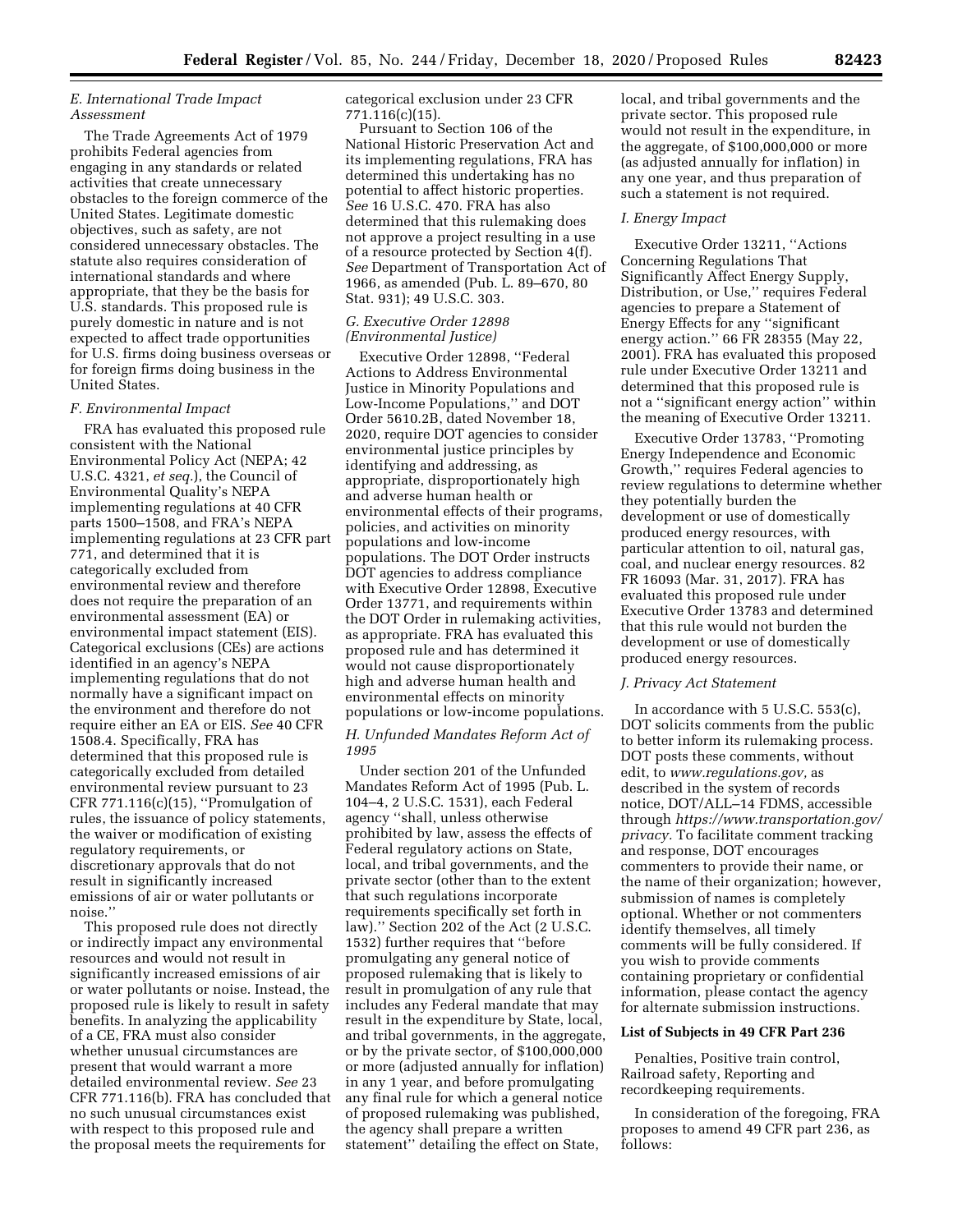# **PART 236—RULES, STANDARDS, AND INSTRUCTIONS GOVERNING THE INSTALLATION, INSPECTION, MAINTENANCE, AND REPAIR OF SIGNAL AND TRAIN CONTROL SYSTEMS, DEVICES, AND APPLIANCES**

■ 1. The authority citation for part 236 continues to read as follows:

**Authority:** 49 U.S.C. 20102–20103, 20107, 20133, 20141, 20157, 20301–20303, 20306, 20501–20505, 20701–20703, 21301–21302, 21304; 28 U.S.C. 2461, note; and 49 CFR 1.89.

 $\blacksquare$  2. Amend § 236.1003 in paragraph (b) by adding the definitions of ''Cut out'', ''Initialization failure'', and

''Malfunction'' in alphabetical order to read as follows:

#### **§ 236.1003 Definitions.**

# \* \* \* \* \*

(b) \* \* \* *Cut out* means any disabling of a PTC

system, subsystem, or component en route, including when the PTC system cuts out on its own or a person cuts out the system, unless the cut out was necessary to exit PTC-governed territory and enter non-PTC territory.

\* \* \* \* \* *Initialization failure* means any instance when a PTC system fails to activate on a locomotive or train, unless the PTC system successfully activates during a subsequent attempt in the same location or before entering PTCgoverned territory. For the types of PTC systems that do not initialize by design, a failed departure test is considered an initialization failure for purposes of the reporting requirement under § 236.1029(h), unless the PTC system successfully passes the departure test during a subsequent attempt in the same location or before entering PTC-

governed territory.

\* \* \* \* \* *Malfunction* means any instance when a PTC system, subsystem, or component fails to perform the functions mandated under 49 U.S.C. 20157(i)(5), this subpart, or the applicable host railroad's PTCSP.

\* \* \* \* \* ■ 3. Amend § 236.1021 by:

■ a. Revising paragraphs (a), (c), (d) introductory text, and (d)(4);

■ b. Removing paragraph (d)(7); and ■ c. Adding paragraphs (l) and (m).

The revisions and additions read as follows:

# **§ 236.1021 Discontinuances, material modifications, and amendments.**

(a) No changes, as defined by this section, to a PTCIP or PTCDP may be made unless:

(1) The railroad files a request for amendment (RFA) to the applicable PTCIP or PTCDP with the Associate Administrator; and

(2) The Associate Administrator approves the RFA.

\* \* \* \* \* (c) In lieu of a separate filing under part 235 of this chapter, a railroad may request approval of a discontinuance or material modification of a signal or train control system by filing an RFA to its PTCIP or PTCDP with the Associate Administrator.

(d) FRA will not approve an RFA to a PTCIP or PTCDP unless the request includes:

\* \* \* \* \* (4) The changes to the PTCIP or PTCDP, as applicable;

\* \* \* \* \* (l) Any RFA to a PTCDP or PTCSP pursuant to this section may be submitted jointly with other host railroads utilizing the same type of PTC system. However, only host railroads with the same PTC System Certification classification under § 236.1015(e) may jointly file an RFA to their PTCSPs. Any joint RFA to multiple host railroads' PTCSPs must include the information required under paragraph (m) of this section. The joint RFA must also include the written confirmation and statement specified under paragraphs (m)(2)(iii) and (iv) of this section from each host railroad jointly filing the RFA.

(m) No changes, as specified under paragraph (h)(3) or (4) of this section, may be made to an FRA-certified PTC system or an FRA-approved PTCSP unless the host railroad first complies with the following process:

(1) The host railroad revises its PTCSP to account for each proposed change to its PTC system and summarizes such changes in a chronological table of revisions at the beginning of its PTCSP;

(2) The host railroad electronically submits the following information in an RFA to the Director of FRA's Office of Railroad Systems, Technology, and Automation:

(i) A summary of the proposed changes to any safety-critical elements of a PTC system, including a summary of how the changes to the PTC system would affect its safety-critical functionality, how any new hazards have been addressed and mitigated, whether each change is a planned change that was previously included in all required analysis under § 236.1015 or an unplanned change, and the reason for the proposed changes, including whether the changes are necessary to address or resolve an emergency or urgent issue;

(ii) Any associated software release notes;

(iii) A confirmation that the host railroad has notified any applicable tenant railroads of the proposed changes, any associated effect on the tenant railroads' operations, and any actions the tenant railroads must take in accordance with the configuration control measures set forth in the host railroad's PTCSP;

(iv) A statement from the host railroad's Chief Engineer and Chief Operating Officer, or executive officers of similar qualifications, verifying that the modified PTC system would meet all technical requirements under this subpart, provide an equivalent or greater level of safety than the existing PTC system, and not adversely impact interoperability with any tenant railroads; and

(v) Any other information that FRA requests; and

(3) A host railroad shall not make any changes, as specified under paragraph (h)(3) or (4) of this section, to its PTC system until the Director of FRA's Office of Railroad Systems, Technology, and Automation approves the RFA.

(i) FRA will approve, approve with conditions, or deny the RFA within 45 days of the date on which the RFA was filed under paragraph (m)(2) of this section.

(ii) FRA reserves the right to notify a railroad that changes may proceed prior to the 45-day mark, including in an emergency or under other circumstances necessitating a railroad's immediate implementation of the proposed changes to its PTC system.

(iii) FRA may require a railroad to modify its RFA or its PTC system to the extent necessary to ensure safety or compliance with the requirements of this part.

(iv) Following any FRA denial of an RFA, each applicable railroad is prohibited from making the proposed changes to its PTC system until the railroad both sufficiently addresses FRA's questions, comments, and concerns and obtains FRA's approval. Consistent with paragraph (l) of this section, any host railroads utilizing the same type of PTC system, including the same certification classification under § 236.1015(e), may jointly submit information to address FRA's questions, comments, and concerns following any denial of an RFA under this section.  $\blacksquare$  4. Amend § 236.1029 by revising paragraph (h) to read as follows:

### **§ 236.1029 PTC system use and failures.**  \* \* \* \* \*

(h) *Biannual Report of PTC System Performance.* (1) Each host railroad